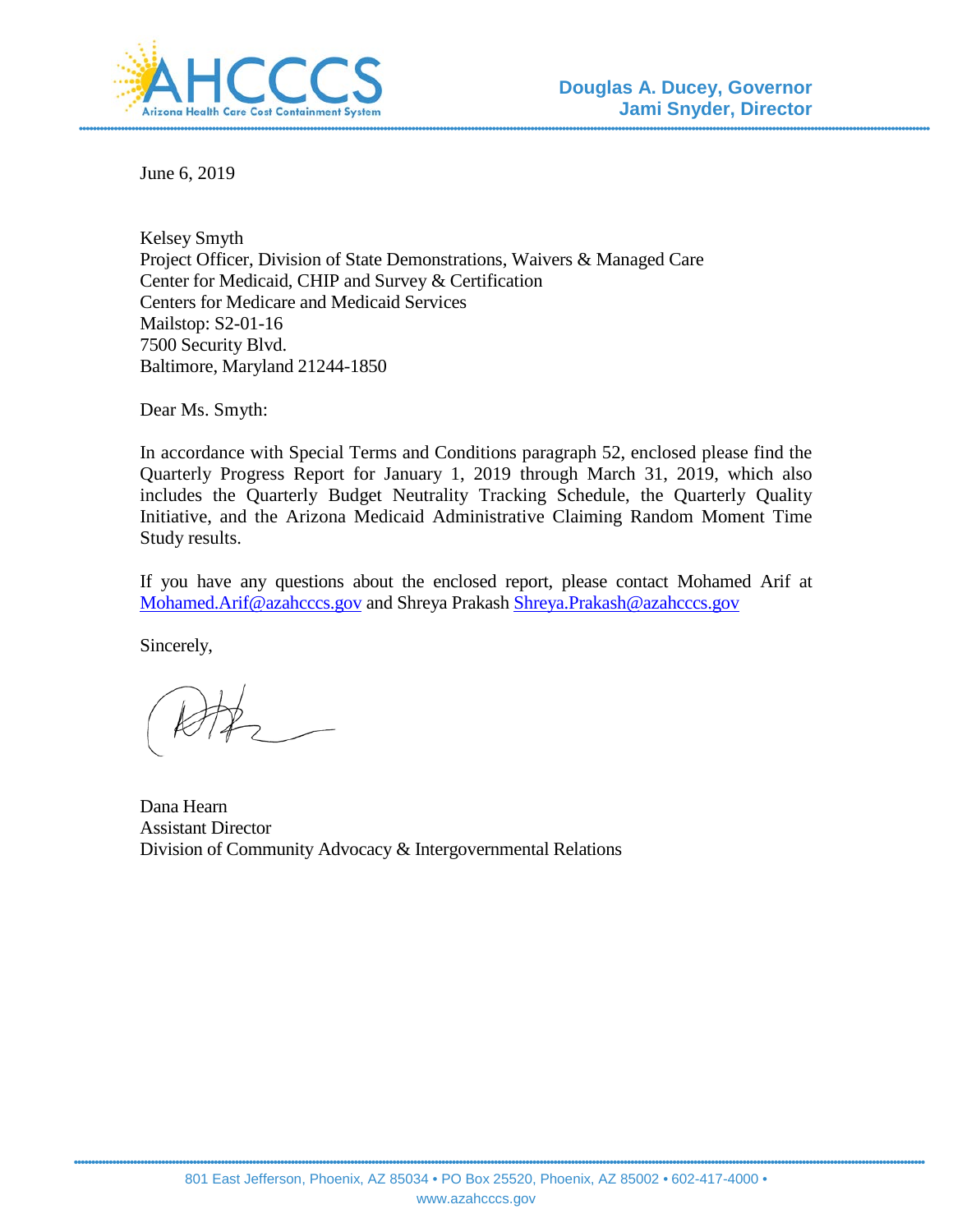## **AHCCCS Quarterly Report January 1, 2019 – March 31, 2019**

### **TITLE**

Arizona Health Care Cost Containment System – AHCCCS A Statewide Approach to Cost Effective Health Care Financing

 Section 1115 Quarterly Report Demonstration Year: 36 Federal Fiscal Quarter:  $2^{st}$  (January 1, 2019 – March 31, 2019)

### **INTRODUCTION**

As written in Special Terms and Conditions, paragraph 52, the State submits quarterly progress reports to CMS. Quarterly reports inform CMS of significant demonstration activity from the time of approval through completion of the Demonstration.

### **ENROLLMENT INFORMATION**

**Table 1** contains a summary of the number of unduplicated enrollees for January 1, 2019 through March 31, 2019, by population categories. The table also includes the number of voluntarily and involuntary disenrolled members during this period.

| <b>Population Groups</b>    | <b>Number Enrollees</b> | <b>Number Voluntarily</b><br><b>Disenrolled-Current Qtr</b> | <b>Number Involuntarily</b><br><b>Disenrolled-Current Qtr</b> |
|-----------------------------|-------------------------|-------------------------------------------------------------|---------------------------------------------------------------|
| <b>Acute AFDC/SOBRA</b>     | 1,151,761               | 3,037                                                       | 258,191                                                       |
| <b>Acute SSI</b>            | 194,716                 | 412                                                         | 21,908                                                        |
| <b>Prop 204 Restoration</b> | 543,956                 | 916                                                         | 64,119                                                        |
| <b>Adult Expansion</b>      | 122,131                 | 365                                                         | 29,312                                                        |
| <b>LTC DD</b>               | 33,998                  | 36                                                          | 3,059                                                         |
| <b>LTC EPD</b>              | 33,970                  | 50                                                          | 4839                                                          |
| <b>Non-Waiver</b>           | 42,310                  | 260                                                         | 15,129                                                        |
| <b>Total</b>                | 2,122,842               | 5,076                                                       | 396,557                                                       |

### **Table 1**

**Table 2** is a snapshot of the number of current enrollees (as of April 1, 2019) by funding categories as requested by CMS.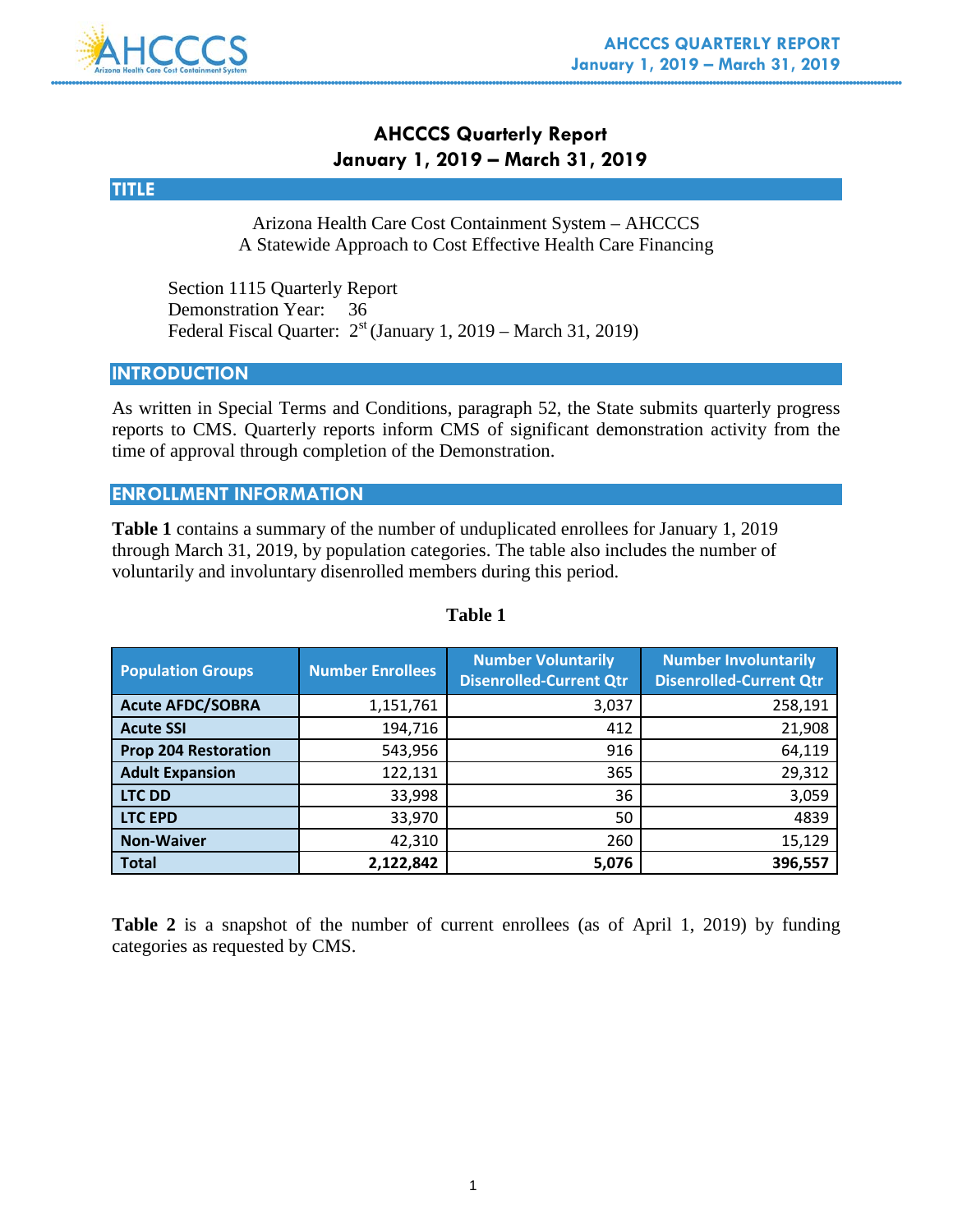

### **Table 2**

| <b>State Reported Enrollment in the</b><br><b>Demonstration (as requested)</b> | <b>Current Enrollees</b> |
|--------------------------------------------------------------------------------|--------------------------|
| Title XIX funded State Plan <sup>1</sup>                                       | 1,332,345                |
| Title XXI funded State Plan <sup>2</sup>                                       | 34,316                   |
| Title XIX funded Expansion <sup>3</sup>                                        | 398,105                  |
| Prop 204 Restoration (0-100% FPL)<br>$\bullet$                                 | 77,830                   |
| Adult Expansion (100% - 133% FPL)<br>$\bullet$                                 | 320,275                  |
| <b>Enrollment Current as of</b>                                                |                          |

## **OPERATIONAL/POLICY DEVELOPMENTS/ISSUES**

### *Waiver Update*

The Arizona Health Care Cost Containment System (AHCCCS) received 1115 Waiver Amendment approval from the Centers for Medicare and Medicaid Services (CMS) to implement community engagement requirements for some able bodied AHCCCS members ages 19 to 49, and to limit retroactive coverage for some applicants to the beginning of the month in which the Medicaid application is filed.

The AHCCCS Works community engagement requirements will apply to able-bodied adults ages 19 to 49 who are not eligible for one of the following exemptions: pregnant women up to the 60th day of post-pregnancy; former Arizona foster youths up to age 26; members of a federally recognized tribe; individuals determined to have a serious mental illness (SMI); members with a disability recognized under federal law and individuals receiving long term disability benefits; individuals who are medically frail or who have an acute medical condition; members who are in active treatment for a substance use disorder; full-time high school, college, and trade school students; survivors of domestic violence; individuals who are homeless; a designated caretaker of a child under age 18; a caregiver who is responsible for the care of an individual with a disability; individuals who receive assistance through SNAP, Cash Assistance or Unemployment Insurance or who participate in another AHCCCS-approved work program.

Members who are required to comply with AHCCCS Works will participate in at least 80 hours of community engagement activities per month and report those hours by the 10th day of the following month. Engagement activities include: employment (including self-employment); less than full-time education; job or life skills training; job search activities; and community service. The AHCCCS Works program is scheduled to begin no sooner than January 1, 2020.

 $\overline{a}$ 

<span id="page-2-0"></span><sup>&</sup>lt;sup>1</sup> SSI Cash and Related, 1931 Families and Children, 1931 Related, TMA, SOBRA child and pregnant, ALTCS, FTW, QMB, BCCP, SLMB, QI-1 <sup>2</sup>

**KidsCare** 

<span id="page-2-2"></span><span id="page-2-1"></span><sup>3</sup> Prop 204 Restoration & Adult Expansion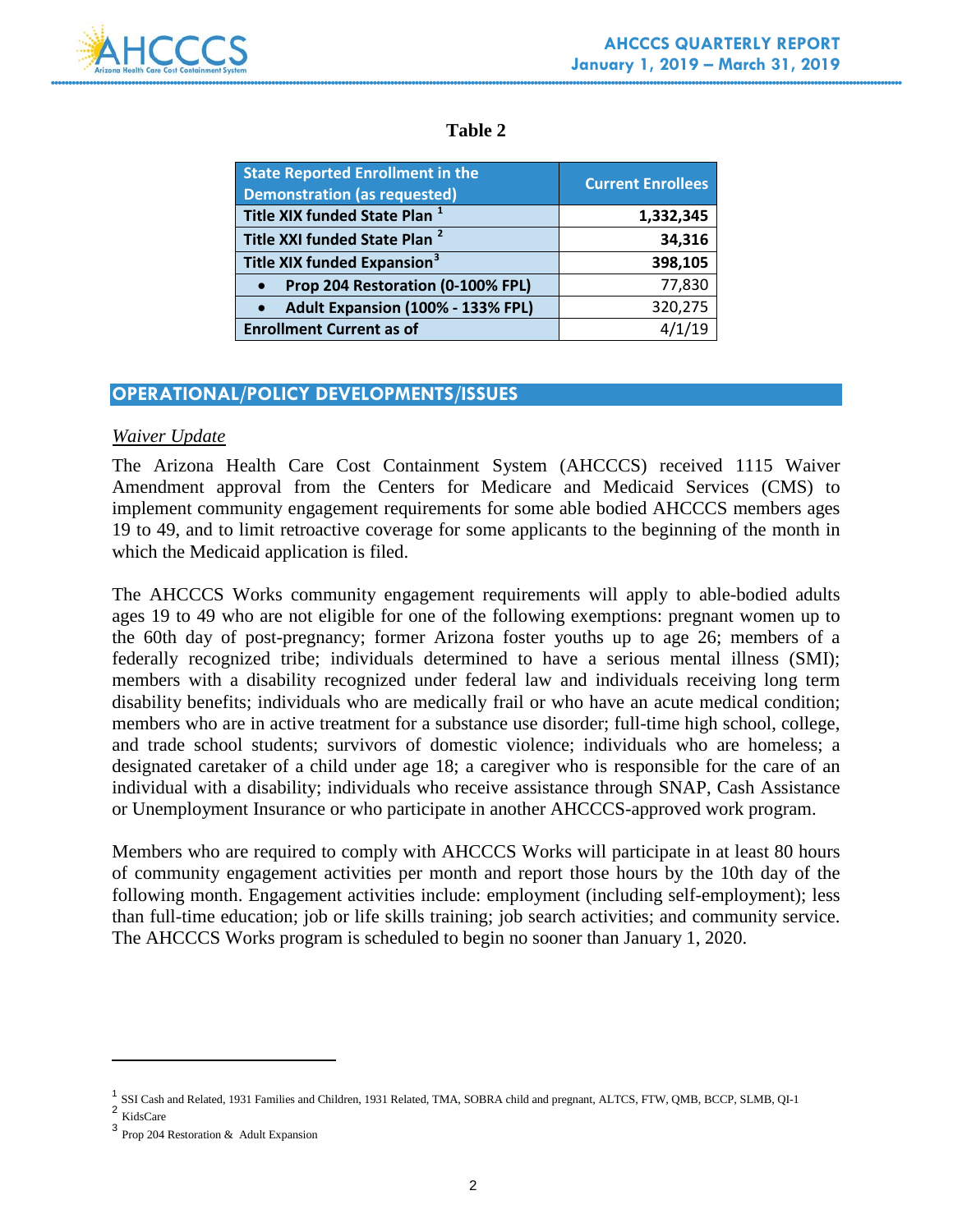

### *Targeted Investment Program Update*

Below is a summary of the Targeted Investments (TI) program implementation activities conducted by AHCCCS or AHCCCS Managed Care Organizations (MCOs) from January 1, 2019 through March 31, 2019:

- Analyzed Program Year 2 aggregate milestone performance to inform AHCCCS' ongoing whole person care/integration strategy;
- Implemented Program Year 2 incentive payment determination system;
- Consulted with TI Program Focus Group on their experience implementing Program Year 3 milestones;
- Met with TI participant health systems to provide guidance on accomplishing Program Year 3 milestones;
- Developed Program Year 3 resource and reference materials for participants and posted to the TI Program webpage;
- Produced and posted video with interviews of high performing participant describing their experience and lessons learned for Program participants;
- Continued development of the Program Year 3 Milestone Attestation and Validation system for Program participants;
- Toured and met with multiple TI Program participant provider locations to provide guidance and support their efforts;
- Coordinated with the State's Health Information Exchange to establish required data elements and process for Program participants to achieve bi-directional data exchange capability in order to meet the relevant milestone;
- Implemented ongoing engagement and communication activities for Program participants including, newsletter, blast emails, and individual consultations;
- Conducted analysis of Program Years 4 and 5 TI participant performance measure milestones; and
- Proposed post- TI Program sustainability strategies for initiatives begun through the TI Program requirements.

### *State Plan Update*

During the reporting period, the following State Plan Amendments (SPA) were filed and/or approved:

| SPA#                                                         | <b>Description</b>                                                                                    | <b>Filed</b> | <b>Approved</b> | <b>Eff. Date</b> |
|--------------------------------------------------------------|-------------------------------------------------------------------------------------------------------|--------------|-----------------|------------------|
| <b>Title XIX</b>                                             |                                                                                                       |              |                 |                  |
| <b>SPA 19-001</b><br><b>Nursing</b><br><b>Facility Rates</b> | Updates the State Plan to<br>make changes to nursing<br>facility payments.                            | 03/13/2019   | 04/03/2019      | 01/01/2019       |
| <b>SPA 18-011</b><br><b>EMS Rates</b>                        | Updates the State Plan to<br>make updates to EMS rate<br>methodologies.                               | 10/03/2018   | 03/18/2019      | 10/01/2018       |
| <b>SPA 18-013</b><br>Outpatient<br><b>Hospital Rates</b>     | Updates the State Plan to<br>revises the Outpatient<br><b>Hospital Rates effective</b><br>$10/1/18$ . | 12/26/2018   | 02/07/2019      | 10/01/2018       |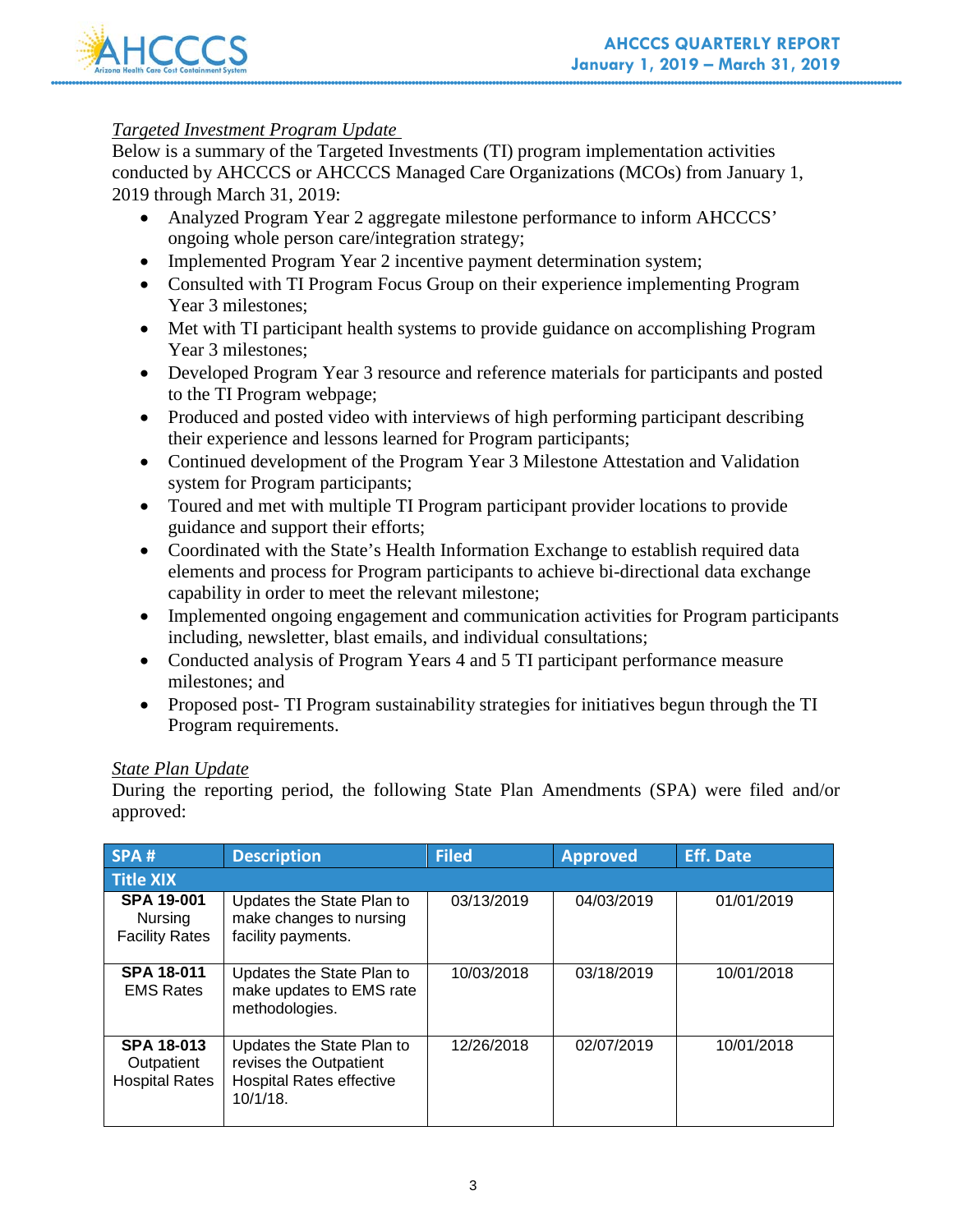

| <b>SPA 18-014</b><br><b>Other Provider</b><br>Rates                                       | Revises the other provider<br>rates effective 10/1/18.                                                               | 12/26/2018 | 02/07/2019 | 10/01/2018 |
|-------------------------------------------------------------------------------------------|----------------------------------------------------------------------------------------------------------------------|------------|------------|------------|
| <b>SPA 18-016</b><br><b>Inpatient DAP</b>                                                 | Updates the State Plan to<br>make changes to<br><b>Differential Adjusted</b><br>Payments for Inpatient<br>Hospitals. | 12/27/2018 | 03/06/2019 | 10/01/2018 |
| <b>SPA 18-017</b><br>LTAC and<br><b>Rehab Rates</b>                                       | Updates the State Plan to<br>update LTAC and Rehab<br>rates.                                                         | 12/27/2018 | 02/21/2019 | 10/01/2018 |
| <b>SPA 18-018</b><br>Nursing<br><b>Facilities</b><br>Differential<br>Adjusted<br>Payments | Updates the State Plan to<br>update Differential<br><b>Adjusted Payments for</b><br>nursing facilities.              | 12/27/2018 | 03/06/2019 | 10/01/2018 |
| <b>SPA 18-019</b><br>Outpatient<br><b>Differential</b><br>Adjusted<br>Payments            | Updates the State Plan to<br>update outpatient<br><b>Differential Adjusted</b><br>Payments.                          | 12/27/2018 | 03/21/2019 | 10/01/2018 |
| <b>SPA 18-020</b><br><b>Nursing</b><br><b>Facilities</b><br>Rates                         | Updates the State Plan to<br>update nursing facilities<br>rates.                                                     | 12/28/2018 | 02/21/2019 | 10/01/2018 |
| <b>Title XXI</b>                                                                          |                                                                                                                      |            |            |            |
| NA                                                                                        |                                                                                                                      |            |            |            |

### **CONSUMER ISSUES**

 $\overline{a}$ 

In support of the quarterly report to CMS, presented below is a summary of advocacy issues received in the Office of Client Advocacy (OCA) for the quarter January 1, 2019 – March 31, 2019.

| <b>Advocacy Issues</b> <sup>4</sup> | <b>January</b> | <b>February</b> | <b>March</b> | <b>Total</b> |
|-------------------------------------|----------------|-----------------|--------------|--------------|
| 9+Billing Issues                    | 11             | 5               | 10           | 26           |
| Member reimbursements<br>$\bullet$  |                |                 |              |              |
| Unpaid bills<br>$\bullet$           |                |                 |              |              |
| <b>Cost Sharing</b>                 |                | 4               | 0            | 6            |
| Co-pays<br>$\bullet$                |                |                 |              |              |
| Share of Cost (ALTCS)<br>٠          |                |                 |              |              |
| Premiums (Kids Care,<br>$\bullet$   |                |                 |              |              |
| Medicare)                           |                |                 |              |              |

<span id="page-4-0"></span><sup>4</sup> Categories of good customer services, bad customer service, documentation, policy, and process are captured under the category it may relate to.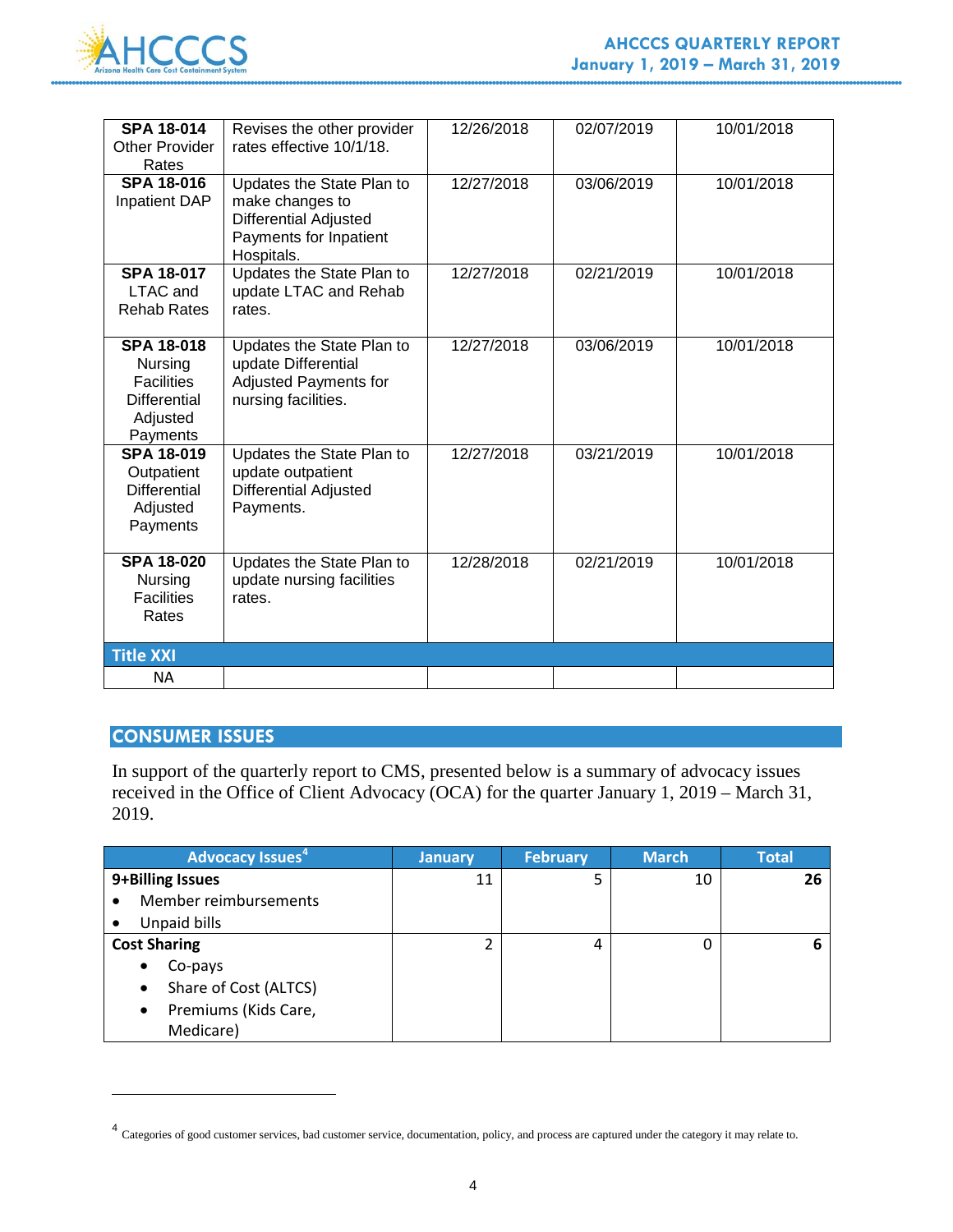

 $\overline{a}$ 

| <b>Covered Services</b>                      | 47             | 14             | $\overline{7}$ | 68           |
|----------------------------------------------|----------------|----------------|----------------|--------------|
| <b>ALTCS</b>                                 | 5              | $\overline{2}$ | $\overline{2}$ | 9            |
| Resources                                    |                |                |                |              |
| Income                                       |                |                |                |              |
| Medical                                      |                |                |                |              |
| <b>DES</b>                                   | 18             | 14             | 11             | 43           |
| Income                                       |                |                |                |              |
| Incorrect determination                      |                |                |                |              |
| Improper referrals                           |                |                |                |              |
| <b>KidsCare</b>                              | 3              | 7              | $\overline{2}$ | 12           |
| Income                                       |                |                |                |              |
| Incorrect determination                      |                |                |                |              |
| <b>SSI/Medical Assistance Only</b>           | 7              | 3              | $\overline{2}$ | 12           |
| Income                                       |                |                |                |              |
| Not categorically linked                     |                |                |                |              |
| <b>Information</b>                           | 59             | 55             | 47             | 118          |
| Status of application                        |                |                |                |              |
| <b>Eligibility Criteria</b><br>٠             |                |                |                |              |
| <b>Community Resources</b>                   |                |                |                |              |
| Notification (Did not receive or             |                |                |                |              |
| didn't understand)                           |                |                |                |              |
| <b>Medicare</b>                              | $\overline{2}$ | $\mathbf 0$    | 3              | 5            |
| <b>Medicare Coverage</b>                     |                |                |                |              |
| <b>Medicare Savings Program</b>              |                |                |                |              |
| Medicare Part D                              |                |                |                |              |
| <b>Prescriptions</b>                         | 6              | 4              | 4              | 14           |
| Prescription coverage                        |                |                |                |              |
| Prescription denial                          |                |                |                |              |
| <b>Fraud-Referred to Office of Inspector</b> | 0              | 1              | 0              | $\mathbf{1}$ |
| General (OIG)                                |                |                |                |              |
| <b>Quality of Care-Referred to Division</b>  | 5              | 3              | 3              | 11           |
| of Health Care Management (DHCM)             |                |                |                |              |
| Total                                        | 165            | 112            | 91             | 368          |

| Table 2 Issue Originator <sup>5</sup> | Jan. | Feb. | Mar. | <b>Total</b> |
|---------------------------------------|------|------|------|--------------|
| <b>Applicant, Member or</b>           | 145  | ٩C   | 74   | 309          |
| Representative                        |      |      |      |              |
| <b>CMS</b>                            |      |      |      |              |
| <b>Governor's Office</b>              |      |      |      | Ιb           |
| Ombudsmen/Advocates/Other             |      |      |      |              |
| Agencies                              |      |      |      |              |

<span id="page-5-0"></span> $^{\rm 5}$  This data was compiled from the OCA logs from the OCA Client Advocate and the Member Liaison.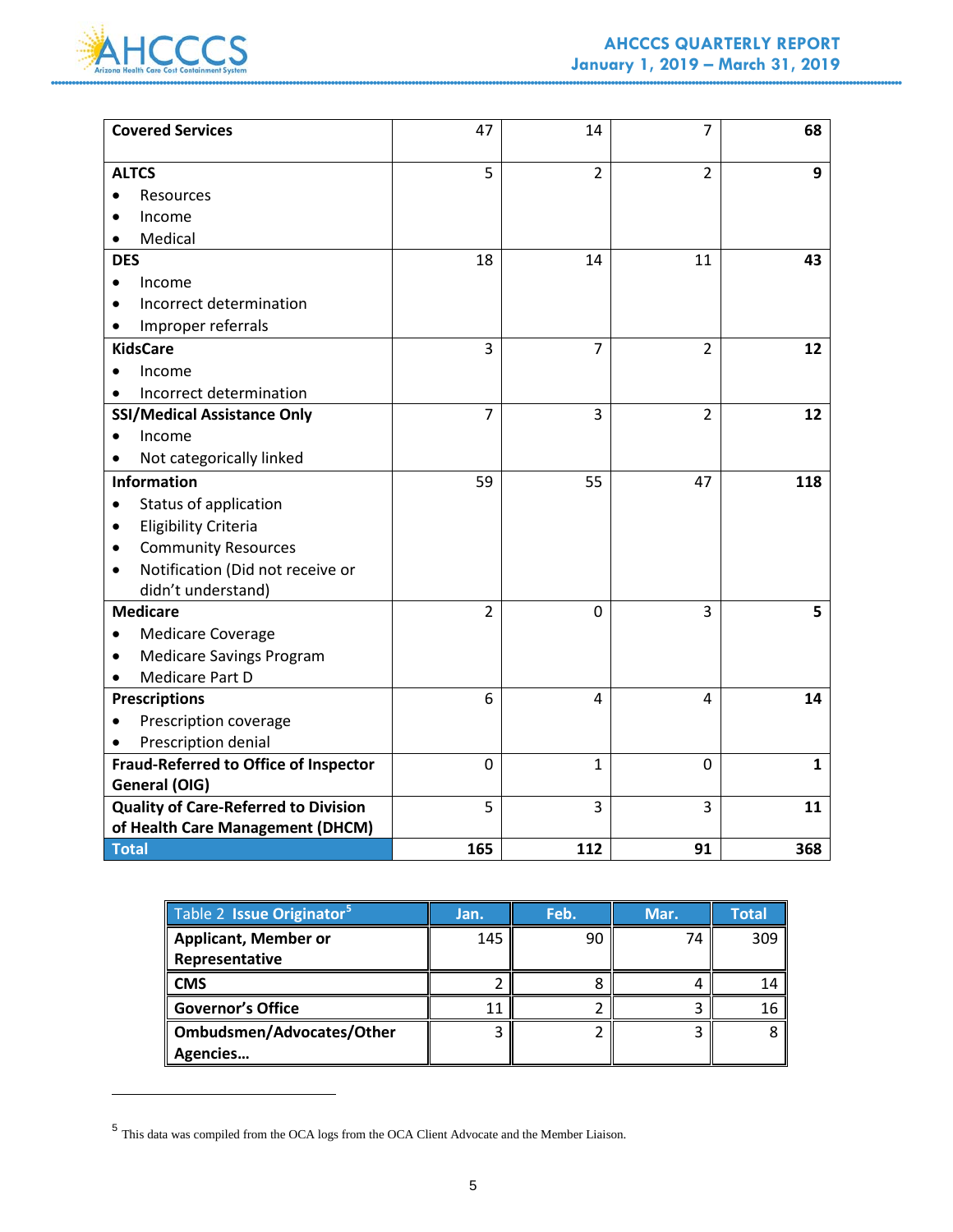

| Senate & House |              | $\overline{\phantom{a}}$<br>∸ | -              | ົ<br><u>.</u> |
|----------------|--------------|-------------------------------|----------------|---------------|
| Ι              | 1 C F<br>ᆚŮĴ | 449<br>---                    | <b>01</b><br>◡ | 368           |

### **OPT-OUT FOR CAUSE**

Attached is a summary of the opt-out requests filed by individuals with SMI in Maricopa County and Greater Arizona, broken down by months, health plans, counties, reasons for opt-out requests, opt-out outcome, and post-appeal opt-out outcomes.

### **QUALITY ASSURANCE/MONITORING ACTIVITY**

Attached is a description of AHCCCS' Quality Assurance/Monitoring Activities during the quarter. The attachment also includes updates on implementation of the AHCCCS Quality Assessment and Performance Improvement Strategy, in accordance with Balanced Budget Act (BBA) requirements.

### **ENCLOSURES/ATTACHMENTS**

Attachment 1: SMI Opt-Out for Cause Report

Attachment 2: Quality Assurance/Monitoring Activities

Attachment 3: Arizona Medicaid Administrative Claiming Random Moment Time Study Report

Attachment 4: Budget Neutrality Tracking Schedule

### **STATE CONTACT(S)**

Mohamed Arif Federal Relations Administrator AHCCCS Office of Intergovernmental Relations 801 E. Jefferson St., MD- 4200 Phoenix, AZ 85034 Mohamed.Arif@azahcccs.gov

Shreya Prakash Waiver Manager AHCCCS Office of Intergovernmental Relations 801 E. Jefferson St., MD- 4200 Phoenix, AZ 85034 Shreya.Prakash@azahcccs.gov

#### **DATE SUBMITTED TO CMS**

June 6, 2019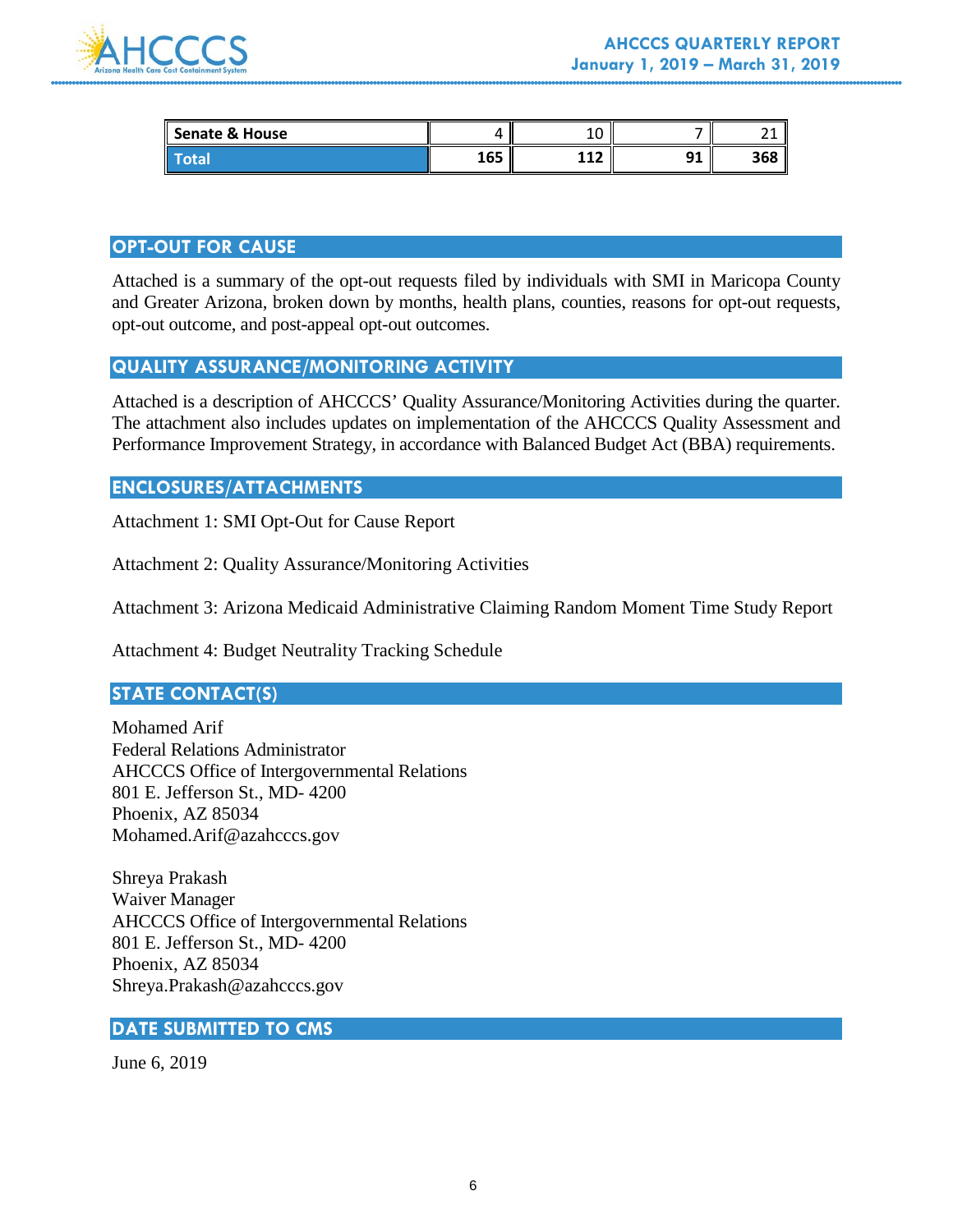# Attachment 1: SMI Opt Out for Cause January - March 2019



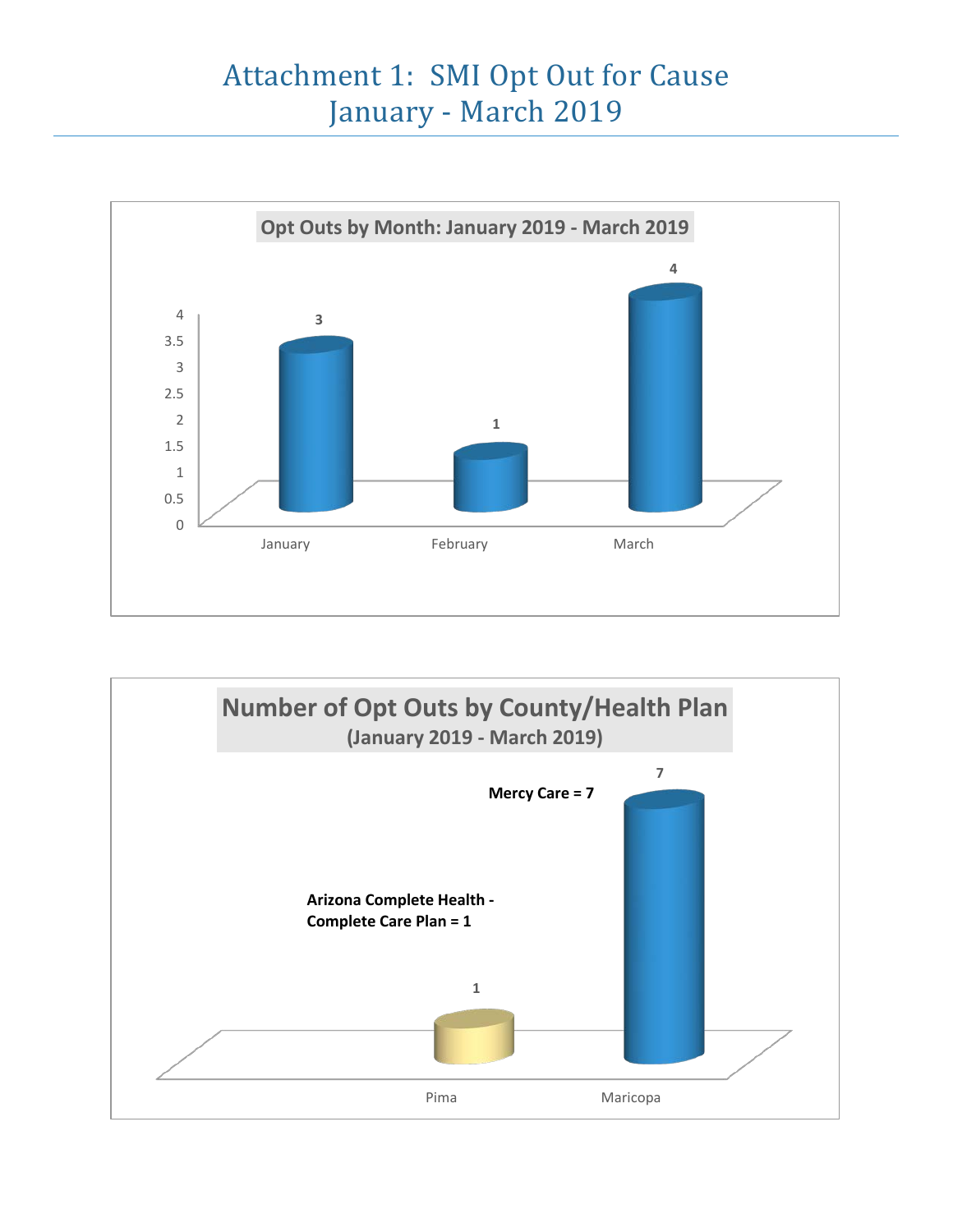



| Appeal Outcomes (Jan 2019 - Mar 2019) |           |               |         |
|---------------------------------------|-----------|---------------|---------|
| Approved                              | Withdrawn | <b>Denied</b> | Pending |
|                                       |           |               |         |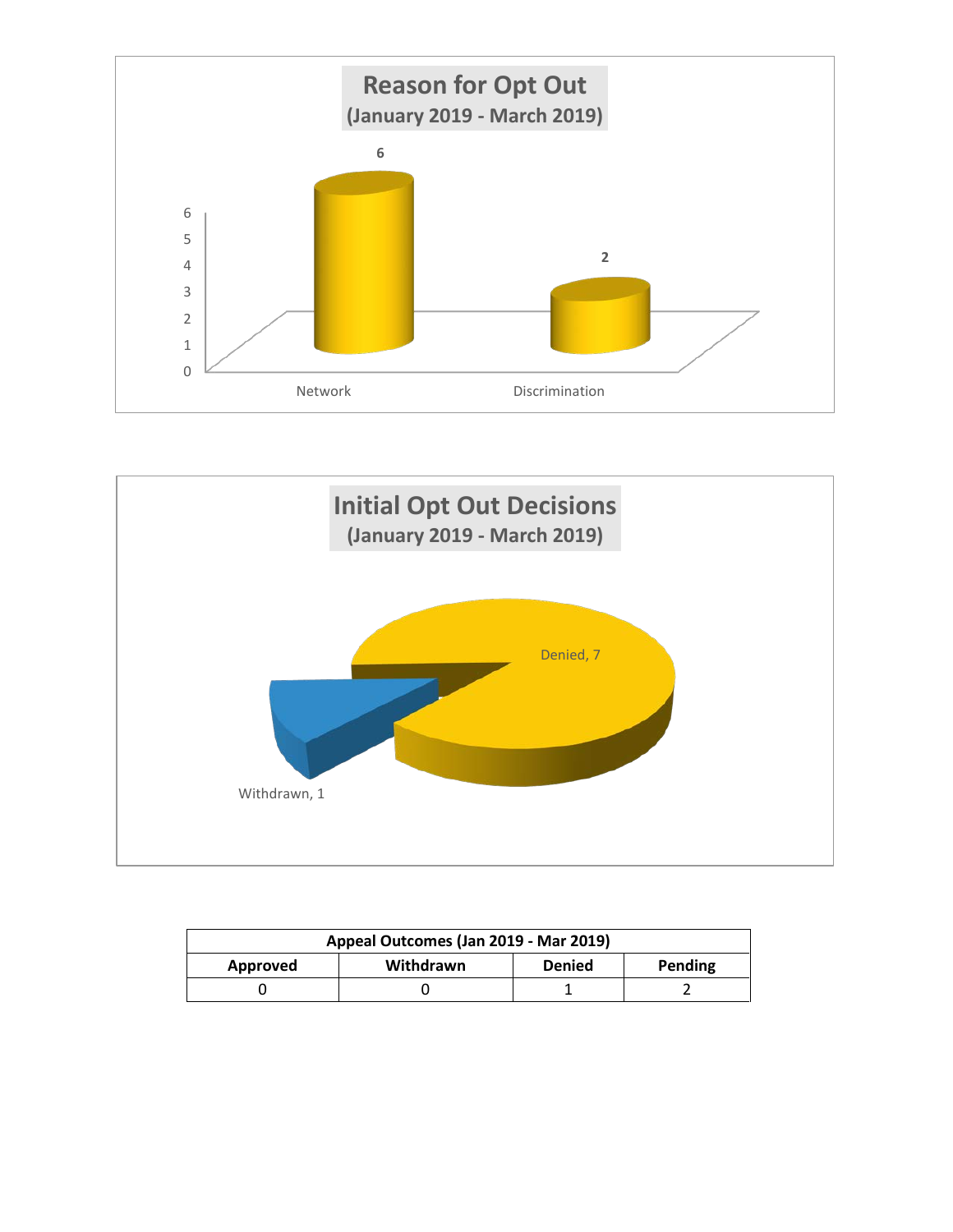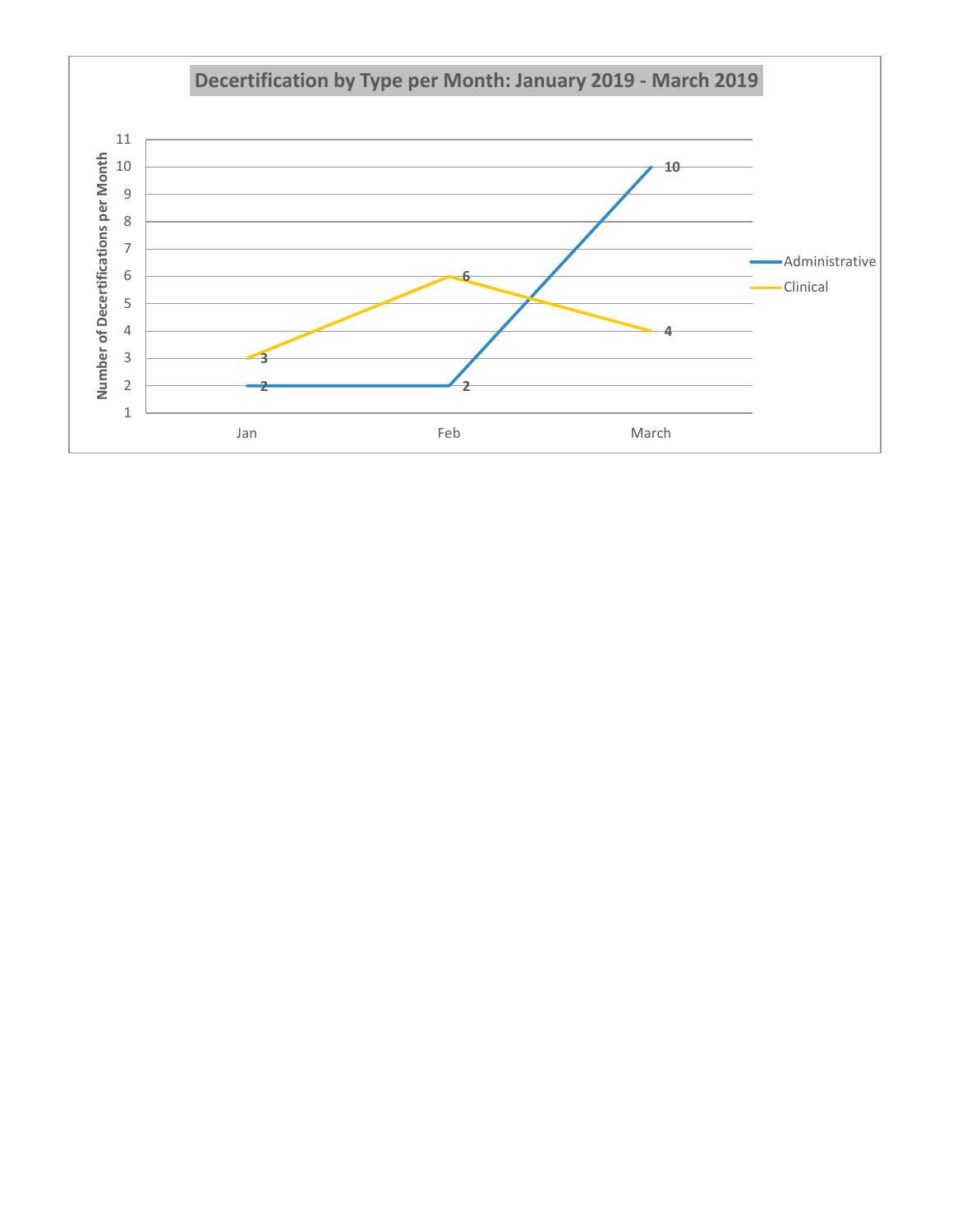**ARIZONA HEALTH CARE COST CONTAINMENT SYSTEM**

# *Attachment II to the Section 1115 Quarterly Report*

# *Quality Assurance/Monitoring Activity*

# **Demonstration/Quarter Reporting Period**

Demonstration Year: 38

Federal Fiscal Quarter 2/2019 (1/1/19 – 3/31/19)

Prepared by the Division of Health Care Management April, 2019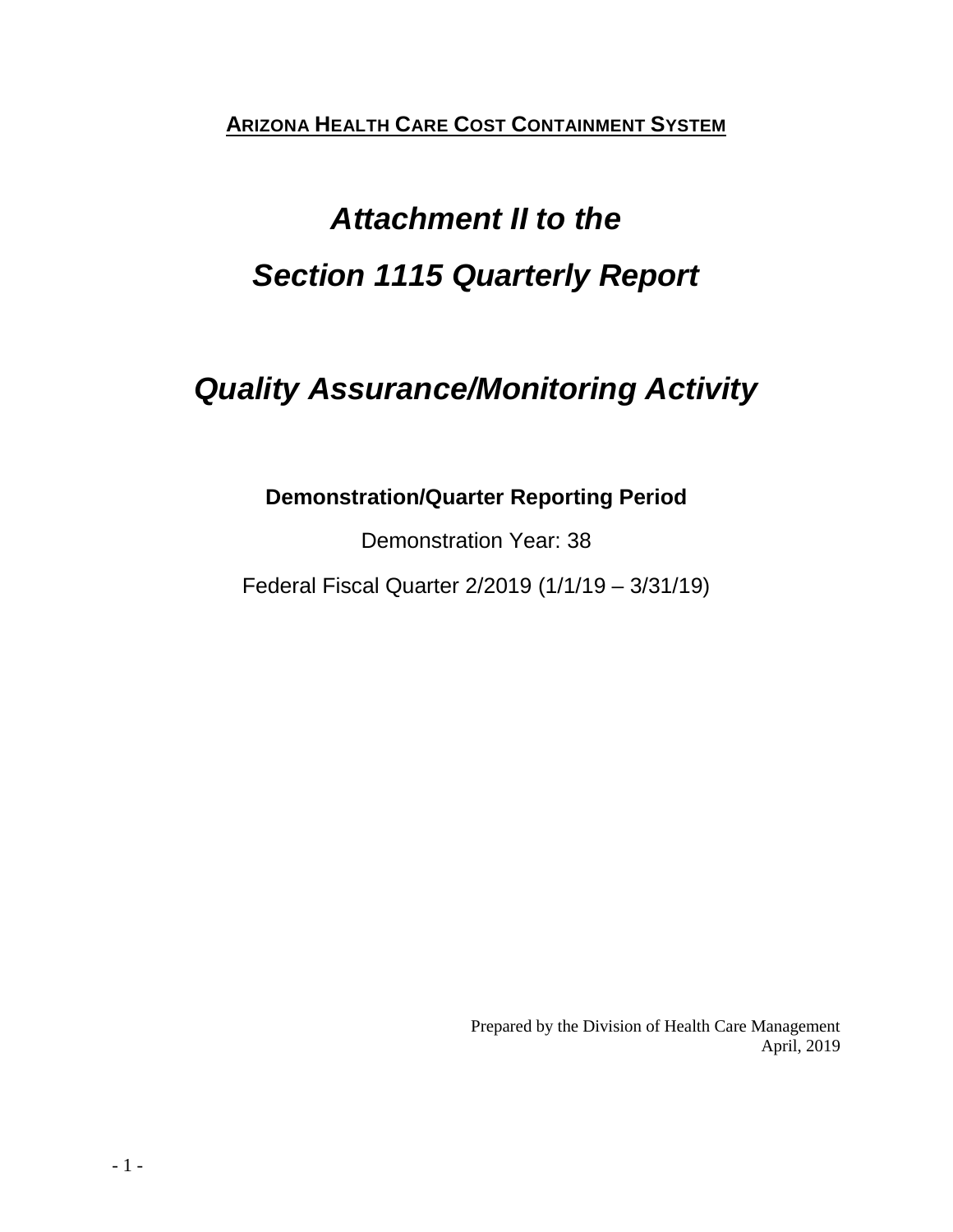# **Introduction**

This report describes the Arizona Health Care Cost Containment System (AHCCCS) quality assurance and monitoring activities that occurred during the second quarter of federal fiscal year 2019, as required in STC 52 of the State's Section 1115 Waiver. This report also includes updates related to AHCCCS' Quality Assessment and Performance Improvement Strategy, in accordance with the Balanced Budget Act requirements.

The AHCCCS Division of Health Care Management (DHCM) is responsible for directly overseeing the quality of health care services provided to its members enrolled with managed care organizations. DHCM is also responsible for the administrative and financial functions of the Contractors. DHCM, in conjunction with other AHCCCS Divisions, sister agencies and community partners, continually focuses on the provision of "comprehensive, quality health care for those in need", as delineated in the Agency mission.

DHCM is the division that houses the Units for Quality Management (QM), Quality Improvement (QI), and Maternal, Child Health /Early and Periodic Screening, Diagnostic and Treatment (MCH/EPSDT) and Medical Management/ALTCS Case Management. These units are the primary drivers of efforts outlined in the Quality Strategy and the teams closely collaborate to ensure thoughtful processes for members, stakeholders, policies, and improvement activities.

The following sections provide an update on the State's progress and activities under each of the components of the 1115 Waiver and AHCCCS Quality Strategy. Given the implementation of AHCCCS Complete Care during Quarter One of Federal Fiscal Year (FFY) 2019, this report will highlight AHCCCS activities and goals for the statewide model of care that occurred predominately between January 1<sup>st</sup> and March 31, 2019, in addition to other activities related to ongoing quality and performance improvement during the quarter.

# **Stakeholder Involvement**

The success of AHCCCS remains attributable to concentrated efforts by the agency to cultivate partnerships with its sister agencies, contracted Managed Care Organizations (MCOs – also referred to as "Contractors"), providers, and the community. AHCCCS maintains these ongoing collaborations to improve the delivery of health care and related services to Medicaid recipients and KidsCare members, including those with special health care needs. AHCCCS regularly strives to address common issues and solve problems through ongoing networking activities utilizing feedback from sister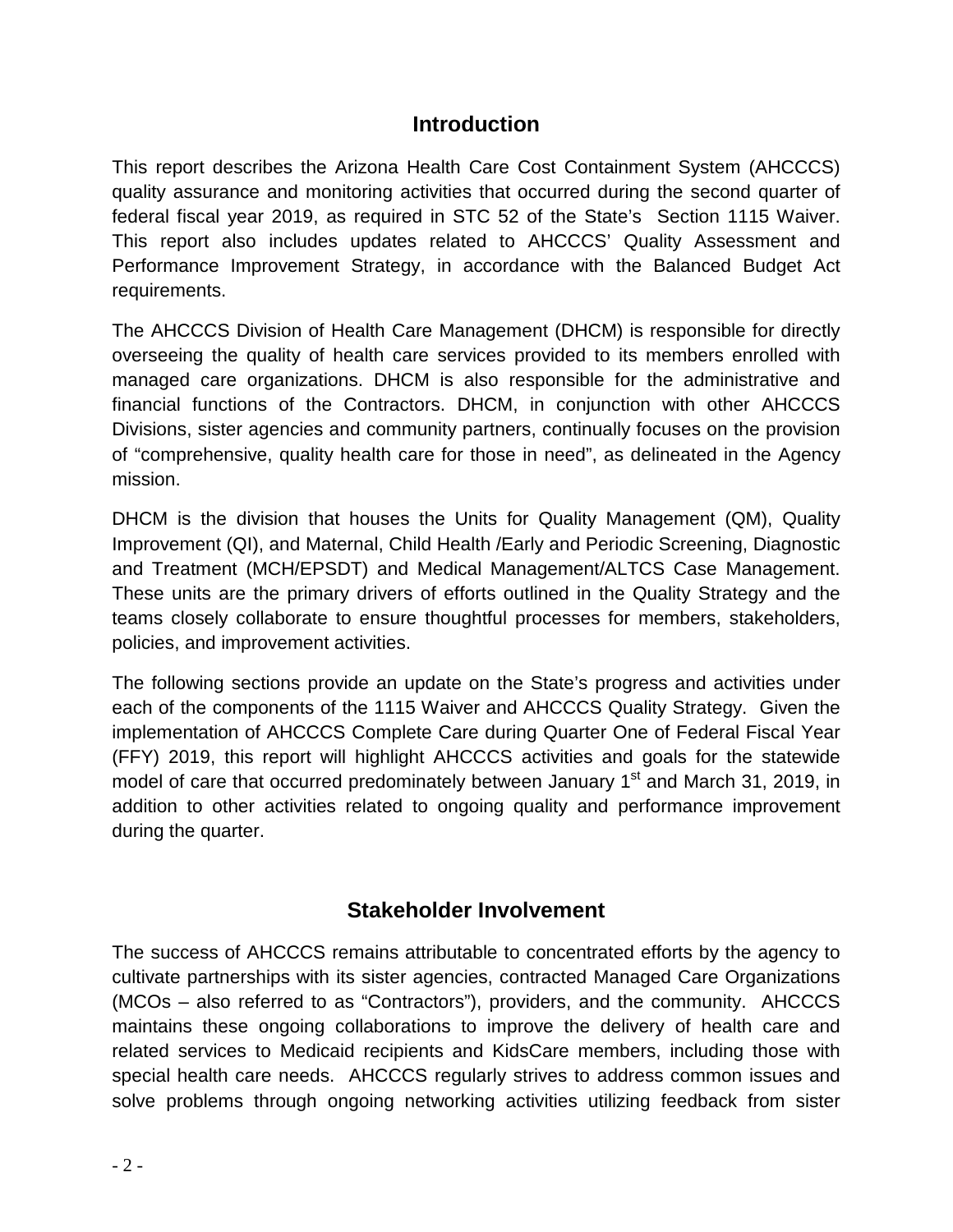agencies, providers and community organizations. Their opinions are included in the Agency's process for identifying quality improvement priorities and the development of new initiatives. Concentrated efforts persist to include member and stakeholder feedback in most facets of Agency operations, including Policy Committee, quarterly meetings for Quality Management related to the adult/child systems of care, and separate quarterly meetings for Maternal Child Health/EPSDT and Medical Management.

Ongoing advisory councils and specialty workgroups, such as the Behavioral Health Planning Council and the Office of Individual and Family Affairs (OIFA) continue to operate. These two entities work in tandem to ensure stakeholder involvement and feedback occurs on a regular basis.

The Behavioral Health Planning Council oversees the Substance Abuse and Mental Health Block Grants (SABG and MHBG), the latter of which is designed to provide mental health treatment services to adults with Serious Mental Illness (SMI) and children with Serious Emotional Disturbance (SED). The program's objective is to support the grantees in carrying out plans for providing comprehensive community mental health services. One of the grant requirements is that grantees receiving MHBG funds are required to form and support a state mental health/behavioral health planning council.

The State's Mental/Behavioral Health Planning Council ensures collaboration among key state agencies and facilitates member input into the state's mental health services and activities. The majority (51% or more) of a state's planning council should be comprised of members and family members. This Council is mandated to perform the following duties:

- To review plans provided to the Council by the State of Arizona and to submit to the State any recommendations of the Council for modifications to the plans;
- To serve as an advocate for adults with a serious mental illness, children with a severe emotional disturbance, and other individuals with mental illnesses or emotional problems;
- To monitor, review and evaluate not less than once each year the allocation and adequacy of mental health services within the State.

During the second quarter of FFY 2019, the focus of Arizona's AHCCCS Planning Council has been to ensure involvement of all stakeholder agencies, members, family members and American Indians. Further, the Planning Council has begun to hold its community-based meetings within a rotating mixture of locations throughout Arizona to further ensure statewide representation.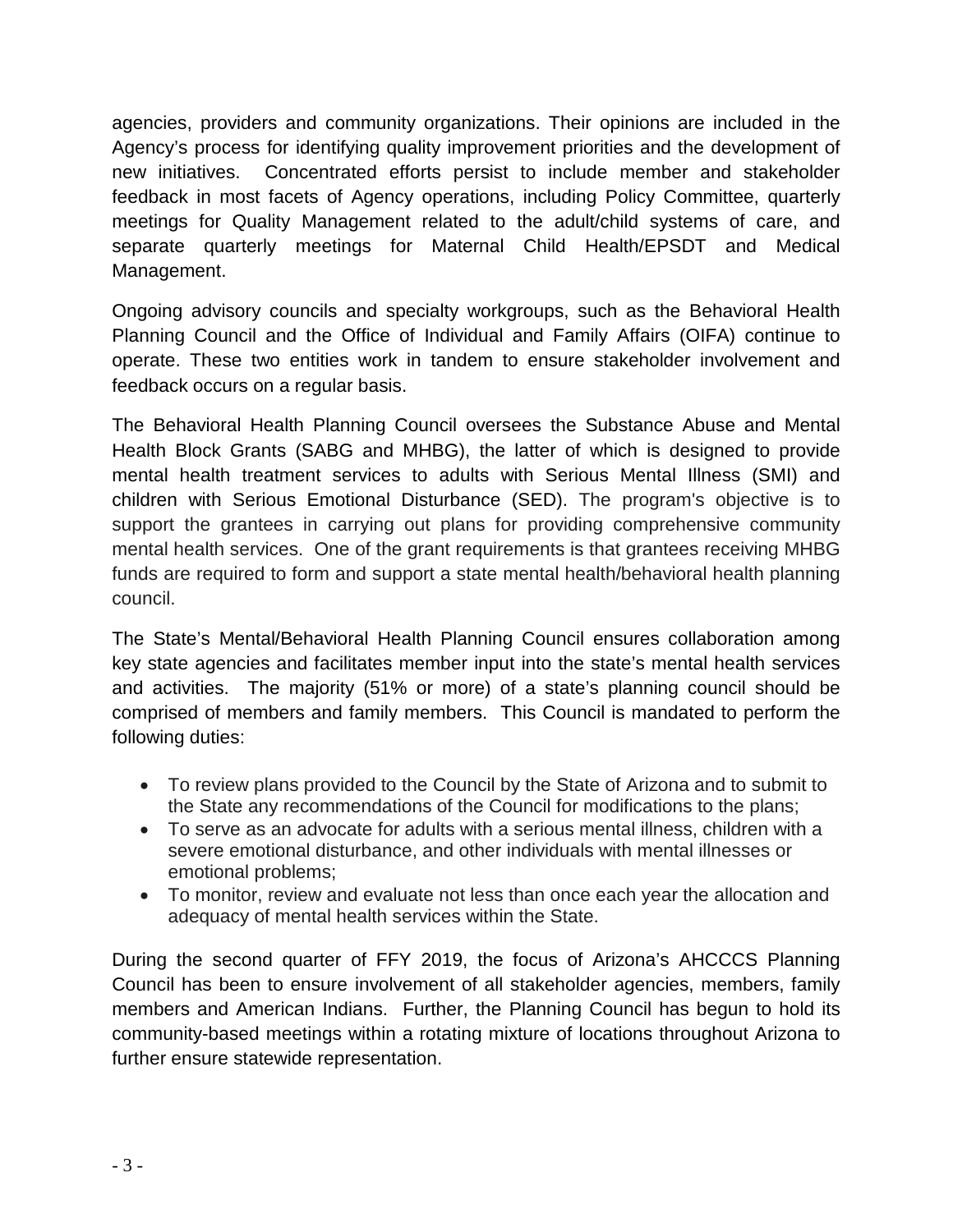The Office of Individual and Family Affairs (OIFA), has maintained an ongoing advisory council, inclusive of all stakeholders, since 2010. Information regarding their activities is being added as of this report to provide further evidence of AHCCCS demonstrating stakeholder involvement and community engagement. The OIFA defines Community Engagement as "*educating and sharing information through interactions with external stakeholders at meetings, trainings, community events, conferences, committees, workgroups and one-on-one interactions*." OIFA engages an average of over 750 stakeholders per month. Their weekly newsletter performs above industry standards for reader engagement, and brings updates on AHCCCS policies and activities to more than 1,800 community stakeholders.

Another continuing example is the AHCCCS MCH/EPSDT team participation as a major system contributor to the Early Childhood Initiative within Arizona. By working with The Early Intervention State Partners Meeting, designed to support the healthy development and learning of Arizona's children from birth to age five, the MCH/EPSDT team is able to further efforts toward increasing statewide capacity for screening, referral and access to early intervention services. Additionally, AHCCCS collaborated with other stakeholders such as AzEIP, First Things First, the Arizona Chapter of the American Academy of Pediatrics, and other outside stakeholders that participated in Public Comment for revisions on EPSDT tracking forms.

The AHCCCS QM and MCH/EPSDT teams partner with a number of stakeholders, including but not limited to:

| Arizona Department of Health Services (ADHS) | Arizona Early Intervention Program (AzEIP) |
|----------------------------------------------|--------------------------------------------|
| ADHS Arizona Women, Infants, and             | <b>Arizona Head Start Association</b>      |
| Children's Program (WIC)                     |                                            |
| ADHS Bureau of Tobacco and Chronic           | Arizona Health-E Connection/Health         |
| Disease                                      | <b>Information Network of Arizona</b>      |
| ADHS Bureau of USDA Nutrition Programs       | <b>Arizona Medical Association</b>         |
| ADHS Cancer Prevention and Control Office    | Arizona Newborn Screening Advisory         |
|                                              | Committee                                  |
| ADHS Children with Special Health Care       | Arizona Perinatal Trust                    |
| <b>Needs</b>                                 |                                            |
| <b>ADHS Emergency Preparedness Office</b>    | Arizona Strong Families                    |
| ADHS Immunization Program and Vaccines       | Attorney General's Health Care Committee   |
| for Children Program                         |                                            |
| ADHS Office of Environmental Health -        | <b>First Things First</b>                  |
| <b>Targeted Lead Screening</b>               |                                            |
| ADHS Office of Newborn Screening             | <b>Healthy Mothers/Healthy Babies</b>      |
| ADHS/HSAG Statewide Workgroup on             | <b>Injury Prevention Advisory Council</b>  |
| <b>Psychiatric Inpatient Readmissions</b>    |                                            |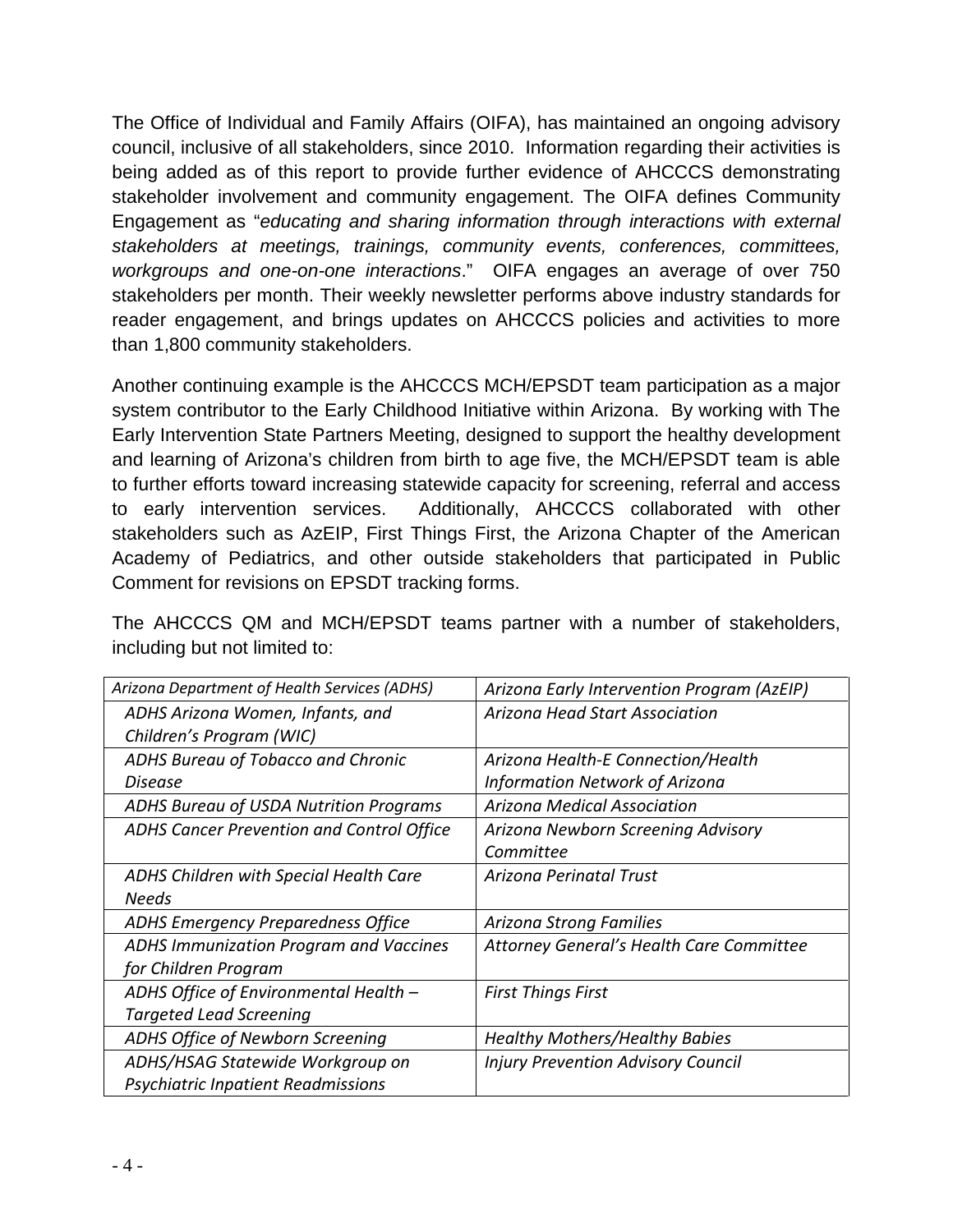| Arizona Chapter of the American Academy of | National Alliance on Mental Illness (NAMI)                                  |
|--------------------------------------------|-----------------------------------------------------------------------------|
| Pediatrics                                 |                                                                             |
| Arizona Department of Child Safety         | Task Force on Prevention of Prenatal Exposure<br>to Alcohol and other Drugs |
| Arizona Diabetes Steering Committee        | The Arizona Partnership for Immunization (TAPI)                             |

The AHCCCS ALTCS Case Management Unit also partners with a large number of community stakeholders:

| Statewide Independent Living Council                                     | <b>DES/DDD Employment Specialists</b>                                       |
|--------------------------------------------------------------------------|-----------------------------------------------------------------------------|
| Long Term Care Ombudsman                                                 | Governor's Advisory Council on Aging                                        |
| Regional Center for Border Health                                        | AARP                                                                        |
| <b>ARC of Arizona</b>                                                    | <b>Easter Seals Blake Foundation</b>                                        |
| <b>Rehabilitation Services Administration</b>                            | Arizona Health Care Association                                             |
| <b>Raising Special Kids</b>                                              | Governor's Office on Aging                                                  |
| <b>UCP of Southern Arizona</b>                                           | University Center on Excellence in<br>Sonoran<br>Developmental Disabilities |
| Arizona Association for Providers for People with<br><b>Disabilities</b> | Arizona Autism Coalition                                                    |
| Aging and Disability Resource Center                                     | Office of Children with Special Health Care Needs                           |

# **Innovative Practices and Delivery System Improvement**

AHCCCS is continually reviewing opportunities to improve the effectiveness and efficiency of Arizona's health care delivery system, as well as the methods utilized to promote optimal health for members. There are teams throughout the Agency that promote innovation and transparency for both internal and external processes. Below are some of the efforts in which the QM, QI, and MCH/EPSDT teams are involved.

**Continuing Integration Strategies:**Following successful efforts around Administrative Simplification (the merger of ADHS/Division of Behavioral Health Services and AHCCCS effective July 1, 2016), AHCCCS continues to enhance the knowledge and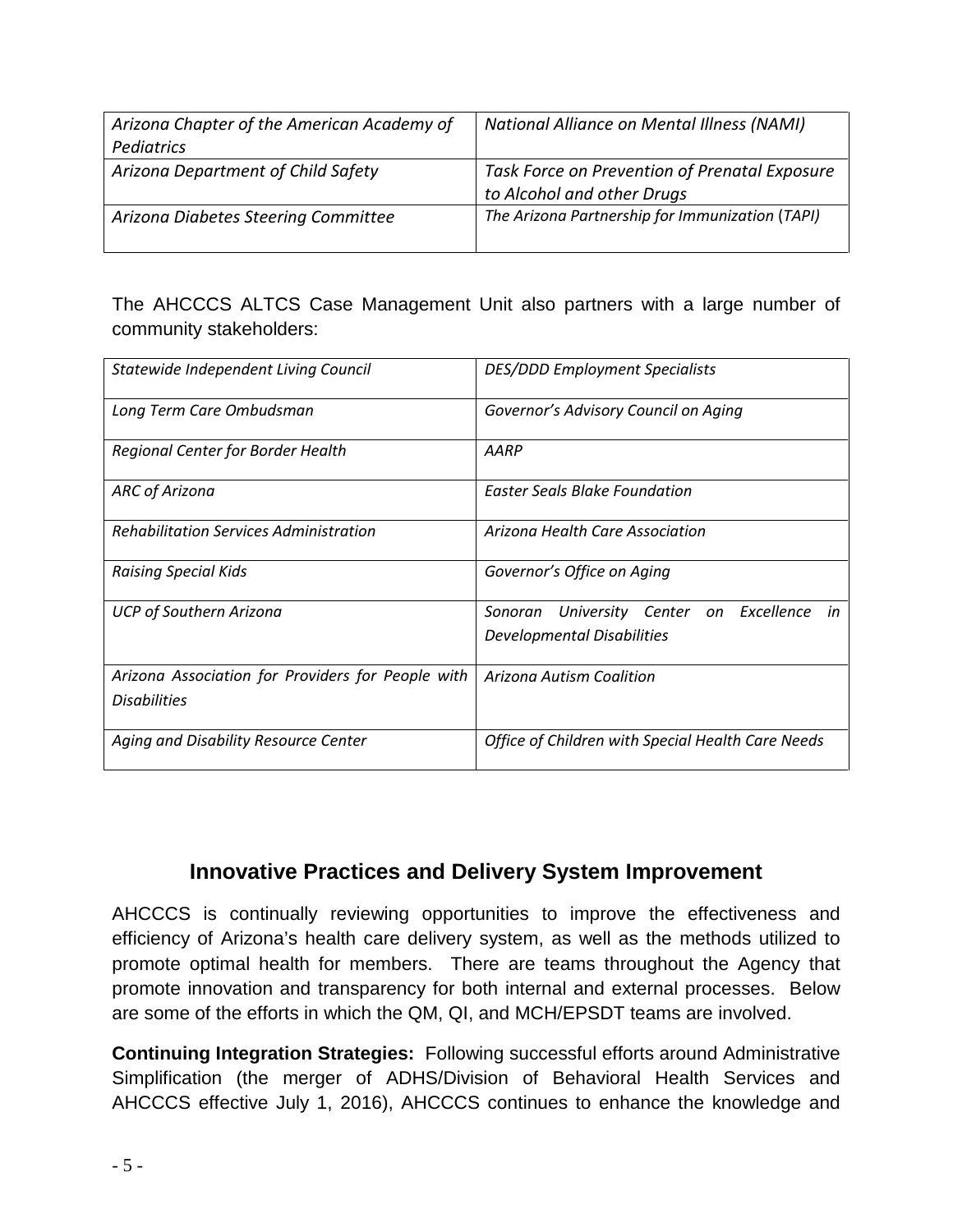understanding of behavioral health care by hiring additional expertise to support its workforce. The accumulation of individuals with behavioral health expertise or licensure as a Behavioral Health Professional enhances the ability for clinical oversight of service delivery, program development and contract requirements that focus on a holistic approach in all aspects of care. During the second quarter, AHCCCS enhanced its behavioral health expertise by hiring a behavioral health professional, licensed in Applied Behavioral Health Analysis, to provide administrative oversight of numerous medical management, utilization, quality review and programmatic activities.

Within the QM, QI, and MCH/EPSDT units, other activities designed to enhance integration during the second quarter of FFY 2019, have continued. Ongoing efforts include:

• Tracking performance on prenatal and postnatal timeliness of care with supplemental training to Contractor staff, relative to physical and behavioral health aspects of perinatal mood disorders

**AHCCCS Complete Care:**As reported within the FFY 2019 first quarter report, AHCCCS integration efforts culminated in a statewide integrated contract with the implementation of the AHCCCS Complete Care (ACC) contract on October 1, 2018. The award was given to a variety of Contractors as follows:

- Northern Arizona: Two Contractors, comprising 5 predominantly rural counties,
- Central Arizona: Seven Contractors, comprising Maricopa County (urban) and 2 other predominantly rural counties, and
- Southern Arizona: Three Contractors, comprising Pima County (urban) and 6 other predominantly rural counties (these rural counties are served by two of the three Contractors available in Pima County)

Contractors under ACC are responsible for provision of integrated physical and behavioral health care for the following populations:

- Adults who are not determined to have a Serious Mental Illness (excluding members enrolled with Department of Economic Security/Division of Developmental Disabilities – DES/DDD);
- Children, including those with special health care needs (excluding members enrolled with DES/DDD and Department of Child Safety/Comprehensive Medical and Dental Plan – DCS/CMDP); and
- Members determined to have SMI who opt out and transfer to the Contractor for the provision of physical health services.

**ALTCS/DDD:** For children and adults currently eligible under DES/DDD, an integrated services RFP was issued during FFY 2018. The RFP resulted in two contracts being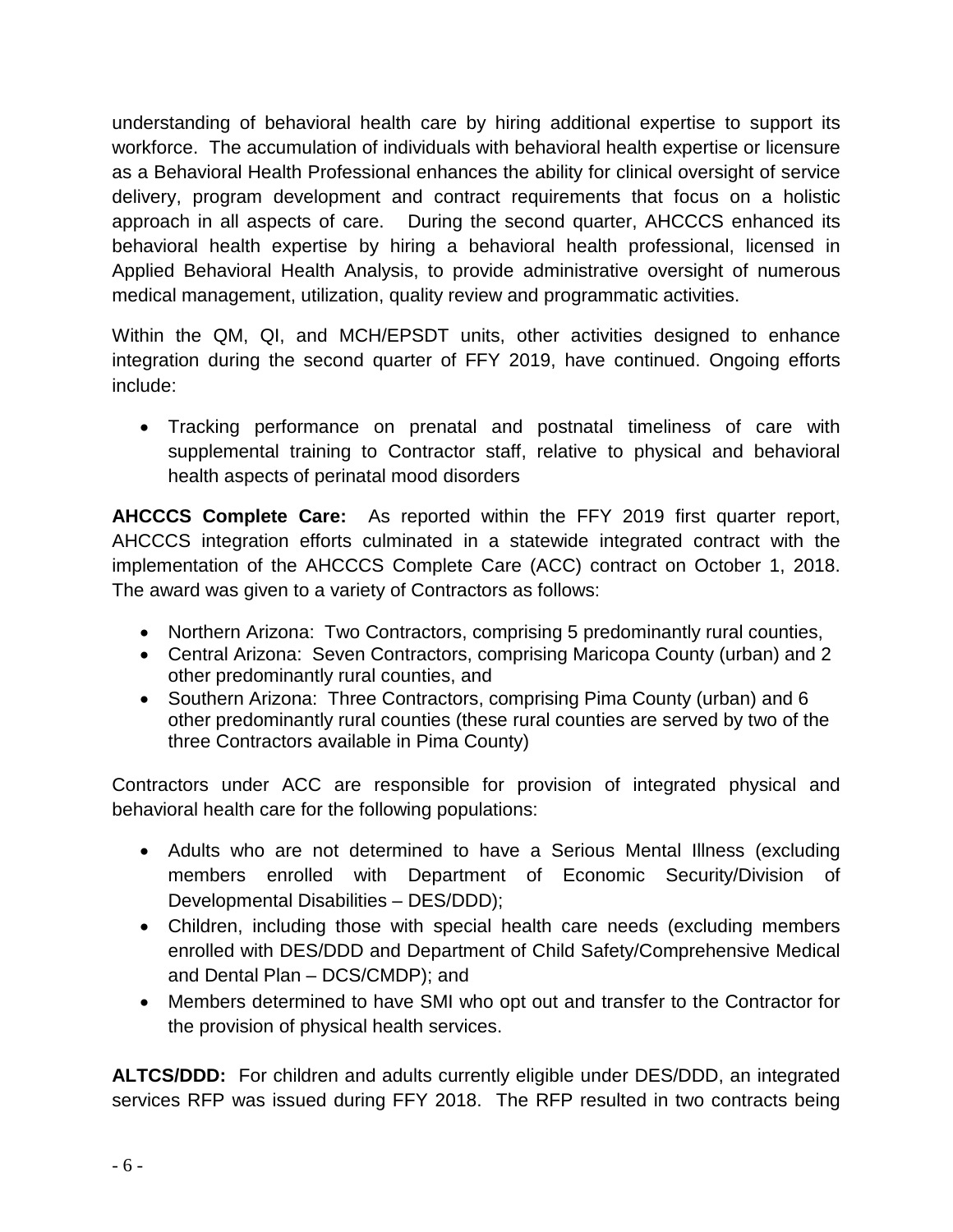awarded in March of 2019 to provide integrated acute physical and behavioral health services to ALTCS/DDD members, beginning October 1, 2019. ALTCS/DDD members will receive integrated services under either United Health Care Community Plan or Mercy Care AZ; long term services and supports (LTSS) will continue to be managed statewide by DES/DDD.

**ALTCS/EPD:**As reported within previous quarterly reports, the ALTCS/EPD contracts were designed to utilize a fully integrated care perspective at both the systemic and direct care levels (e.g. use of community-based health homes, electronic health records, coordinated case management, and holistic treatment of behavioral and physical health). Initially, AHCCCS focused on the incorporation of Arizona's long-standing model of behavioral health service delivery for adults with serious mental illness (SMI), with traditional ALTCS health care models. Beginning October 1, 2018, AHCCCS has implemented workgroups designed to further alignment and understanding of the unique needs of individuals with an SMI designation, in conjunction with dementia or other behavioral and/or physical complications that qualify an individual for ALTCS services. During Q2, these efforts have continued via additional involvement and feedback from local skilled nursing facilities and the Arizona Health Care Association. The focus of these efforts has been to identify potential system changes that could improve outcomes for ALTCS individuals with an SMI designation.

# **Community Initiatives**

**AHCCCS Opioid Initiative:** The overarching goal of this initiative is to reduce the prevalence of Opioid Use Disorders (OUD) and opioid-related overdose deaths. The initiative approach includes advancing and supporting state, regional, and local level collaborations and service enhancements plus development and implementation of best practices to comprehensively address the full continuum of care related to opioid misuse, abuse and dependency. Strategies include:

- 1. Increasing access to Naloxone through community-based education and distribution, as well as a co-prescribing campaign for individuals receiving opioid prescriptions in excess of 90 morphine equivalent daily doses and combinations of opioids and benzodiazepines;
- 2. Increasing access to and participation and retention in Medication Assisted Treatment;
- 3. Increasing access to recovery support services;
- 4. Reducing the number of opioid-naïve members unnecessarily started on prescription opioid pain management;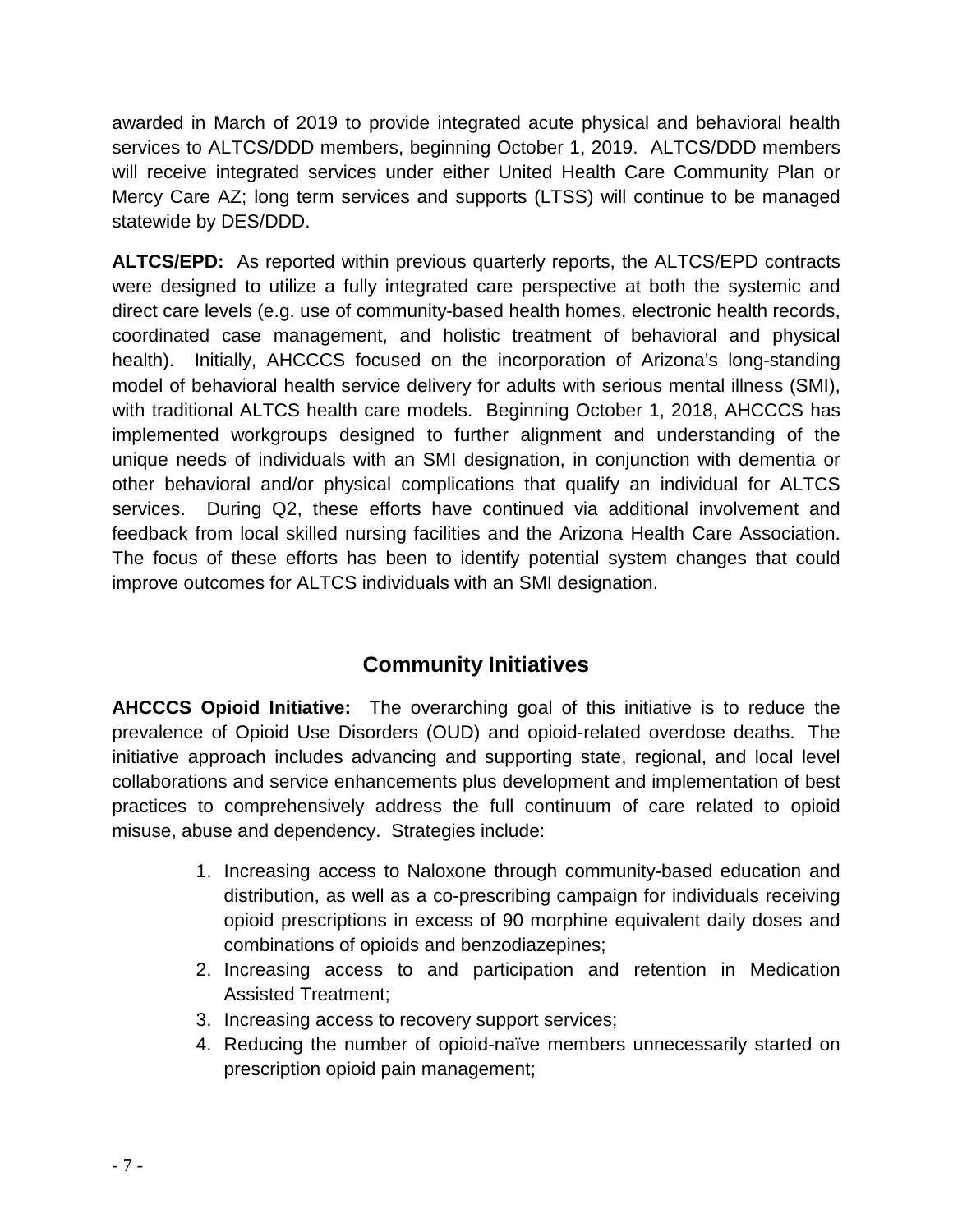- 5. Promoting best practices and improving care process models for chronic pain and high-risk members, and
- 6. AHCCCS Continues to revise policies as changes are dictated by current policy, grant requirements, State regulation, and best practices.

AHCCCS' Medication Assisted Treatment – Prescription Drug Opioid Addiction Program (MAT-PDOA) grant focuses on the need for medication assisted treatment to treat opioid use disorder for adults involved with the criminal justice system. This program has three primary goals:

- Create a bridge to connect those incarcerated to treatment services when rereentering into the community;
- Reduce stigma associated with MAT for individuals in the criminal justice system; and
- Support individuals participating in drug courts, probation and parole.

Based on the most current data available, (January 1, 2017 through April 15th, 2019 and encompassing this reporting period), the MAT PDOA program has enrolled 252 participants into the program to receive services. Among those enrolled, program outcomes include reductions in crimes committed, nights spent in jail, and drug-related arrests. The program has also produced an increase in gainful employment, housing and retention in treatment.

MAT PDOA providers have expanded collaboration and engagement efforts with Correctional facilities, Re-entry Centers, Department of Parole, Department of Probation and Drug Courts. The program has also expanded services to Graham County correctional facilities and drug court to assist an area that has been heavily impacted by the opioid epidemic and among the other counties has one of the highest overdose rates. Preliminary data from MAT-PDOA recipients shows a 57% reduction in crimes committed, 57% reduction in nights spent in jail, 33% reduction in arrests, and a 38% reduction in drug arrests.

The Opioid State Targeted Response (STR) grant, awarded to AHCCCS in May 2017, was designed to enhance community-based prevention activities and treatment activities that will include 24/7 access to care points in "hotspot" areas throughout the state, increasing the availability of peer supports, providing additional care coordination efforts among high risk and priority populations, and adding recovery supports. The State Opioid Response grant was awarded to AHCCCS in September 2018, maintains and expands the activities started through the STR grant:

• Arizona has opened six 24/7 Centers of Excellence (COE) for Opioid Treatment on Demand. The COE is an Opioid Treatment Program (3) or a stabilization unit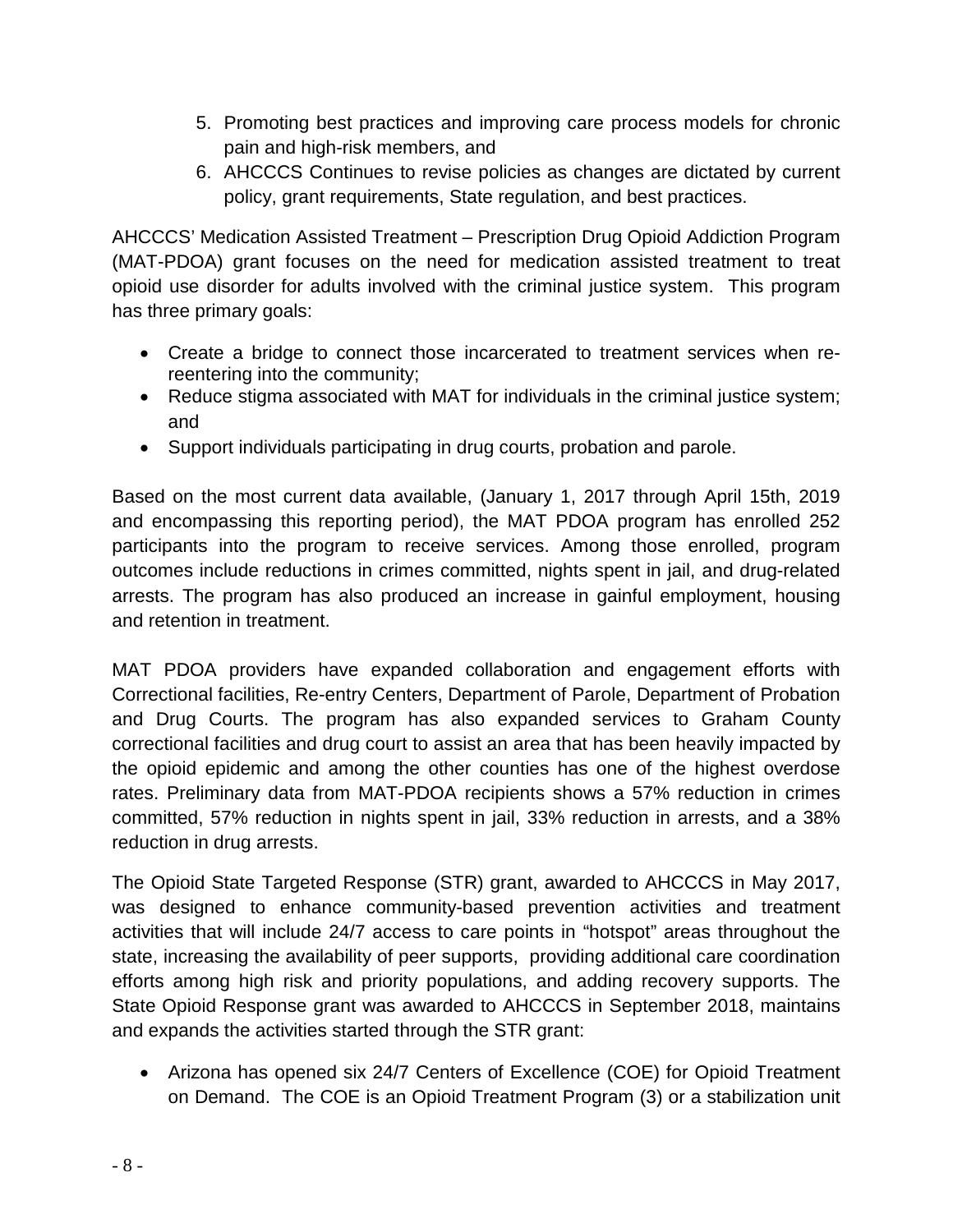(3) in a designated "hotspot" that is open around the clock, seven days a week for intakes and warm handoff navigation on a post intake basis. Arizona has also opened three Medication Units in rural Arizona to make medication assisted treatment more accessible within those communities. Two additional Medication Units are scheduled to open in rural Arizona in the next few months, as well as four additional Opioid Treatment Programs. As of April 30<sup>th</sup> 2018, (which encompasses the FFY 2019-Q2 reporting period), over 15,500 individuals have been connected to OUD treatment through the STR grant.

• AHCCCS launched a concentrated effort through the Opioid State Targeted Response grant to increase peer support utilization for individuals with Opioid Use Disorder. Through the STR grant, 34 additional peer support navigators have been hired in identified hot spots in Arizona, and efforts to include peer support navigation in the Centers of Excellence, jails, and emergency departments and at first responder scenes in the hotspot areas have been increased. As of April 30th, 2019, revised numbers show over 13,000 individuals have received peer support and recovery services through the STR grant. Service delivery numbers are broken out within the table below.

|                                  | Year 1 | <b>Year 2</b> | <b>Cumulative Total</b> |
|----------------------------------|--------|---------------|-------------------------|
| <b>Recovery Support Services</b> | 3,379  | 9,846         | 13,225                  |
| <b>Treatment Services</b>        | 4,362  | 11,235        | 15,597                  |
| <b>Unduplicated Count</b>        | 6,143  | 21,081        | 27,225                  |

**Use of Evidence Based Practice:** Additional AHCCCS efforts to combat the opioid epidemic and substance use disorder include a partnership with the Regional Behavioral Health Authorities (RBHAs) throughout the state to implement an evidenced based practice (EBP) to assist in addressing the opioid epidemic and affordable housing crisis. Each RBHA has contracted with Oxford House, Inc. utilizing SAMHSA SUD grant funds. Oxford House is a worldwide network of over 2,500 sober living houses. The Oxford house model provides support to individuals with an SUD and co-occurring mental health issues, who would benefit from practicing the Social Model of Recovery – one which allows individuals a residential setting, peer support and the time they need to bring about behavior change that promotes permanent sobriety and recovery. This is an initial step in assisting those with behavioral health needs that also have many needs related to social determinants of health (SDOH). Oxford House Inc. will assist in addressing housing, employment, income, and social connectedness. This resource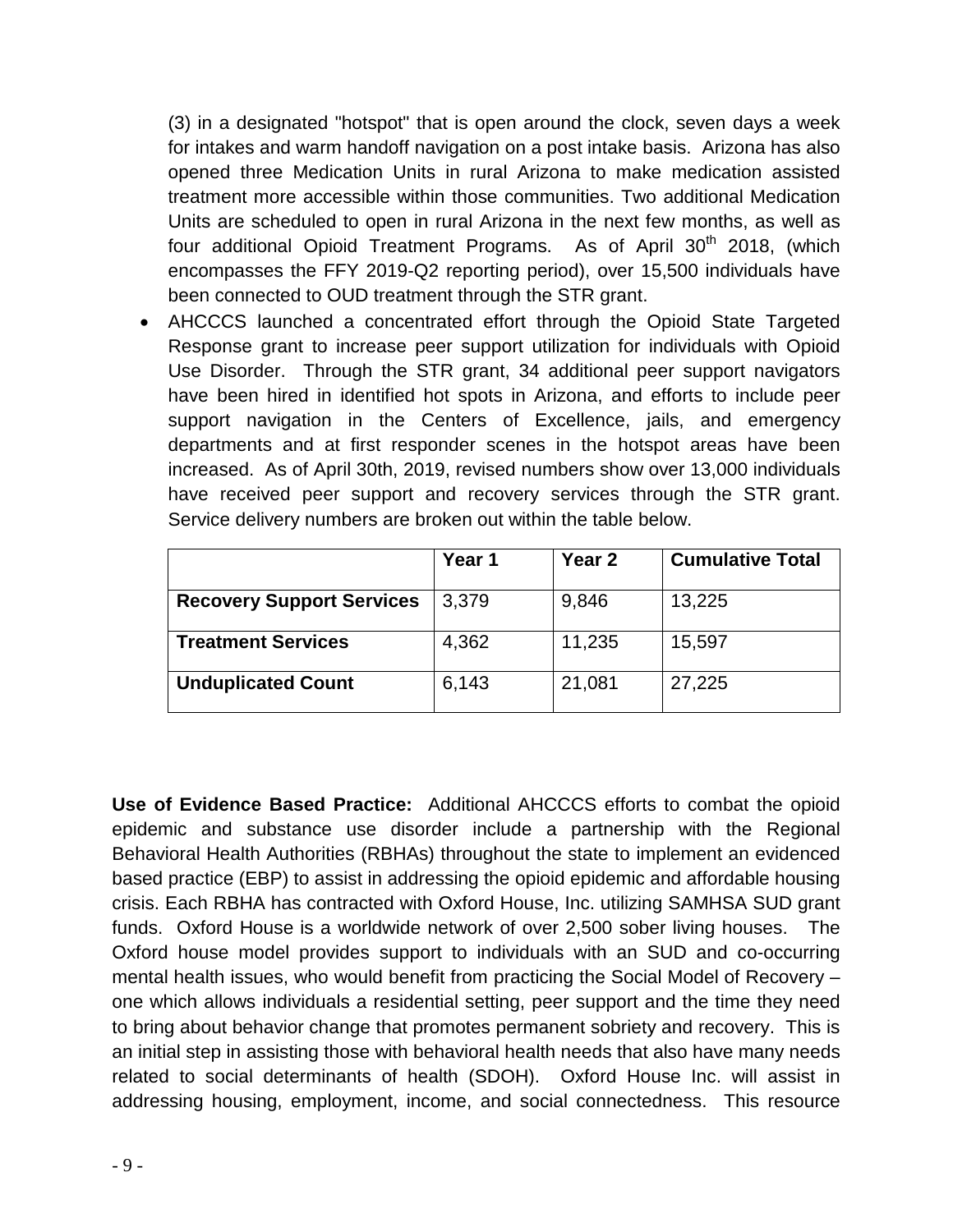can be part of a continuum of services addressing SDOH, in addition to the clinical and recovery services currently available within Arizona's RBHA system.

AHCCCS has implemented statewide use of American Society of Addiction Medicine (ASAM) Continuum Assessment Tool. The tool will be accessible to all contracted SUD providers for assessment and treatment. Use of the ASAM model will facilitate a more standardized approach to assessment, treatment, level of care recommendations and utilization management based on the algorithms available via the Continuum model. AHCCCS is monitoring SUD providers to ensure fidelity to the ASAM model. Network adequacy will also be monitored to ensure AHCCCS members receive needed services within a timely manner.

# **Internal Initiatives**

**Learning Opportunities to Enhance Staff Knowledge Related to Integrated Care:**  Previous reports identified AHCCCS' efforts to improve knowledge and expertise regarding the behavioral health system through learning opportunities for its staff through formal meetings and informal workshops/lunch-hour trainings. Internal behavioral health subject matter experts, licensed behavioral health practitioners and community professionals were utilized to provide training on topics such as infant/toddler mental health, trauma informed care, perinatal mood disorders and adult system of care processes for individuals with general mental health needs and serious mental illnesses.

To further enhance integration efforts, as a result of ACC, and to facilitate quality of care reviews from a more broadly informed approach, training topics were expanded for QM and QOC staff during FFY 2019. As in the past, attendance remains open to other departments based on department need. Topics include:

- Grant programs for Non-Title XIX individuals
- AHCCCS Operations and Compliance Structure and Processes
- Social Determinants of Health
- CMS Waiver Process: Title XIX/Title XXI Waiver
- Appeal Process for Members with Serious Mental IllnessIntegrating Foster Care – Foster, Kinship, Adoptive Family/Member Rights and Resources
- General Finance/Rate Setting Process
- Tribal/Division of Fee for Service Management
- Meeting Needs of Children & Adults with Special Health Care Needs through Improving Physical Health via Community Based Activities (e.g. Arizona Special Olympics)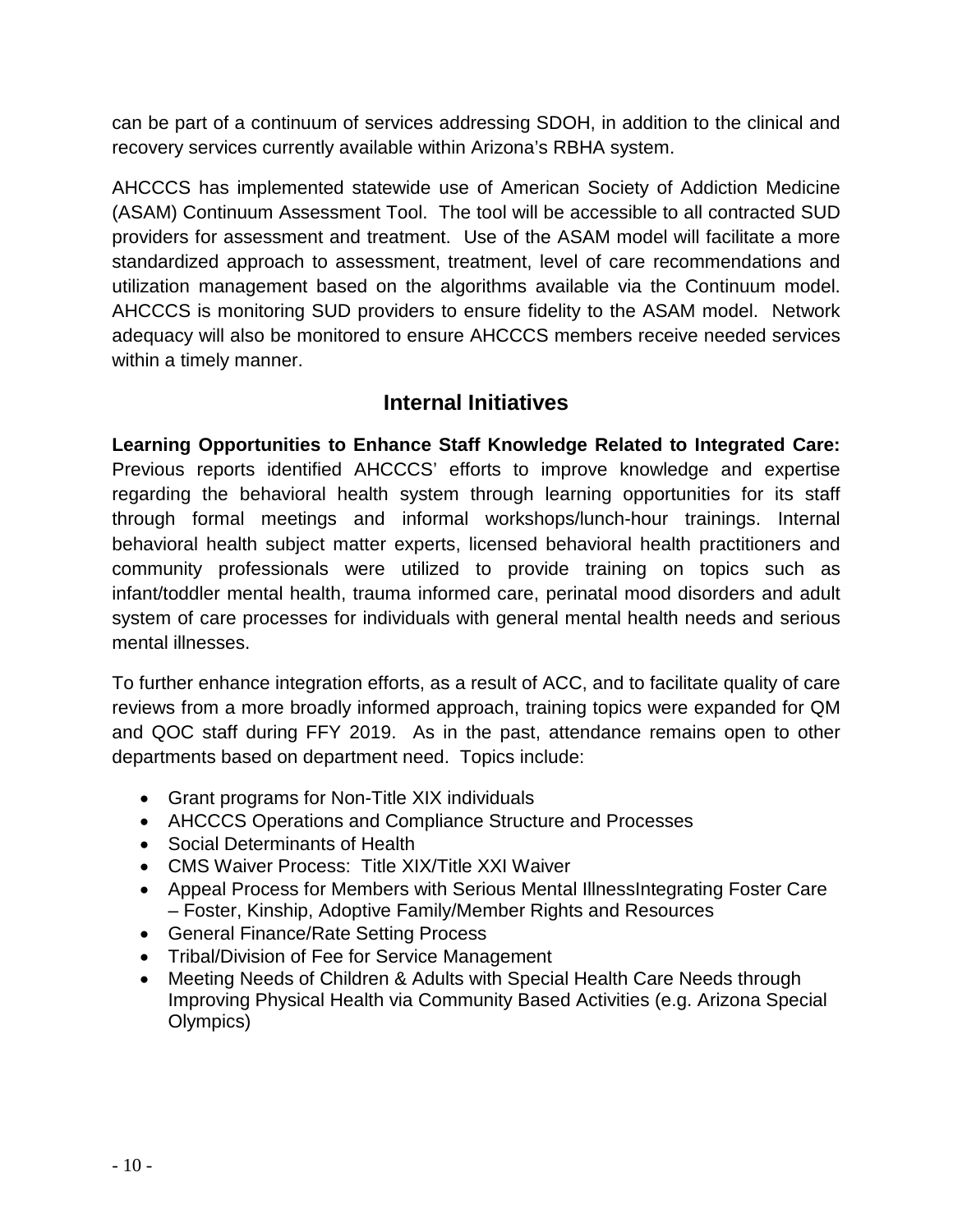# **Identifying Priority Areas for Improvement**

AHCCCS has established an objective, systematic process for identifying priority areas for improvement. This process involves a review of data from both internal and external sources, while also taking into account such factors as: (1) the prevalence of a particular condition and population affected, (2) the resources required by both AHCCCS and its Contractors to conduct studies and shape improvement, (3) if focus areas are currently priorities of CMS or state leadership and/or can be combined with existing initiatives, and (4) the feasibility of CMS priorities to be combined with current initiatives. Of importance is whether initiatives focused on the topic area are actionable and have the potential to result in enhanced quality improvement, member satisfaction and system efficiencies. Contractor input is also sought in prioritizing areas for improvement. Ongoing efforts include:

o An initiative on behavioral health care for children in the foster care system. Development of these metrics focused on children served under CMDP, Arizona's health plan for children in Arizona's Foster Care system. AHCCCS' goal for these measures is to identify whether access and timeliness standards are met, and assess overall utilization trends for CMDP children needing behavioral health care.

AHCCCS recently began regular collaboration with the Arizona Department of Child Safety (DCS). It is anticipated that these collaborative efforts will improve system delivery for DCS children enrolled with CMDP. The goals of these collaborative activities are to:

- Standardize and strengthen training, supervision, and prior authorization procedures across the state for Therapeutic Foster Care (previously known as Home Care Training to Home Care Client or "HCTC"),
- Reduce DCS shelter placements, both the number of days in shelter and the number of different shelter placements of foster children,
- Strengthen the 72 hour rapid response process,
- Collaborate to increase fidelity to children's behavioral health initiatives,
- Strengthen AHCCCS policies related to timely and appropriate delivery of services to both foster and adoptive children, and
- **Increase and strengthen utilization of the Child/Adolescent Service** Intensity Instrument (CASII), an evidence-based tool developed by the American Academy of Child and Adolescent Psychiatry. The tool is designed to assess risk and protective factors within the child's caregiving environment.
- o A second initiative involves working with the Task Force on Preventing Prenatal Exposure to Alcohol and Other Drugs. This is a multi-stakeholder task force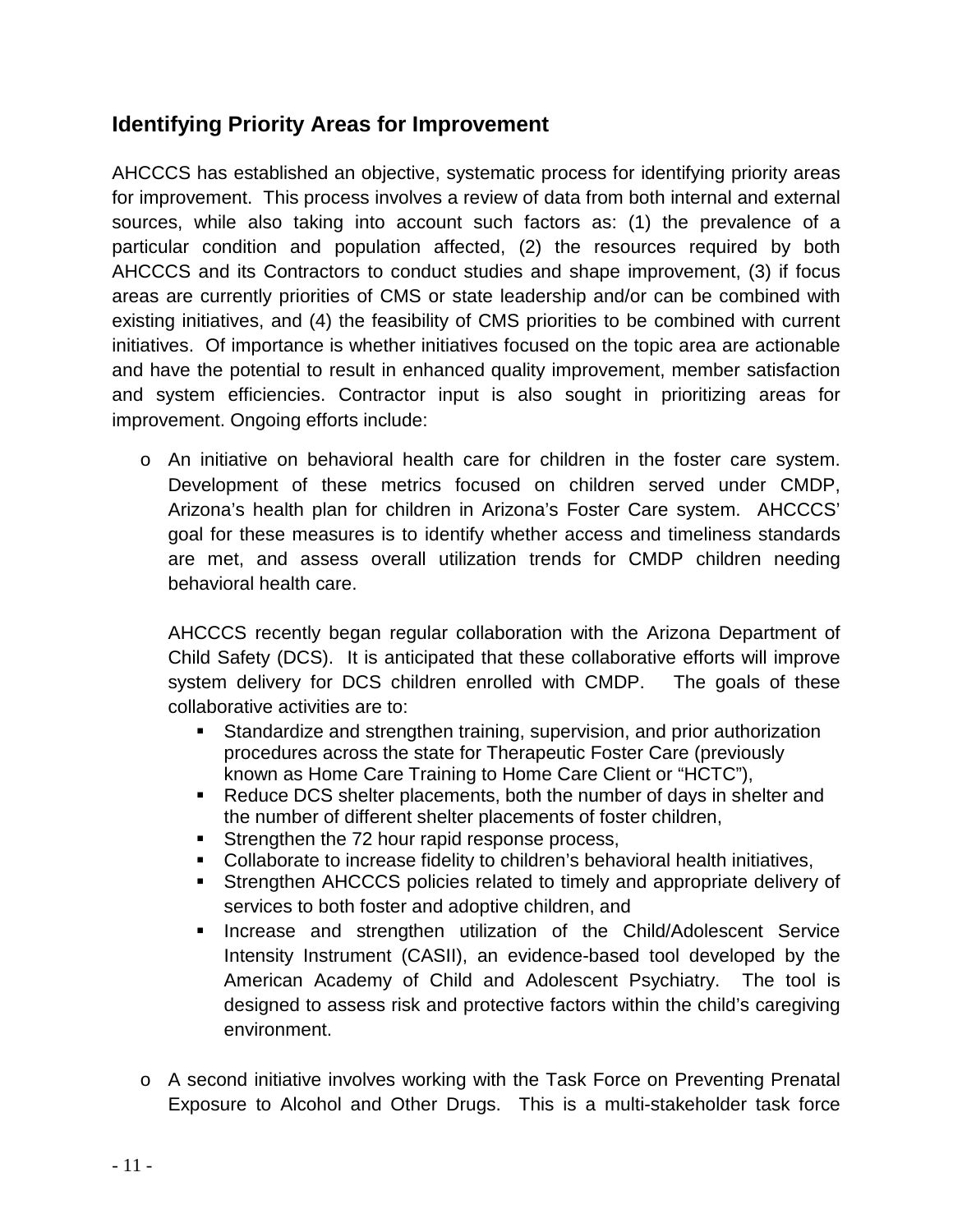spearheaded by DCS that also includes ADHS and AHCCCS. The task force holds monthly meetings.

- o During 2017, AHCCCS began an initiative to develop a consistent, statewide tool and process for monitoring behavioral health service delivery. Initially, contracted RBHA staff were brought together to evaluate relevancy of current requirements. Feedback from these meetings was used to build two draft tools, one for children and one for adults. These tools were further reviewed by the newly contracted ACC plans to ensure understanding of the tool requirements and expectations.
	- o Through workgroup meetings with AHCCCS, the RBHAs and ACC plans have continued to meet to create a consistent statewide methodology to fully implement the standardized behavioral health audits. The standardized methodology will include sampling techniques and a provider audit rotation schedule, to allow the AHCCCS Contractors to review all providers offering outpatient behavioral health assessment and treatment annually. A uniform methodology process has been finalized and will be implemented as of October 1, 2019.
	- o As of Q2, the audit tools are undergoing a final revision. Not only do these tools focus on behavioral health service delivery requirements, but they also focus on aspects of integrated care and enhancements for delivery of services to children and adults with special health care needs.

To further ensure that a consistent process is finalized, AHCCCS has continued to involve AzAHP (Arizona Association of Health Plans) in these meetings with the RBHAs and ACC plans. Contractors have an option to continue utilization of AzAHP under a relationship separate from AHCCCS. Utilizing AzAHP as a monitoring agent facilitates consistency in quality monitoring and it reduces burden on practitioners because AzAHP can serve as the single point of collaboration for multiple MCOs.

**Workforce Development (WFD):** In 2016, AHCCCS began an organized statewide campaign designed to assist its acute Contractors, behavioral health and long term care provider networks to develop their workforce. With the overall goal of acquiring and retaining the most interpersonally, clinically, culturally, and technically capable healthcare workforce, AHCCCS created an Office of Healthcare Workforce Development to oversee the workforce development efforts of the Contractors. In 2017 AHCCCS required the ALTCS – EPD Contractors to staff a workforce development operation to assist the EPD provider networks with their current and projected shortage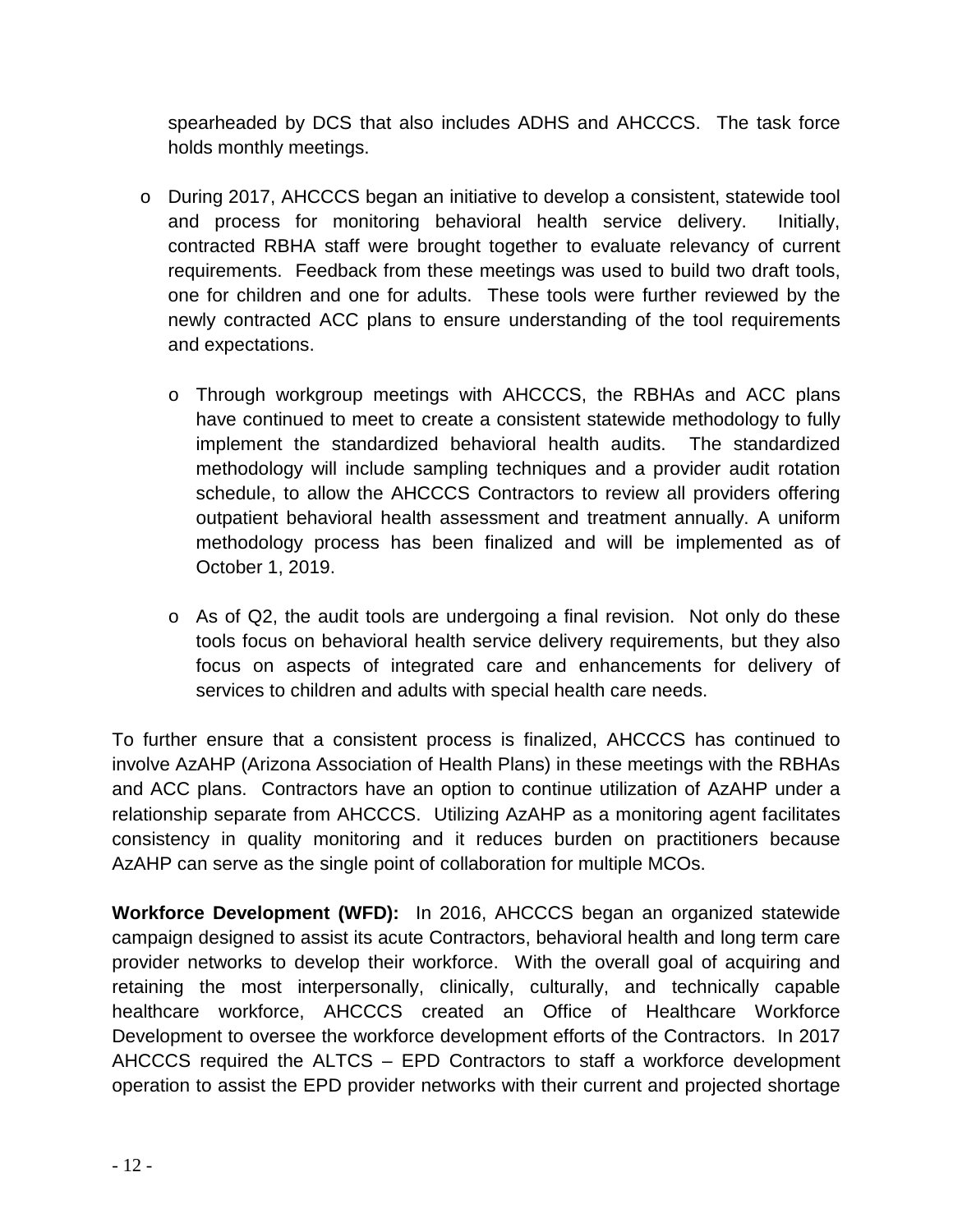of community and facility based care givers. In 2018, the requirement for operating a WFD function was extended to the seven newly awarded integrated ACC Contractors.

The current priority of every Contractors' workforce development office is to create the infrastructure needed to comply with AHCCCS policies specifically related to workforce development and to then use these policies to assist the workforce development efforts of their respective provider networks. The following describes both the ambitions and current status of the workforce development initiative in Arizona.

Contractor WFD Operation: Providers are responsible for acquiring, developing and retaining a workforce that is both adequately staffed and capable of providing the services they are contracted to deliver. To assist providers in keeping up with the demands of an increasingly complex healthcare workforce environment, AHCCCS requires all Contractors to maintain a WFD operation via a Workforce Development Administrator that oversees implementation of five required workforce development functions: (1) forecasting workforce goals, (2) monitoring workforce trends, (3) assessing workforce needs, (4) developing workforce plans and (5) directly assisting providers in the process of developing their workforce.

Transforming Provider Training: AHCCCS is implementing two transformational changes to the training and development processes.

- o The first change is from a training requirements based system to a competency evaluation system. This means that rather than requiring employees to complete a list of courses and take post training knowledge tests, observable competencies that are required to provide services will be described. The intent of this transformation is to improve the skill use of the providers by decreasing unnecessary education and training requirements and increasing coaching, mentoring and supervisory intervention and support.
- o The second element of the transformational strategy requires all Contractors to use the same learning management system. Contractors fund a contract between AzAHP and RELIAS, the vendor selected to operate the learning management system. A unified learning management system ensures immediate access to standardized workforce development tools, competency evaluations, training curriculums, coaching and supervisory aids, training and competency histories. As of this second quarter report, AHCCCS will begin providing updates on another of its Workforce Development activities. Specifically, the first annual WFD Annual Plans were submitted by all AHCCCS Contractors. All providers now have access to a single, statewide Learning Management System. Finally, ALTCS/EPD plans have finalized metrics and data collection rules for the LTC Workforce Stability and Retention Study. An in-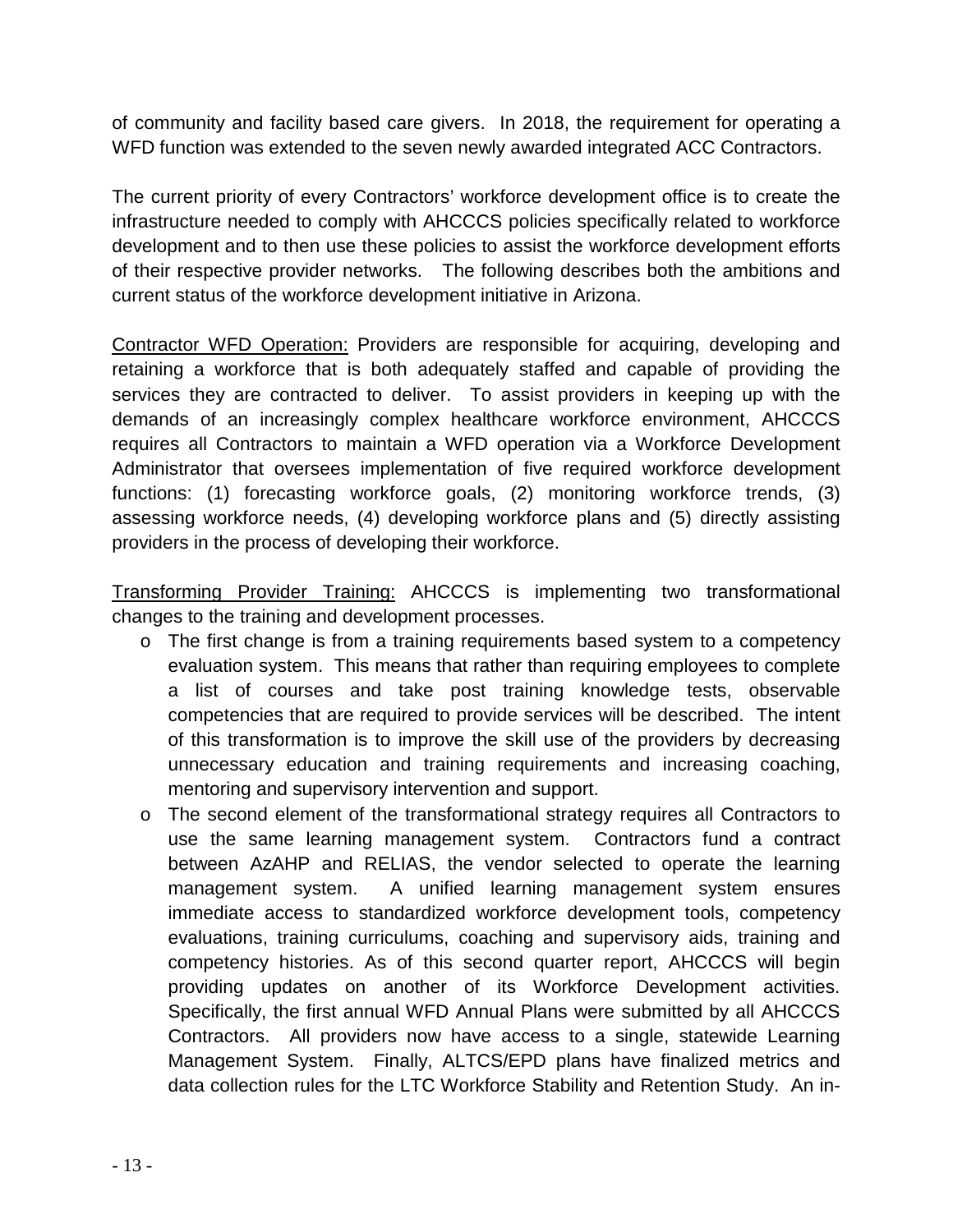depth questionnaire is also being developed to identify Caregiver experiences and desires to remain in the caregiving field.

# **Establishing Realistic Outcome-Based Performance Measures**

Over time, AHCCCS has transitioned to utilizing a combination of CMS Core Sets, NCQA, HEDIS®, Medicare and Medicaid Promoting Interoperability Program, and other measure sets that have been implemented by CMS. These changes enabled AHCCCS to more effectively compare its performance against state and national performance results.

AHCCCS regularly updates the performance measure sets for all lines of business, based on system changes and/or any changes within CMS Core measure sets. Typically, these updates are effective on October  $1<sup>st</sup>$  and based on implementation of new contracts or renewal of existing contracts. Numerous measures were added during FFY 2018, which AHCCCS has continued to incorporate for FFY 2019 (e.g. Follow-up After Hospitalization for Mental Illness, Follow-up After Emergency Department Visit for Mental Illness or Alcohol and Other Drug Dependence). New measures for FFY 2019 include:

- Initiation and Engagement of Alcohol and Other Drug Abuse or Dependence Treatment,
- Metabolic Monitoring for Children and Adolescents on Antipsychotics, and
- Use of First-Line Psychosocial Care for Children and Adolescents on Antipsychotics

Transitioning to nationally recognized measures is anticipated to further support the adoption of electronic health records and use of the health information exchanges. This will in turn, result in efficiencies and data/information designed to achieve the following:

- Reduce health care costs
- Transform care practices,
- Continue evolution to fully integrated care across all statewide systems,
- Improve individual patient outcomes,
- Guide population health management, and
- Improve patient satisfaction with the care experience.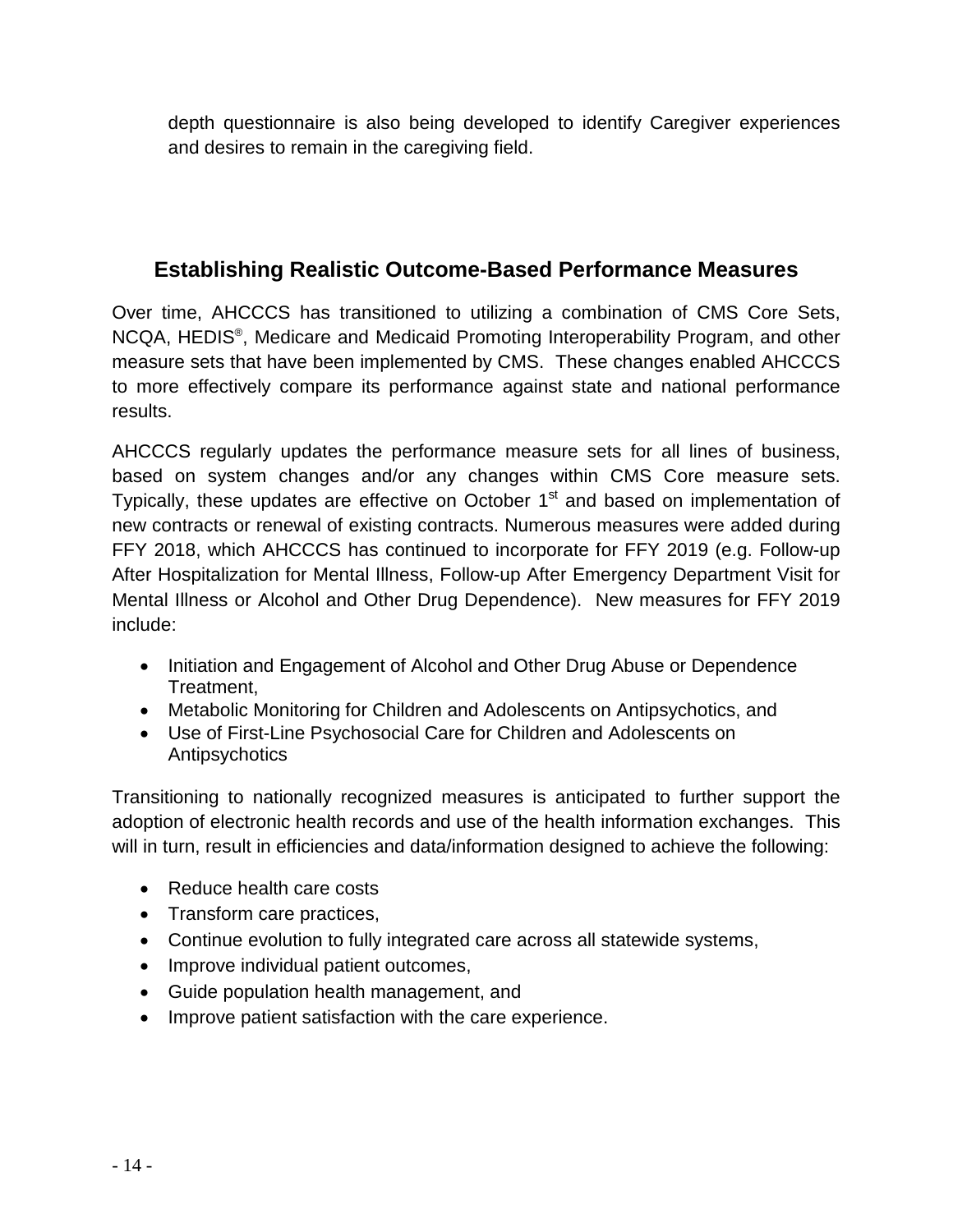# **Identifying, Collecting and Assessing Relevant Data**

**Performance Measures:** AHCCCS currently utilizes an External Quality Review Organization to perform measurement calculations, thus helping to ensure validity and accuracy of Performance Measurement activities. In addition, AHCCCS has finalized and implemented a contract with an external vendor (ChangeHealth) to support future performance measurements. At this time, AHCCCS and ChangeHealth are collaboratively working through onboarding efforts and reporting validation. .

# **Performance Improvement Projects**

**Providing Incentives for Excellence and Imposing Sanctions for Poor Performance:** AHCCCS regularly monitors Contractors to ensure compliance with contractually-mandated performance measures. Contracts outline Minimum Performance Standards (MPS) that the Contractor must achieve. Those measures are evaluated for compliance and determination of the need for imposing regulatory actions. At a minimum, measures that fail to meet the MPS require a Corrective Action Plan. However, based on recent finalization of Performance Measure results for FFY 2016, AHCCCS has taken action against Contractors failing to meet minimum performance standards by implementing sanctions related to FFY 2016 Performance Measure results. Sanction information is available on the AHCCCS website.

**Payment Reform Efforts:** During previous reports, AHCCCS reported implementation of a payment reform initiative (PRI) for the Acute Care, Children's Rehabilitative Services (CRS) and ALTCS populations, designed to encourage Contractor activity in the area of quality improvement, particularly those initiatives that are conducive to improved health outcomes and cost savings, and those related to child and adolescent health. This PRI process is performed on a contract year basis. CRS and Acute Care are no longer contracted lines of business due to the implementation of the ACC program, and thus not reported separately.

As such, AHCCCS has implemented an updated Value Based Purchasing (VBP) Alternative Payment Model (APM) for the ACC, ALTCS and RBHA populations. This VBP APM process will be performed annually on a contract year basis. The contracts which Contractors execute with health care providers must be governed by APM arrangementsaccounting for a specific percentage of total contract value, with escalating percentages each year according to the tables immediately below.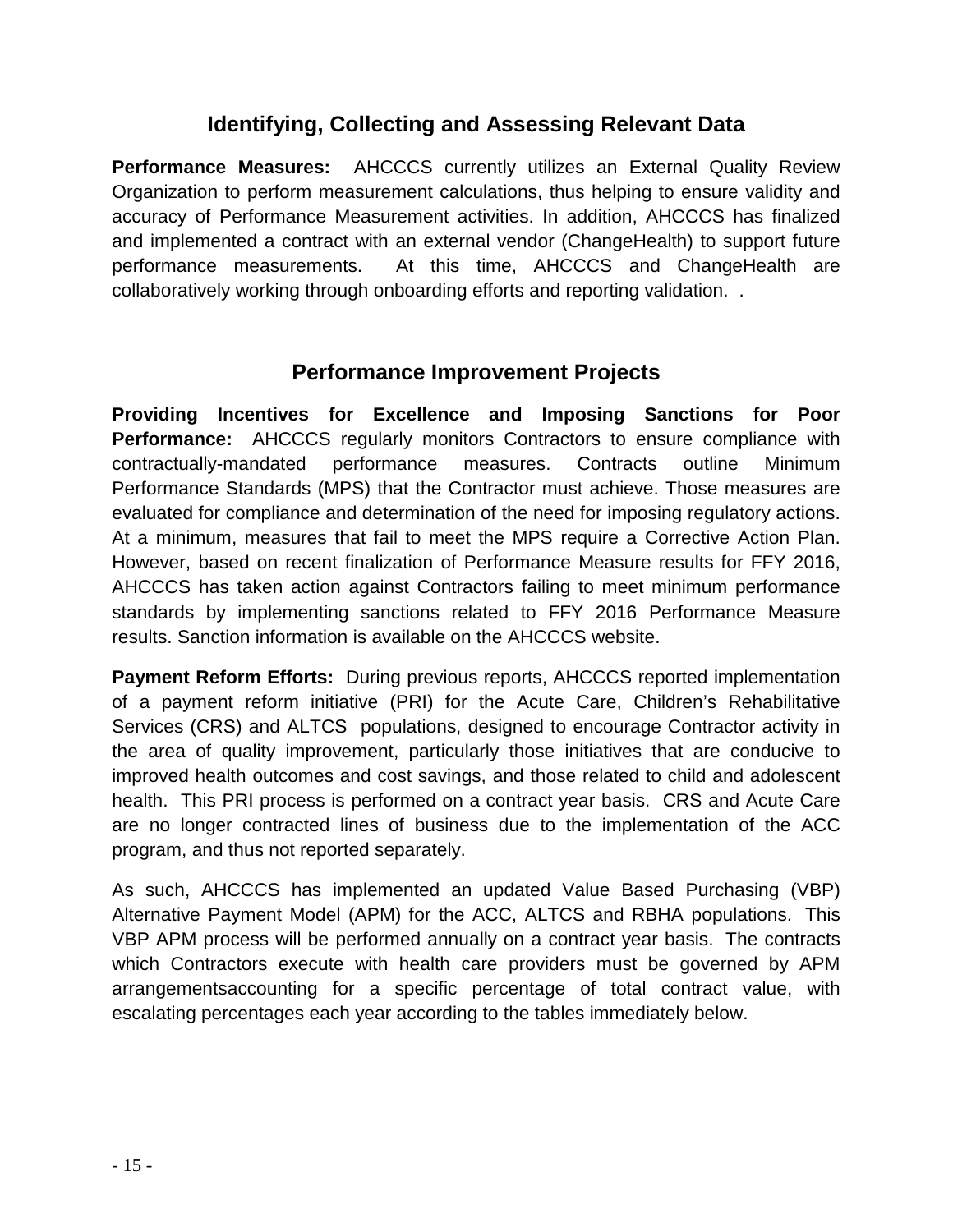| <b>ACC</b>      |                               |  |  |  |  |  |  |
|-----------------|-------------------------------|--|--|--|--|--|--|
| YEAR            | <b>INTENDED MINIMUM VALUE</b> |  |  |  |  |  |  |
|                 | <b>PERCENTAGE</b>             |  |  |  |  |  |  |
| <b>FFY 2019</b> | 50%                           |  |  |  |  |  |  |
| <b>FFY 2020</b> | 60%                           |  |  |  |  |  |  |
| <b>FFY 2021</b> | 70%                           |  |  |  |  |  |  |

| <b>ALTCS</b> |                                                                     |  |  |  |  |  |  |  |
|--------------|---------------------------------------------------------------------|--|--|--|--|--|--|--|
| <b>YEAR</b>  | <b>INTENDED MINIMUM VALUE PERCENTAGE</b><br>(ALTCS/EPD AND MA-DSNP) |  |  |  |  |  |  |  |
| FFY 2019     | 50%                                                                 |  |  |  |  |  |  |  |
| FFY 2020     | 60%                                                                 |  |  |  |  |  |  |  |
| FFY 2021     | 70%                                                                 |  |  |  |  |  |  |  |

| <b>RBHA</b>     |                                          |                |  |  |  |  |  |  |
|-----------------|------------------------------------------|----------------|--|--|--|--|--|--|
|                 | <b>INTENDED MINIMUM VALUE PERCENTAGE</b> |                |  |  |  |  |  |  |
| YEAR            | SMI-<br>Integrated                       | Non-Integrated |  |  |  |  |  |  |
| <b>FFY 2019</b> | 35%                                      | 20%            |  |  |  |  |  |  |
| <b>FFY 2020</b> | 50%                                      | 25%            |  |  |  |  |  |  |
| <b>FFY 2021</b> | 60%                                      | 25%            |  |  |  |  |  |  |

**Performance Improvement Projects (PIPs):** AHCCCS has previously reported on two Performance Improvement Projects (PIPs). The PIP for E-prescribing was required for acute Contractors and RBHAs, but has been closed-out due to completion. The Developmental Screening PIP remains in effect for all lines of business (excluding RBHAs).

• **Developmental Screening:** The purpose of the Developmental Screening PIP is to increase the number of early life screenings for members at 9, 18, and 24 months of age to ensure that developmental delays are identified early and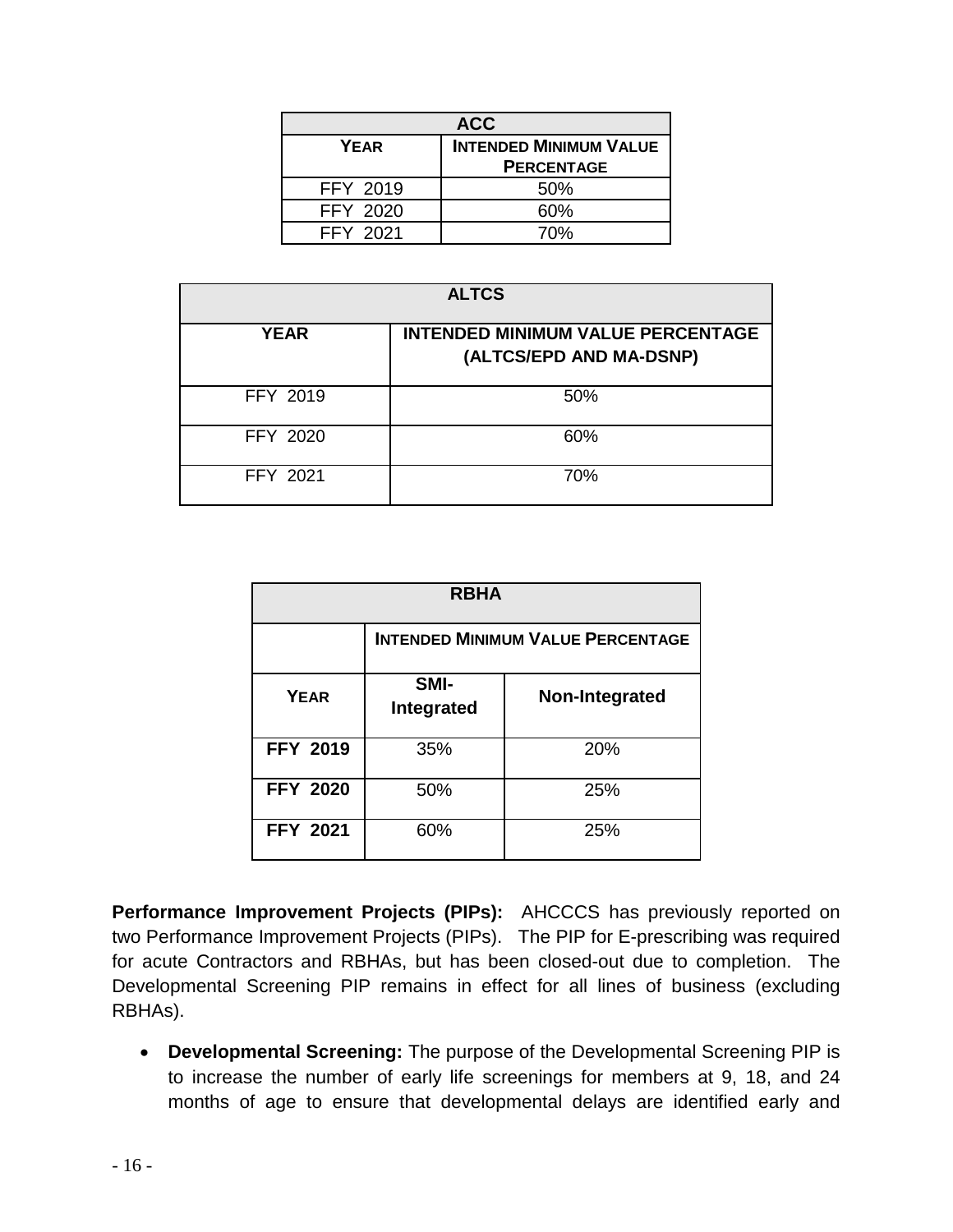referred for appropriate follow-up and treatment. The PIP measure has focused on the number of children receiving a developmental screening at the appropriate age intervals versus the total number of children in each age group. Although not formally tied to the PIP measurement, AHCCCS evaluated whether or not follow-up appointments were scheduled and maintained for any concerns as a function of the developmental screening process. Additionally, AHCCCS also monitored the care coordination process and Contractor oversight of the screening and referral processes. The baseline measurement was reflective of FFY 2016. AHCCCS continues to engage and elicit stakeholders' information for purposes of data aggregation and improvement in shared quality outcomes related to developmental screening.

• **Assessment and Care Plan within Long Term Support Services and Supports:** AHCCCS added a new PIP, as of October 1, 2018 to address recently developed CMS measures that provide information about assessment and care planning for people receiving LTSS. These services are accessible through Contractors that provide Medicaid Managed Long-Term Services and Supports (MLTSS). The purpose of this PIP is to establish a foundation that provides insight into the Contractors' current levels of performance (including identification of notable areas of needed improvement) and to promote the evaluation/engagement of interventions aimed toward enhancement of Contractor performance related to LTSS/MLTSS assessment and care planning measures. AHCCCS is in the process of colleting baseline data.

The goal is to demonstrate statistically significant increases in indicators as specified by CMS for members 18 years of age and older:

- o Documentation of a comprehensive assessment in a specified timeframe that includes documentation of core elements,
- o Documentation of a comprehensive LTSS care plan in a specified timeframe that includes documentation of core elements, and
- o Evidence that the care plan is transmitted to the primary care practitioner (PCP) or other documented medical care practitioner within 30 days of development

| <b>Baseline Measurement</b> | October 1, 2017 through September 30, 2018 |
|-----------------------------|--------------------------------------------|
| <b>Intervention Year</b>    | October 1, 2018 through September 30, 2019 |
| <b>First Re-measurement</b> | October 1, 2019 through September 30, 2020 |

The measurement period is as follows: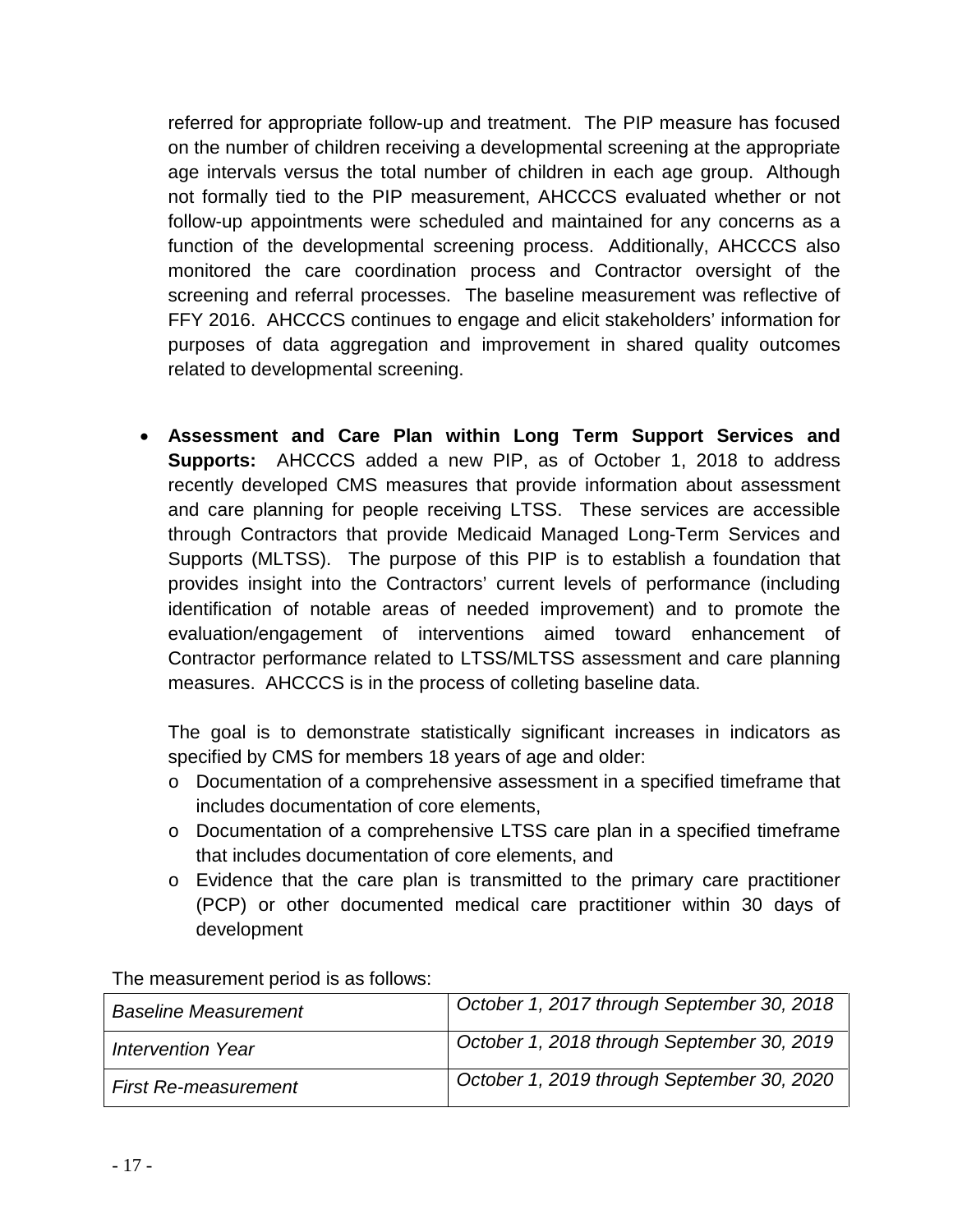# **Including Medical Quality Assessment and Performance Improvement Requirements in AHCCCS Contracts**

AHCCCS has ongoing activities to ensure contracts with MCOs are reviewed at least annually to ensure inclusion of all federally required elements prior to renewal. For FFY 2019, not only were existing contracts scrutinized, but the newly implemented ACC contract was thoroughly vetted prior to final implementation on October 1, 2018. Further, significant AHCCCS policy revisions were completed to allow for implementation of integrated care expectations.

As trends are identified with implementation of the ACC contract, AHCCCS will develop Performance Improvement Projects designed to enhance outcomes related to integration and coordination of care.

# **Regular Monitoring and Evaluation of Contractor Compliance and Performance**

AHCCCS monitors and evaluates access to care, organizational structure and operations, clinical and non-clinical quality measurement and performance improvement outcomes through the following methods.

- o **On-site Operational Reviews:** Operational and Financial Reviews (ORs) are used by AHCCCS to evaluate Contractor compliance related to access/availability and quality of services, including implementation of policies and procedures and progress toward plans of correction to improve quality of care and service for members. A complete OR is conducted every three years and includes a combination of onsite as well as desk reviews. Over the past year AHCCCS has worked to revise its OR standards and process. OR tools were updated to reflect changes in contract language, and staff interviews were included in the process. In addition to the complete ORs, AHCCCS also conducts focused reviews on an as needed based. These focused reviews may include a review of specific areas across all Contractors, or a review of specific standards related to an individual Contractor's performance in the complete OR.
- o **Clinical Oversight Committee:** The Clinical Oversight Committee meets on a quarterly basis and was designed to ensure two key requirements: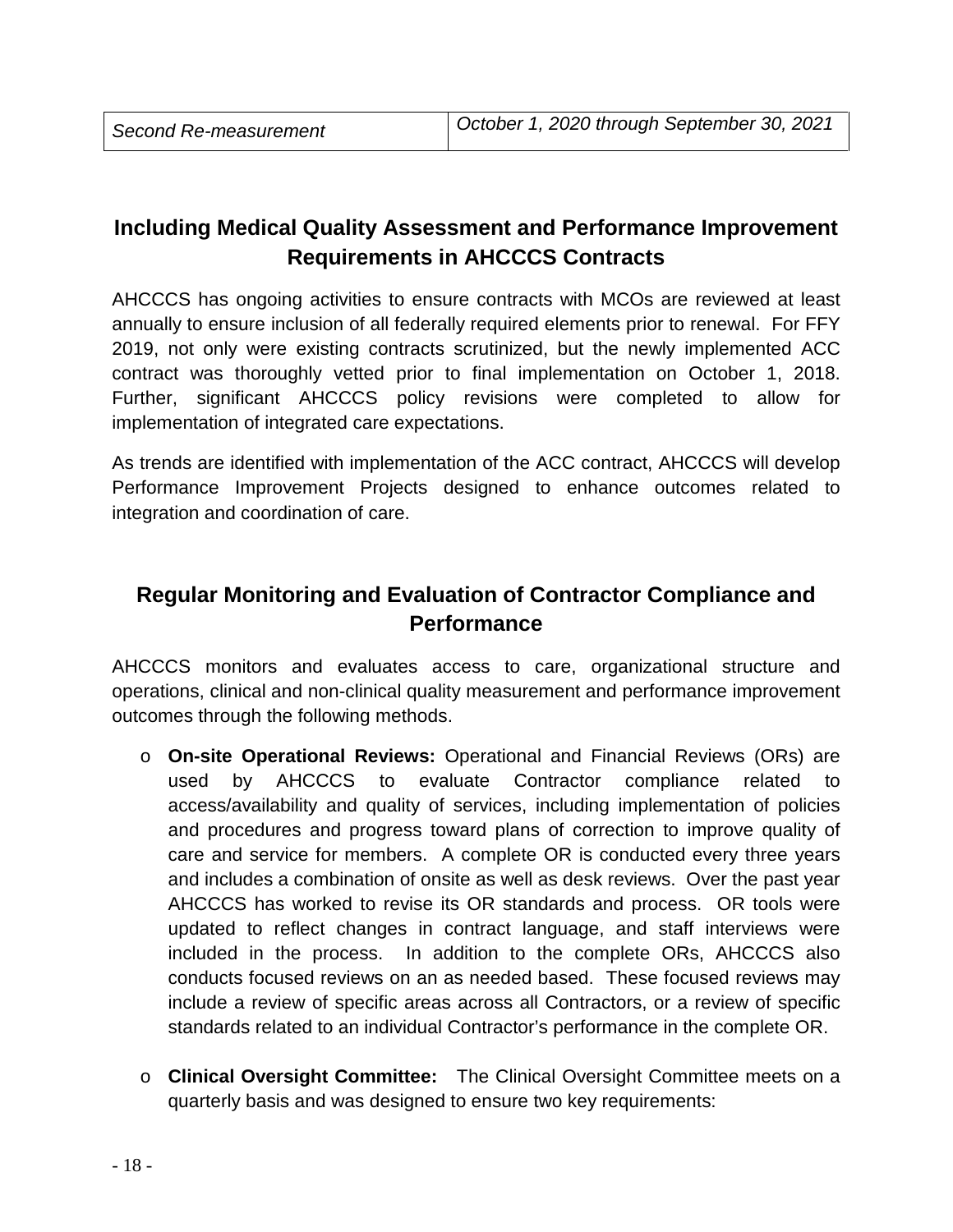- o Transparency and frequent communication across all levels of AHCCCS and the community of stakeholders and AHCCCS membership regarding quality initiatives, activities and outcomes.
	- AHCCCS regularly seeks feedback from and shares information with community stakeholders via numerous meetings including the AHCCCS Community Quality Forum, Opportunities and Trends Committee and AHCCCS Advisory Councils.
- o Development of a reporting mechanism of quality oversight by AHCCCS for review by the Governor, the President of the Senate, the Speaker of the House of Representatives and other key Legislative members.

The Committee consists of high level management from critical AHCCCS Divisions including the Office of the Director, Health Care Management, Health Care Advocacy and Intergovernmental Relations, and Fee For Service Management.

- o **Review and analysis of periodic reports:** A number of contract deliverables are used to monitor and evaluate Contractor compliance and performance. AHCCCS reviews, provides feedback and approves these reports as appropriate. Quarterly reports are reviewed during the quarter following the reporting quarter. Annual and Integrated Plan submissions are due at the end of the  $1<sup>st</sup>$  quarter and reviewed during the  $2^{nd}$  quarter of the contract year.
	- o **Quarterly EPSDT and Adult Monitoring Reports:** AHCCCS requires ACC, ALTCS and RBHA Contractors to submit quarterly EPSDT and Adult Monitoring Reports, demonstrating their efforts to sustain or improve annual performance rates for all contractually mandated performance measures as well as their efforts to inform families/caregivers and providers of EPSDT/Adult services. AHCCCS has developed a template for Contractors to report data on member and provider outreach, as well as Contractor rates for various EPSDT and adult services. The template prompts Contractors to evaluate the effectiveness of activities, including care coordination, follow up and new or revised interventions to improve quality and access to care. These reports are received and reviewed on a quarterly basis.
	- o **Annual Plans:** QM/QI, EPSDT, MCH, Case Management, Provider Network Development and Management, Medical Management, Workforce Development, and Dental – AHCCCS requires all lines of business to submit an annual plan which addresses details of the Contractors' methods for achieving optimal outcomes for their members. A separate report is submitted for Quality Management and Quality Improvement (QM/QI).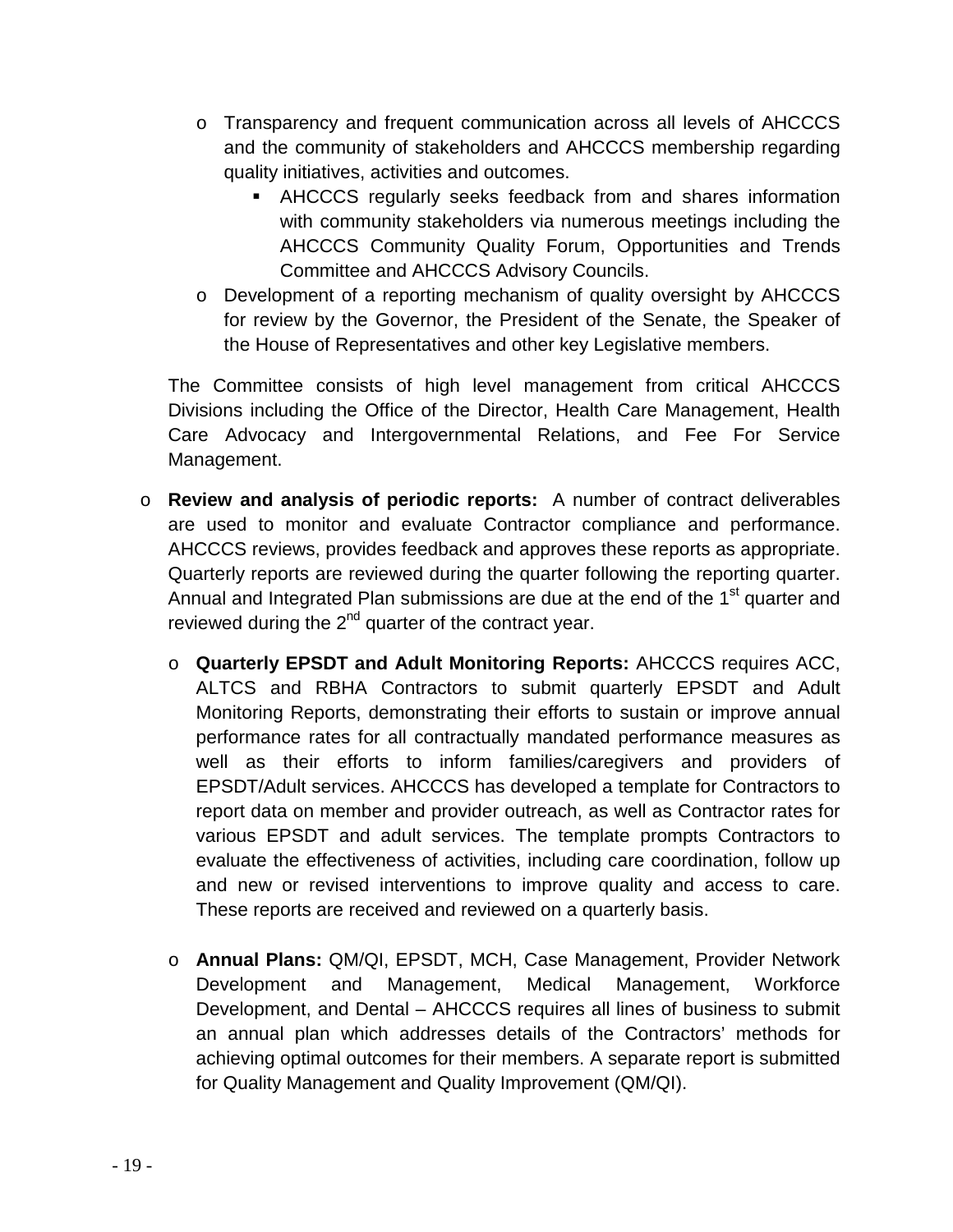- o **Integrated Health Care Reports:** These reports focus on the quality and quantity of coordination and integration activities. ALTCS/EPD Contractors were required to submit integrated care reports beginning October 1, 2017 under their new contract cycle. With ACC implementation, Integrated Care Reports became a contract deliverable for this line of business as of October 1, 2018.
- o **Review and analysis of program-specific Performance Measures and Performance Improvement Projects**: AHCCCS considers a Performance Improvement Project (PIP) as a planned process of data gathering, evaluation, and analysis to determine interventions or activities that are anticipated to have a positive outcome. PIPs are designed to improve the quality of care and service delivery and usually last at least four years. While Contractors may select and implement their own PIPs to address problems specific to their plans, AHCCCS mandates other program-wide PIPs in which Contractors must participate, and monitors performance until each Contractor meets requirements for demonstrable and sustained improvement.

Another method by which AHCCCS monitors the quality and appropriateness of care provided to members is through Performance Measures. Contractors submit encounter data to AHCCCS, which provides the data to measure each Contractor's performance and evaluate its compliance in meeting contractual performance standards for specific health care services. Under their contracts with AHCCCS, Contractors are required to improve their rates for Performance Measures and achieve specific goals for each. AHCCCS requires corrective action plans from Contractors that do not meet the Minimum Performance Standard, or that show a statistically significant decline in their rates. Significant financial sanctions can be imposed by AHCCCS if Contractors do not improve performance to a level that meets or exceeds the minimum standard.

# **Maintaining an Information System that Supports Initial and Ongoing Operations**

AHCCCS maintains a robust information system—the Prepaid Medical Management Information System (PMMIS)—that documents all members, their claims and encounter data, plus many other data points. PMMIS data feeds into the AHCCCS Data Warehouse, which is the centralized system used for data analytics. There is a newly formed Data Integrity team along with a Reporting team that supports maintaining valid, accurate, and reliable data for reporting and data transactions; this team is made up of data users and system experts from across the Agency and meets at least quarterly to discuss any issues or opportunities around the data and systems. AHCCCS has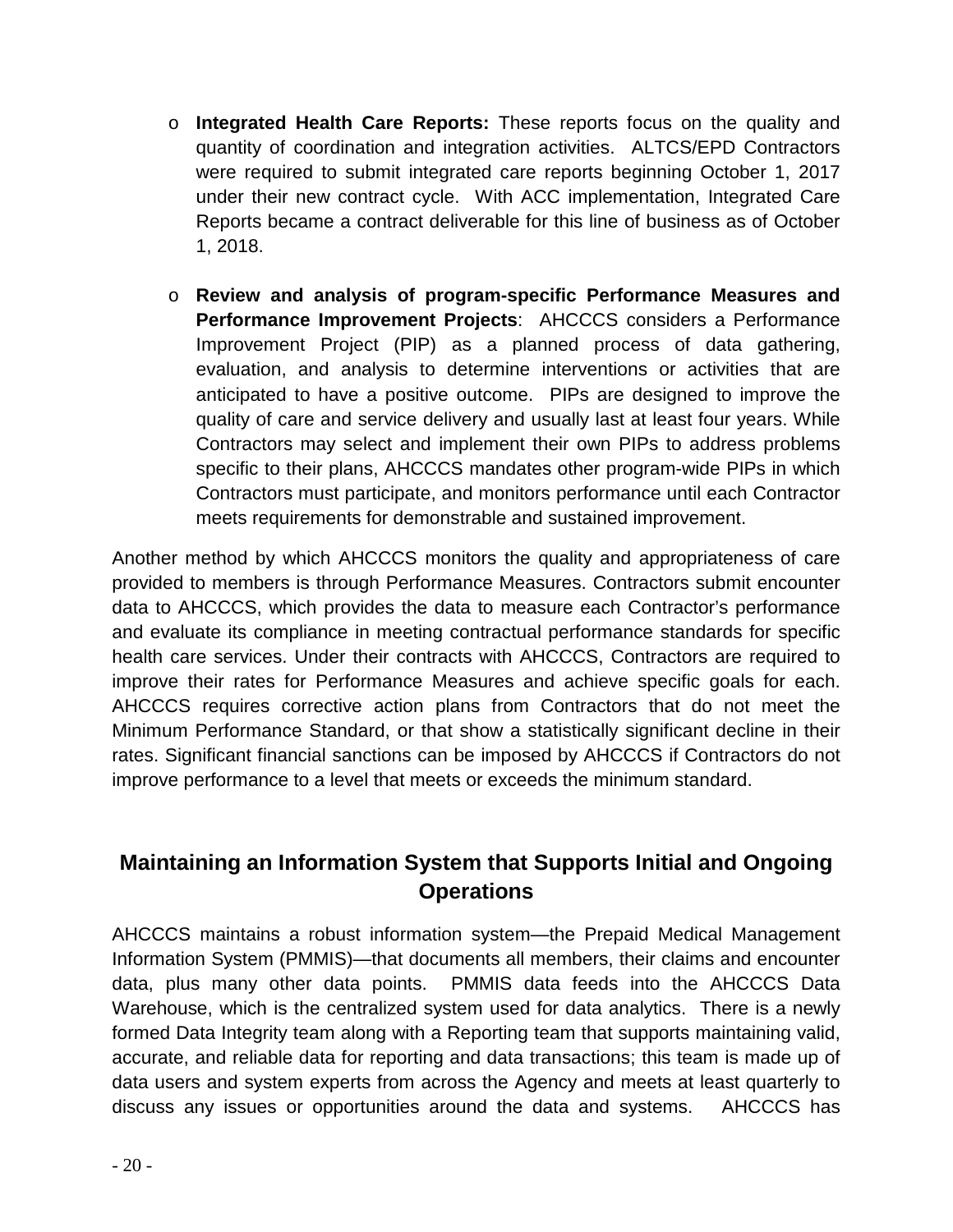focused on building data expertise within every division of the Agency, promoting data analytics as the cornerstone of operations and monitoring/oversight activities. The agency has a data governance manager who is responsible for data management best practices.

# **Reviewing and Revising the Quality Strategy**

AHCCCS continues its efforts to enhance the Agency's Quality Strategy report. Current initiatives are underway to reevaluate structure, content and data analysis. Part of the approach will be to incorporate synchronized reporting processes to ensure alignment across various AHCCCS reports that relate to quality (e.g. Strategic Plan, Quality Strategy, and External Quality Review Organization Report). The AHCCCS Quality Strategy, Assessment and Performance Report will be a coordinated, comprehensive, and proactive approach to drive improved health outcomes by utilizing creative initiatives, ongoing assessment and monitoring, and result-based performance improvement. Members, the public, and stakeholders provide input and recommendations regarding the content and direction of the Quality Strategy through stakeholder presentations and public comments. The Quality Strategy incorporates all required elements outlined in 42 CFR 438.340.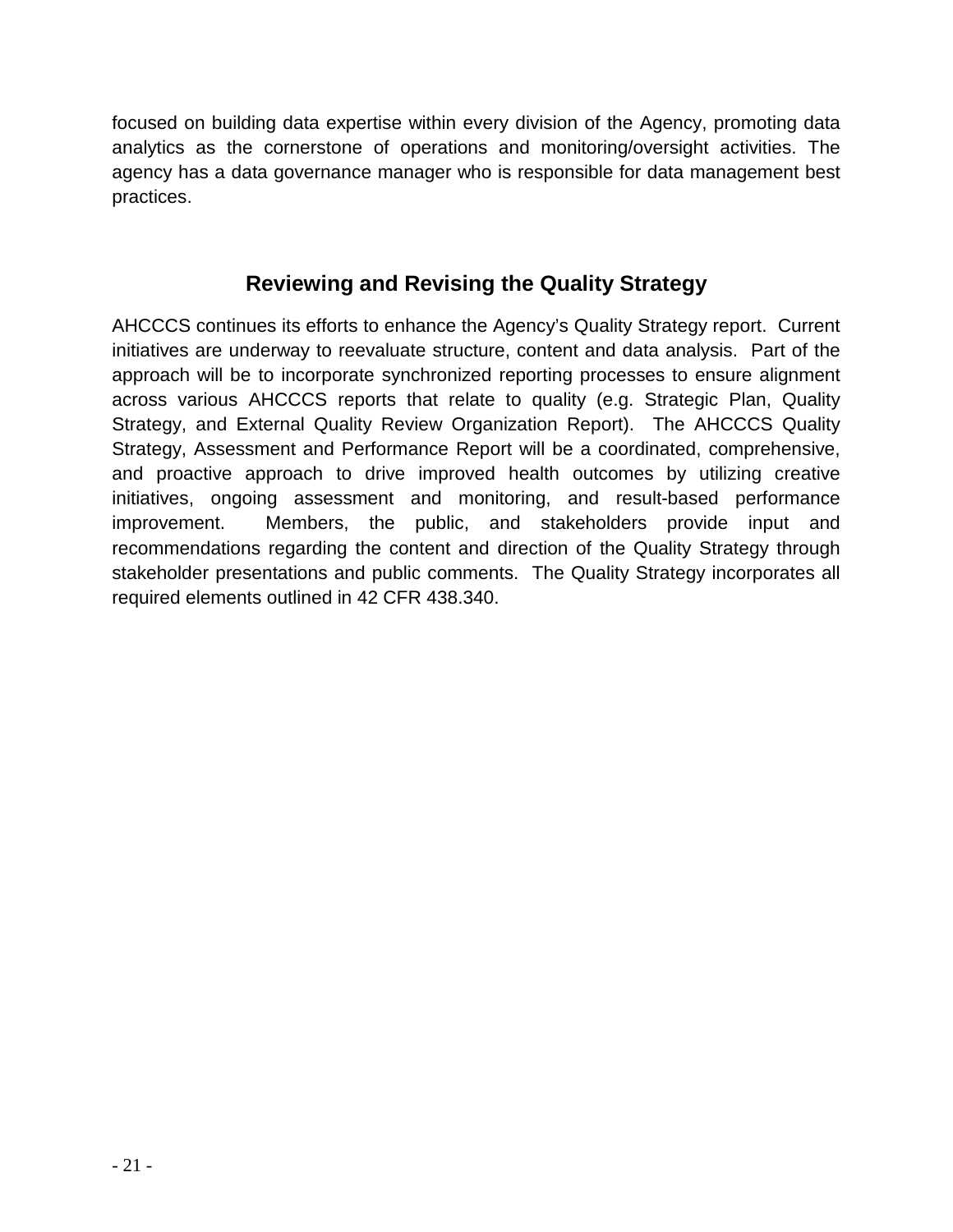# **Attachment 3**

#### Arizona Health Care Cost Containment System (AHCCCS) Quarterly Random Moment Time Study Report January 2019 – March 2019

The January through March 2019 quarter for the Medicaid School Based Claiming (MSBC) program Random Moment Time Study (RMTS) was completed successfully with the administrative, direct service, and personal care time study cost pools.

### *Active Participants*

The "*Medicaid Administrative Claiming Program Guide*" mandates that all school district employees identified by the district's RMTS coordinator as being qualified to provide direct services or administrative activities participate in a RMTS. Staff rosters are updated by RMTS coordinators on a quarterly basis to ensure accuracy of participants in the time study. The table below shows the number of participants in the administrative, direct service, and personal care time study staff pools at the beginning of the quarter.

| <b>Staff Pool</b> | January – March 2019 |
|-------------------|----------------------|
| Administrative    | 3.090                |
| Direct Service    | 3.316                |
| Personal Care     | 5.664                |

The table below demonstrates the administrative, direct service, and personal care time study achieved the 85% return rate in the January to March 2019 quarter.

The return rate reflects number of responses received divided by the total number of moments generated per quarter.

### *Return Rate*

| Cost Pool      | <b>Moments</b><br>Generated | Valid<br>Response | Return Rate |  |  |
|----------------|-----------------------------|-------------------|-------------|--|--|
| Administrative | 2,900                       | 2,796             | 96.41%      |  |  |
| Direct Service | 3,300                       | 3,180             | 96.36%      |  |  |
| Personal Care  | 3,300                       | 2.957             | 89.61%      |  |  |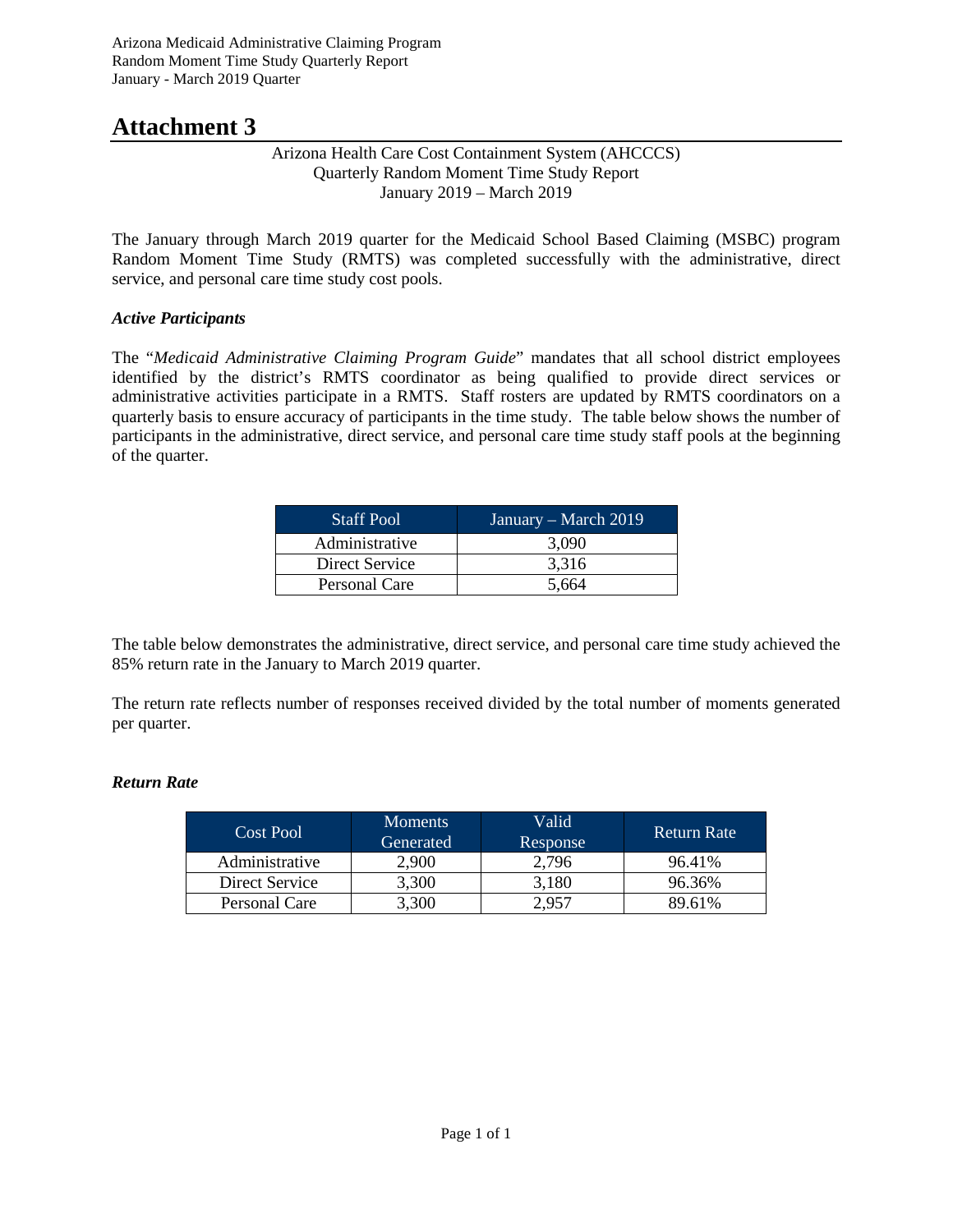I. CALCULATION OF BUDGET NEUTRALITY LIMIT BY DEMONSTRATION YEAR (WITHOUT WAIVER CEILING FEDERAL SHARE)

WAIVER PERIOD OCTOBER 1, 2011 THROUGH SEPTEMBER 2021:

|                                                                     |                    | DY1-5           |                    |                          | Federal            |                            |                      | Member Months        |                       |                         |                                                     |                                                        |
|---------------------------------------------------------------------|--------------------|-----------------|--------------------|--------------------------|--------------------|----------------------------|----------------------|----------------------|-----------------------|-------------------------|-----------------------------------------------------|--------------------------------------------------------|
|                                                                     | FFY 2012<br>PM/PM  | Trend<br>Rate   | DY 01<br>PM/PM     | Effective<br><b>FMAP</b> | Share -<br>PM/PM   | QE 12/11                   | QE 3/12              | QE 6/12              | QE 9/12               | Total                   | Federal Share Budget<br><b>Neutrality Limit</b>     |                                                        |
| AFDC/SOBRA                                                          | 556.34             | 1.052           | 585.28             | 69.84%                   | 408.78             | 2,932,276                  | 2,919,950            | 2,913,804            | 2,938,548             | 11,704,578              | \$<br>4,784,612,197                                 |                                                        |
| SSI<br>AC 1                                                         | 835.29             | 1.06            | 885.41<br>562.08   | 69.10%<br>69.74%         | 611.79<br>391.97   | 487.598<br>527.244         | 489.034<br>430.723   | 489.081<br>365.132   | 491.741<br>310.396    | 1,957,454<br>1.633.495  | 1.197.545.381<br>640,280,059                        |                                                        |
| ALTCS-DD<br>ALTCS-EPD                                               | 4643.75<br>4503.21 | 1.06<br>1.052   | 4922.38<br>4737.37 | 67.38%<br>67.50%         | 3316.47<br>3197.93 | 72,513<br>85,481           | 73,149<br>85,526     | 73,958<br>85,749     | 74,807<br>86,537      | 294,427<br>343,293      | 976,457,598<br>1,097,826,115                        |                                                        |
| Family Plan Ext <sup>1</sup>                                        |                    | 1.058           | 17.04              | 90.00%                   | 15.33              | 12,471                     | 12,424               | 12,440               | 12,689                | 50,024                  | 767,009                                             |                                                        |
|                                                                     |                    |                 |                    |                          |                    |                            |                      |                      |                       |                         | 8,697,488,360<br>s<br>103,890,985                   | <b>MAP Subtotal</b><br>Add DSH Allotment               |
|                                                                     |                    |                 |                    |                          |                    |                            |                      |                      |                       |                         | 8,801,379,345                                       | Total BN Limit                                         |
|                                                                     |                    |                 | DY 02              |                          |                    |                            |                      | <b>Member Months</b> |                       |                         |                                                     |                                                        |
|                                                                     |                    |                 | PM/PM              |                          |                    | QE 12/12                   | QE 3/13              | QE 6/13              | QE 9/13               | Total                   |                                                     |                                                        |
| AFDC/SOBRA                                                          |                    |                 | 615.71             | 68.85%                   | 423.93             | 2.911.142                  | 2.890.868            | 2.902.664            | 2.918.535             | 11.623.209              | 4.927.456.469<br>s                                  |                                                        |
| SSI<br>AC '                                                         |                    |                 | 938.53<br>600.79   | 67.86%<br>68.73%         | 636.91<br>412.94   | 494,835<br>274,990         | 497,243<br>248,817   | 499,886<br>228.204   | 503,524<br>217.114    | 1,995,488<br>969,125    | 1,270,943,147<br>400,187,940                        |                                                        |
| ALTCS-DD<br>ALTCS-EPD                                               |                    |                 | 5217.72<br>4983.71 | 65.83%<br>66.01%         | 3434.66<br>3289.97 | 75,627<br>86,853           | 76.455<br>86,099     | 77,269<br>86,327     | 78.023<br>87,157      | 307,374<br>346,436      | 1,055,725,510<br>1,139,764,865                      |                                                        |
| Family Plan Ext <sup>1</sup>                                        |                    |                 | 18.42              | 90.00%                   | 16.58              | 13,104                     | 13,824               | 14,187               | 14,856                | 55,971                  | 927,946                                             |                                                        |
|                                                                     |                    |                 |                    |                          |                    |                            |                      |                      |                       |                         | 8,795,005,877<br>106,384,369                        | <b>MAP Subtotal</b><br>Add DSH Allotment               |
|                                                                     |                    |                 |                    |                          |                    |                            |                      |                      |                       |                         | \$<br>8,901,390,246                                 | Total BN Limit                                         |
|                                                                     |                    |                 | DY 03              |                          |                    |                            |                      | Member Months        |                       |                         |                                                     |                                                        |
|                                                                     |                    |                 | PM/PM              |                          |                    | QE 12/13                   | QE 3/14              | QE 6/14              | QE 9/14               | Total                   |                                                     |                                                        |
| AFDC/SOBRA<br>SSI                                                   |                    |                 | 647.73<br>994.84   | 70.55%<br>69.27%         | 456.99<br>689.14   | 2,891,400<br>506,948       | 2,838,914<br>514,732 | 2,955,064<br>523,729 | 3,112,764<br>530,149  | 11,798,142<br>2,075,558 | 5,391,617,647<br>\$<br>1,430,356,844                |                                                        |
| AC 1                                                                |                    |                 | 600.51             | 69.84%                   | 419.42             | 206,419                    | 87                   | $\overline{2}$       |                       | 206,508                 | 86,613,704                                          |                                                        |
| ALTCS-DD<br>ALTCS-EPD                                               |                    |                 | 5530.78<br>5242.86 | 67.35%<br>67.53%         | 3725.09<br>3540.31 | 78,827<br>87,705           | 79,665<br>87,923     | 80,655<br>88,765     | 81,740<br>89,392      | 320,887<br>353.785      | 1,195,332,054<br>1.252.509.159                      |                                                        |
| Family Plan Ext <sup>1</sup><br>Expansion State Adults <sup>1</sup> |                    |                 | 12.99<br>623.95    | 90.00%<br>85.37%         | 11.69<br>532.65    | 14,885                     | 443,731              | 623,931              | $\sim$<br>755,273     | 14,885<br>1,822,935     | 174.071.00<br>970,983,930                           |                                                        |
|                                                                     |                    |                 |                    |                          |                    |                            |                      |                      |                       |                         | 10,327,587,409<br>s                                 | <b>MAP Subtotal</b><br><b>Add DSH Allotment</b>        |
|                                                                     |                    |                 |                    |                          |                    |                            |                      |                      |                       |                         | 108,086,519<br>$\mathbf{s}$<br>10,435,673,928       | Total BN Limit                                         |
|                                                                     |                    |                 |                    |                          |                    |                            |                      | Member Months        |                       |                         |                                                     |                                                        |
|                                                                     |                    |                 | DY 04<br>PM/PM     |                          |                    | QE 12/14                   | QE 3/15              | QE 6/15              | QE 9/15               | Total                   |                                                     |                                                        |
| AFDC/SOBRA                                                          |                    |                 | 681.41             | 71.43%                   | 486.74             | 3,145,127                  | 3,083,576            | 3,103,315            | 3,206,605             | 12,538,623              | \$<br>6,102,992,007                                 |                                                        |
| SSI<br>АC                                                           |                    |                 | 1054.53<br>0.00    | 70.25%<br>68.43%         | 740.76<br>0.00     | 537,844                    | 544,743<br>$\sim$    | 545,902              | 546,418<br>$\epsilon$ | 2,174,907               | 1,611,094,928<br>$\sim$                             |                                                        |
| ALTCS-DD                                                            |                    |                 | 5862.63<br>5515.49 | 68.54%                   | 4018.16<br>3788.32 | 82,706                     | 83,801               | 84,803               | 85,574                | 336,884                 | 1,353,655,327                                       |                                                        |
| ALTCS-EPD<br>Family Plan Ext                                        |                    |                 | 0.00               | 68.69%<br>90.00%         | 0.00               | 90.041                     | 89,915               | 89,966               | 90,059                | 359,981                 | 1,363,723,910                                       |                                                        |
| <b>Expansion State Adults</b>                                       |                    |                 | 569.29             | 87.76%                   | 499.58             | 816,845                    | 834,668              | 844,117.00           | 864,065.00            | 3,359,695               | 1,678,449,233<br>12,109,915,406                     | MAP Subtotal                                           |
|                                                                     |                    |                 |                    |                          |                    |                            |                      |                      |                       |                         | 109,815,903<br><b>s</b><br>12,219,731,309           | Add DSH Allotment<br><b>Total BN Limit</b>             |
|                                                                     |                    |                 |                    |                          |                    |                            |                      | Member Months        |                       |                         |                                                     |                                                        |
|                                                                     |                    |                 | DY 05<br>PM/PM     |                          |                    | QE 12/15                   | QE 3/16              | QE 6/16              | QE 9/16               | Total                   |                                                     |                                                        |
| AFDC/SOBRA                                                          |                    |                 | 716.85             | 71.44%                   | 512.14             | 3,258,388                  | 3,255,292            | 3,245,483            | 3,329,629             | 13,088,792              | 6,703,283,992                                       |                                                        |
| SSI                                                                 |                    |                 | 1117.81            | 70.52%                   | 788.24             | 551,756                    | 554,684              | 551,981              | 555,065               | 2,213,486               | 1,744,762,433                                       |                                                        |
| АC<br>ALTCS-DD                                                      |                    |                 | 0.00<br>6214.39    | 68.66%<br>68.96%         | 0.00<br>4285.72    | 86,339                     | <b>.</b><br>87,102   | 88,214               | $\sim$<br>89,178      | 350,833                 | 1,503,570,727                                       |                                                        |
| ALTCS-EPD<br>Family Plan Ext                                        |                    |                 | 5802.30<br>0.00    | 69.10%<br>90.00%         | 4009.43<br>0.00    | 89,927<br>$\sim$ 100 $\mu$ | 89,521<br>$\sim$     | 89,681<br>$\sim$     | 89,964<br>$\sim$      | 359,093<br>$\sim$       | 1,439,758,949                                       |                                                        |
| <b>Expansion State Adults</b>                                       |                    |                 | 567.30             | 90.70%                   | 514.52             | 913,458                    | 927,655              | 929,598              | 935,231               | 3,705,942               | 1,906,792,971<br>13,298,169,072<br>s                | <b>MAP Subtotal</b>                                    |
|                                                                     |                    |                 |                    |                          |                    |                            |                      |                      |                       |                         | 110,145,351<br>-S                                   | Add DSH Allotment                                      |
|                                                                     |                    |                 |                    |                          |                    |                            |                      |                      |                       |                         | 13,408,314,423                                      | Total BN Limit                                         |
|                                                                     |                    | DY6-10<br>Trend | DY 06              |                          |                    |                            |                      | <b>Member Months</b> |                       |                         |                                                     |                                                        |
|                                                                     |                    | Rate            | PM/PM              |                          |                    | QE 12/16                   | QE 3/17              | QE 6/17              | QE 9/17               | Total                   |                                                     |                                                        |
| AFDC/SOBRA<br>SSI                                                   |                    | 1.045<br>1.04   | 749.11<br>1162.52  | 71.99%<br>70.92%         | 539.31<br>824.50   | 3,381,438<br>556,711       | 3,385,038<br>558,697 | 3,367,715<br>558,705 | 3,354,203<br>560,417  | 13,488,394<br>2,234,530 | 7,274,492,229<br>1,842,374,585                      |                                                        |
| АC<br>ALTCS-DD                                                      |                    | 1.04            | 0.00<br>6462.96    | 69.20%<br>69.29%         | 0.00<br>4478.26    | 90,155                     | 91,241               | 92,412               | 93,371                | 367,179                 | 1,644,321,471                                       |                                                        |
| ALTCS-EPD<br>Family Plan Ext                                        |                    | 1.037           | 6016.98<br>0.00    | 69.45%<br>90.00%         | 4178.82<br>0.00    | 90,323                     | 90,030               | 90,429               | 91,206<br>$\sim$      | 361,988                 | 1,512,682,979                                       |                                                        |
| <b>Expansion State Adults</b>                                       |                    |                 | 606.32             | 90.83%                   | 550.70             | 952,122                    | 957,505              | 957,823              | 956,538               | 3,823,988               | 2,105,881,799<br>14,379,753,063 MAP Subtotal        |                                                        |
|                                                                     |                    |                 |                    |                          |                    |                            |                      |                      |                       |                         | 14,490,889,722<br>$\mathbf{s}$                      | 111,136,659 Add DSH Allotment<br><b>Total BN Limit</b> |
|                                                                     |                    |                 |                    |                          |                    |                            |                      |                      |                       |                         |                                                     |                                                        |
|                                                                     |                    |                 | DY 07              |                          |                    | ----------------------     |                      | Member Months        | --------------        |                         |                                                     |                                                        |
|                                                                     |                    |                 | PM/PM              |                          |                    | QE 12/17                   | QE 3/18              | QE 6/18              | QE 9/18               | Total                   |                                                     |                                                        |
| AFDC/SOBRA<br>SSI                                                   |                    |                 | 782.81<br>1209.02  | 72.80%<br>71.64%         | 569.92<br>866.17   | 3.321.409<br>564,054       | 3,228,042<br>565,912 | 3.186.498<br>565,444 | 3.188.641<br>564,759  | 12.924.590<br>2,260,169 | 7.365.926.456<br>-S.<br>1,957,683,626<br>s          |                                                        |
| АC<br>ALTCS-DD                                                      |                    |                 | 0.00<br>6721.48    | 81.19%<br>69.94%         | 0.00<br>4701.18    | $\sim$<br>94.324           | $\sim$<br>95.509     | 96.906               | $\sim$<br>98.205      | $\sim$<br>384,944       | s<br>$\sim$<br>1,809,691,920<br>£.                  |                                                        |
| ALTCS-EPD<br>Family Plan Ext                                        |                    |                 | 6239.61<br>0.00    | 70.11%<br>90.00%         | 4374.90<br>0.00    | 91,811                     | 91,438               | 92,073<br>$\sim$     | 93,627<br>$\sim$      | 368,949<br>$\sim$       | s<br>1,614,113,796<br>s                             |                                                        |
| <b>Expansion State Adults</b>                                       |                    |                 | 705.4301           | 91.88%                   | 648.13             | 954,131                    | 934,850              | 926,936              | 933,136               | 3,749,053               | 2,429,861,606<br>s<br>s<br>15, 177, 277, 405        | MAP Subtotal                                           |
|                                                                     |                    |                 |                    |                          |                    |                            |                      |                      |                       |                         | 113,803,939<br>$\mathbf{\hat{s}}$<br>15,291,081,344 | Add DSH Allotment<br><b>Total BN Limit</b>             |
|                                                                     |                    |                 |                    |                          |                    |                            |                      |                      |                       |                         |                                                     |                                                        |
|                                                                     |                    |                 | DY 08              |                          |                    |                            |                      | Member Months        |                       |                         |                                                     |                                                        |
|                                                                     |                    |                 | PM/PM              |                          |                    | QE 12/18                   | QE 3/19              | QE 6/19              | QE 9/19               | Total                   |                                                     |                                                        |
| AFDC/SOBRA<br>SSI                                                   |                    |                 | 818.04<br>1257.38  | 72.36%<br>71.40%         | 591.97<br>897.76   | 3,175,244<br>564,794       | 3.159.831<br>562,935 |                      |                       | 6.335.075<br>1,127,729  | \$ 3.750.146.710<br>1,012,434,683                   |                                                        |
| АC<br>ALTCS-DD                                                      |                    |                 | 0.00<br>6990.34    | 76.23%<br>69.85%         | 0.00<br>4882.48    | 99.563                     | 100.611              |                      |                       | 200.174                 | 977.346.017                                         |                                                        |
| ALTCS-EPD<br>Family Plan Ext                                        |                    |                 | 6470.48<br>0.00    | 69.97%<br>90.00%         | 4527.29<br>0.00    | 94,836                     | 94,444               |                      |                       | 189,280                 | 856,925,594                                         |                                                        |
| <b>Expansion State Adults</b>                                       |                    |                 | 678.5873           | 92.76%                   | 629.44             | 942,411                    | 960,385              |                      |                       | 1,902,796               | 1,197,702,856<br>7,794,555,860<br>s                 | <b>MAP Subtotal</b>                                    |
|                                                                     |                    |                 |                    |                          |                    |                            |                      |                      |                       |                         | 116,535,234<br>S,<br>7,911,091,094                  | Add DSH Allotment<br><b>Total BN Limit</b>             |
|                                                                     |                    |                 |                    |                          |                    |                            |                      |                      |                       |                         |                                                     |                                                        |

'Pursuant to the CMS 1115 Waiver, Special Term and Condition 61(a)(iii), the Without Waiver PMPM is adjusted to equal the With Waiver PMPM for the AC, the Expansion State Adults and the Family<br>Planning Extension Program e

Based on CMS-64 certification date of 05/07/2019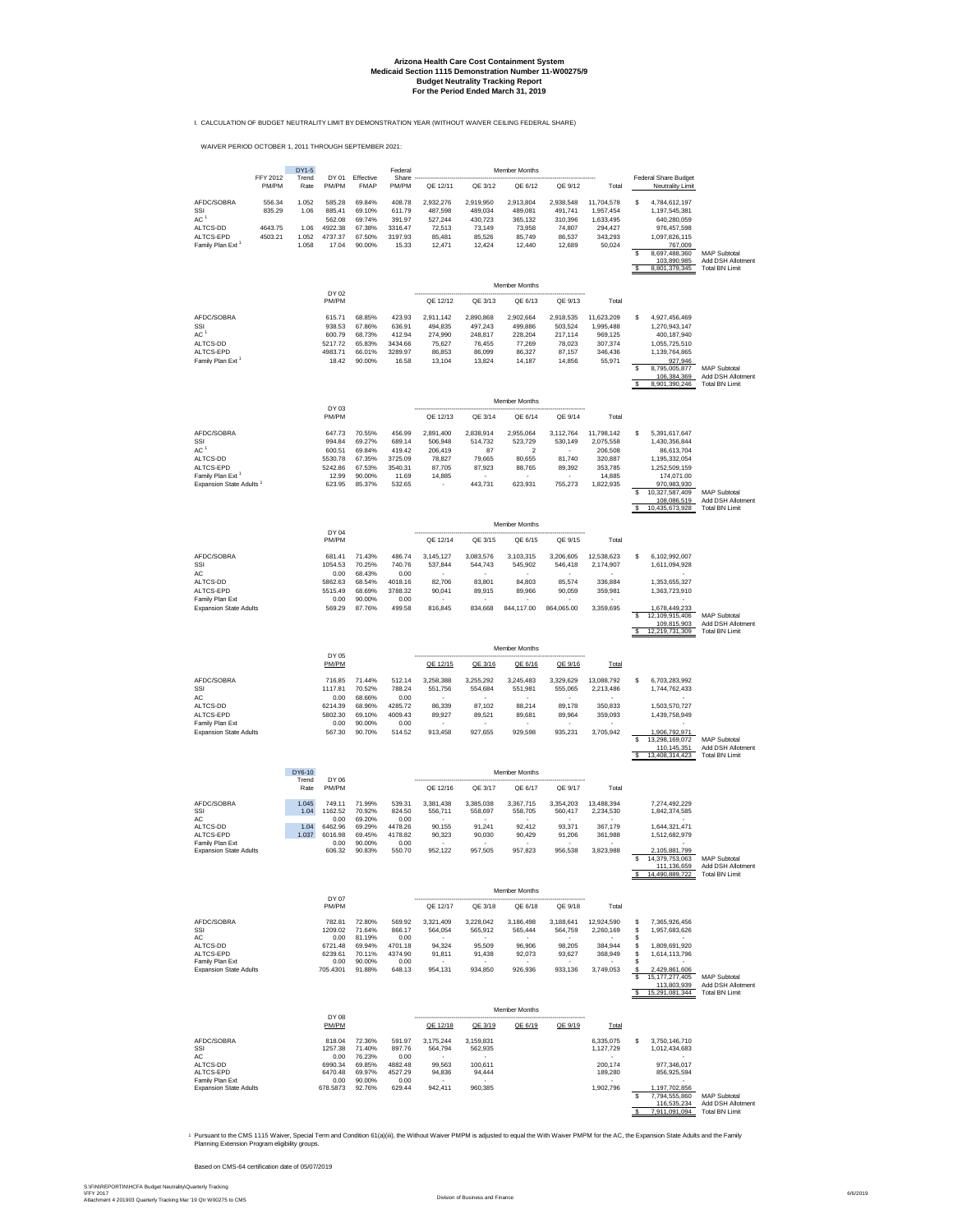II. WAIVER COSTS AND VARIANCE FROM BUDGET NEUTRALITY LIMIT - BY QUARTER, BY DATE OF PAYMENT

|          |                                                       | Budget Neutrality Limit - Federal Share |                 |               |             |               |             | Expenditures from CMS-64 - Federal Share |                  |                 |                          |            |                          |                                                                                                                                                                                                                       |                          |                          |                                             |               |
|----------|-------------------------------------------------------|-----------------------------------------|-----------------|---------------|-------------|---------------|-------------|------------------------------------------|------------------|-----------------|--------------------------|------------|--------------------------|-----------------------------------------------------------------------------------------------------------------------------------------------------------------------------------------------------------------------|--------------------------|--------------------------|---------------------------------------------|---------------|
|          | WAIVER PERIOD OCTOBER 1, 2011 THROUGH SEPTEMBER 2021: |                                         |                 |               |             |               |             |                                          |                  |                 |                          |            |                          |                                                                                                                                                                                                                       |                          |                          |                                             |               |
|          | MAP                                                   | <b>DSH</b>                              | Total           | AFDC/SOBRA    | <b>SSI</b>  | AC            | ALTCS-DD    | ALTCS-EPD                                | Family Plan      | <b>DSH/CAHP</b> | SNCP/DSHP                | UNC CARE   | MED                      | Exp St Adults                                                                                                                                                                                                         | TIP                      | <b>TIP-DSHP</b>          | Total                                       | VARIANCE      |
|          | QE 12/11 \$ 2.217,669,509                             | 103.890.985                             | \$2.321.560.494 | 502.890.921   | 191.249.757 | 175.610.617   | 151.638.753 | 164.685.415                              | 167.197 \$<br>s. | $\sim$          | £.                       |            | \$458.635                |                                                                                                                                                                                                                       |                          |                          | \$1.186,701.295                             | 1,134,859,199 |
| QE 3/12  | 2,177,928,578                                         |                                         | 2,177,928,578   | 577,297,998   | 217,984,093 | 165,596,401   | 156,526,315 | 176,620,644                              | 179,167          | 572,050         |                          |            | (4,080)                  |                                                                                                                                                                                                                       |                          |                          | 1,294,772,588                               | 883,155,990   |
| QE 6/12  | 2.153.131.703                                         |                                         | 2.153.131.703   | 581,722,121   | 227,516,987 | 145.886.387   | 115,946,434 | 179.020.266                              | 185,175          | 79,564,550      | 100,950,000              | 4.480.769  | (889)                    |                                                                                                                                                                                                                       |                          |                          | 1,435,271,800                               | 717.859.903   |
| QE 9/12  | 2,148,758,569                                         |                                         | 2,148,758,569   | 579,782,505   | 222,428,252 | 118,032,081   | 205,664,611 | 175,615,524                              | 201,702          | 6,248,670       | 14,312,682               | 18,367,266 | 294                      |                                                                                                                                                                                                                       |                          |                          | 1,340,653,587                               | 808,104,982   |
| QE 12/12 | 2.208.560.383                                         | 106.384.369                             | 2.314.944.752   | 617.247.020   | 242.322.491 | 118.103.369   | 159.452.070 | 179.452.256                              | 230.267          | 11.346.623      | 95.263.307               | 14.871.980 |                          |                                                                                                                                                                                                                       |                          |                          | 1.438.289.383                               | 876.655.369   |
| QE 3/13  | 2.191.066.637                                         |                                         | 2.191.066.637   | 589,464,629   | 239.092.492 | 96,180,297    | 163,937,798 | 192,970,394                              | 257,756          | 867.795         | 32,840,000               | 28,744,095 |                          |                                                                                                                                                                                                                       |                          |                          | 1,344,355,256                               | 846.711.381   |
| QE 6/13  | 2.192.790.762                                         |                                         | 2.192.790.762   | 588.378.705   | 241.298.377 | 88,125,077    | 102.142.130 | 187.310.029                              | 227,668          | 78,756,901      | 111,555,510              | 17.514.148 |                          |                                                                                                                                                                                                                       |                          |                          | 1,415,308,545                               | 777,482,217   |
| QE 9/13  | 2,202,588,095                                         |                                         | 2,202,588,095   | 596,611,333   | 237,327,560 | 84,327,037    | 230,955,206 | 190,188,088                              | 228,524          | 558,280         | 144,169,561              | 35,937,456 |                          |                                                                                                                                                                                                                       |                          |                          | 1,520,303,045                               | 682,285,050   |
| QE 12/13 | 2,361,587,880                                         | 108,086,519                             | 2.469.674.399   | 623,051,060   | 253,112,363 | 84,773,209    | 180,587,089 | 208,608,187                              | 221,957          | 6,098,257       | 128,610,551              | 20,561,018 |                          |                                                                                                                                                                                                                       |                          |                          | 1,505,623,69                                | 964,050,708   |
| QE 3/14  | 2,496,498,849                                         |                                         | 2,496,498,849   | 609,066,404   | 242,247,737 | 19,448,214    | 172,865,678 | 191,271,321                              | (15,809)         | 3,076,720       |                          | 14,814,313 |                          | 231,876,797                                                                                                                                                                                                           |                          |                          | 1,484,651,375                               | 1,011,847,474 |
| QE 6/14  | 2,658,394,731                                         |                                         | 2,658,394,731   | 584,523,581   | 274,963,993 | (3,697,277)   | 132,811,366 | 206,922,285                              | (9,314)          | 4,725,871       | 46,518,282               | 17,460,925 | $\sim$                   | 343,805,363                                                                                                                                                                                                           |                          |                          | 1,608,025,075                               | 1,050,369,656 |
| QE 9/14  | 2,811,105,949                                         |                                         | 2,811,105,949   | 642,058,425   | 286,491,486 | 1,044,222     | 234,971,144 | 202,325,318                              | 735              | 83,398,590      | 14,595,643               | 716,900    | $\sim$                   | 398.971.566                                                                                                                                                                                                           |                          |                          | 1,864,574,029                               | 946,531,920   |
| QE 12/14 | 3.010.773.87                                          | 109.815.903                             | 3.120.589.774   | 768.767.395   | 322.908.117 | 24.114.620    | 197.157.685 | 209.877.907                              | 254              | 9.813.379       | 78,963,846               | 3,397,109  |                          | 411.351.488                                                                                                                                                                                                           |                          |                          | 2.026.351.800                               | 1.094.237.974 |
| QE 3/15  | 2.998.752.000                                         |                                         | 2.998.752.000   | 643.924.687   | 297.141.870 | 3.771.216     | 198.833.968 | 208,709,812                              | (475)            | 1.474.261       |                          | 2,362,678  |                          | 397,361,264                                                                                                                                                                                                           |                          |                          | 1,753,579,28                                | 1,245,172,719 |
| QE 6/15  | 3,018,158,190                                         |                                         | 3,018,158,190   | 676,953,007   | 301,501,985 | 1,376,095     | 136,222,624 | 210,766,873                              | (1,609)          | 111,644,096     | 32,871,414               | 4,867,076  | $\overline{\phantom{a}}$ | 434,840,685                                                                                                                                                                                                           |                          |                          | 1,911,042,246                               | 1,107,115,944 |
| QE 9/15  | 3,082,231,344                                         |                                         | 3,082,231,344   | 660,928,120   | 297,720,765 | (1, 214, 417) | 269,436,928 | 218,219,020                              | (26)             | 1,465,978       | (14,698,940)             | 2,512,551  |                          | 449,692,969                                                                                                                                                                                                           |                          |                          | 1,884,062,948                               | 1,198,168,396 |
| QE 12/15 | 3.304.241.503                                         | 110.145.351                             | 3.414.386.854   | 745.437.161   | 343.103.540 | 21.576.137    | 214.617.413 | 214.987.023                              | ٠                | 9.941.072       | $\overline{\phantom{a}}$ |            |                          | 473.302.437                                                                                                                                                                                                           |                          |                          | 2.022.964.783                               | 1.391.422.071 |
| QE 3/16  | 3.313.910.750                                         |                                         | 3,313,910,750   | 648, 184, 948 | 312,291,893 | (1,729,262)   | 213,667,327 | 224,085,947                              | (1)              | 20,729,076      | 43,581,049               | 3,093,001  |                          | 482.776.013                                                                                                                                                                                                           |                          |                          | 1,946,679,991                               | 1,367,230,759 |
| QE 6/16  | 3,313,163,502                                         |                                         | 3,313,163,502   | 634,709,981   | 301,905,309 | (1, 180, 414) | 215,370,099 | 223,597,734                              | (3)              | 106,020,956     | 48,305,720               | 2,494,969  |                          | 439,313,652                                                                                                                                                                                                           |                          |                          | 1,970,538,003                               | 1,342,625,499 |
| QE 9/16  | 3,366,853,317                                         |                                         | 3,366,853,317   | 669,689,230   | 311,948,359 | (750, 198)    | 221,278,330 | 214,057,429                              | (685)            | 504,237         | $\overline{\phantom{a}}$ | 2,161,386  |                          | 491,624,231                                                                                                                                                                                                           |                          |                          | 1,910,512,319                               | 1,456,340,998 |
| QE 12/16 | 3,588,186,608                                         | 111,136,659                             | 3.699.323.267   | 693,694,761   | 331,020,951 | 2,802,954     | 225.745.743 | 223,415,036                              | (5,466)          | 3,195,395       | 39,578,110               | 2,726,671  |                          | 524,641,615                                                                                                                                                                                                           |                          |                          | 2,046,815,770                               | 1,652,507,497 |
| QE 3/17  | 3,598,369,029                                         |                                         | 3,598,369,029   | 698,367,817   | 340,649,746 | (91, 276)     | 231,791,677 | 232,289,659                              | (72)             | 4,775,270       |                          |            |                          | 533,802,478                                                                                                                                                                                                           |                          |                          | 2,041,585,299                               | 1,556,783,730 |
| QE 6/17  | 3.596.119.583                                         |                                         | 3.596.119.583   | 753,982,845   | 381,866,177 | 26,531,976    | 251,886,540 | 247,601,051                              | (70)             | 112,797,468     | 27,231,927               | 269,020    |                          | 506,442,446                                                                                                                                                                                                           |                          |                          | 2,308,609,380                               | 1,287,510,203 |
| QE 9/17  | 3,597,077,844                                         |                                         | 3,597,077,844   | 678,845,907   | 344,221,688 | (194, 349)    | 242,239,652 | 246,326,890                              | (58)             |                 | $\overline{\phantom{a}}$ | 646,701    |                          | 499,804,367                                                                                                                                                                                                           |                          |                          | 2,011,890,798                               | 1,585,187,046 |
| QE 12/17 | 3.844.983.786                                         | 113.803.939                             | 3.958.787.725   | 701,480,418   | 358.012.550 | 8.567.838     | 257,308,208 | 250.593.667                              | (20)             | 4.267.595       | 37.995.104               |            | $\sim$                   | 545.879.873                                                                                                                                                                                                           | 14,754,469               | 9.115.704                | 2.187.975.406                               | 1,770,812,319 |
| QE 3/18  | 3.764.958.732                                         |                                         | 3.764.958.732   | 770.555.544   | 381.249.547 | 27,912,368    | 279.790.181 | 258,280,283                              | (2)              | 2.830.054       |                          |            |                          | 544,000,310                                                                                                                                                                                                           | (73, 171)                |                          | 2,264,545,114                               | 1.500.413.618 |
| QE 6/18  | 3,784,824,339                                         |                                         | 3.784.824.339   | 680, 124, 377 | 363.076.644 | (8,697)       | 194,372,813 | 250,851,768                              | (1)              | 99,454,987      |                          |            |                          | 552.217.066                                                                                                                                                                                                           |                          |                          | 2,140,088,957                               | 1,644,735,382 |
| QE 9/18  | 3,782,510,548                                         |                                         | 3,782,510,548   | 688,319,576   | 354,831,919 | (454, 586)    | 361,963,935 | 257,104,150                              | (377)            | 2,250,975       |                          |            |                          | 520,261,631                                                                                                                                                                                                           |                          |                          | 2,184,277,223                               | 1,598,233,325 |
| QE 12/18 | 3,895,346,503                                         | 116,535,234                             | 4,011,881,737   | 724,356,627   | 376,677,889 | (458, 976)    | 315,562,079 | 267,315,097                              | (373)            | 6,336,599       |                          |            | $\sim$                   | 632,060,135                                                                                                                                                                                                           | (78, 693)                | $\overline{\phantom{a}}$ | 2,321,770,384                               | 1,690,111,353 |
| QE 3/19  | 3,899,209,357                                         |                                         | 3,899,209,357   | 841,994,194   | 420,273,242 | (33, 279)     | 310,034,047 | 269,841,260                              | (18)             | 2,485,077       |                          |            |                          | 670,170,892                                                                                                                                                                                                           | $\overline{\phantom{a}}$ |                          | 2,514,765,415                               | 1,384,443,942 |
|          |                                                       |                                         |                 |               |             |               |             |                                          |                  |                 |                          |            |                          | \$90.579.752.452 \$ 879.798.959 \$91.459.551.411 \$19.772.411.297 \$9.016.437.779 \$1.203.967.384 \$6.344.777.843 \$6.482.910.333 \$1.866.023 \$775.200.782 \$982.643.766 \$198.000.032 \$453.960 \$10.084.197.278 \$ | 14.602.605 \$            |                          | 9.115.704 \$54.886.584.786 \$36.572.966.625 |               |

Last Updated: 5/21/2019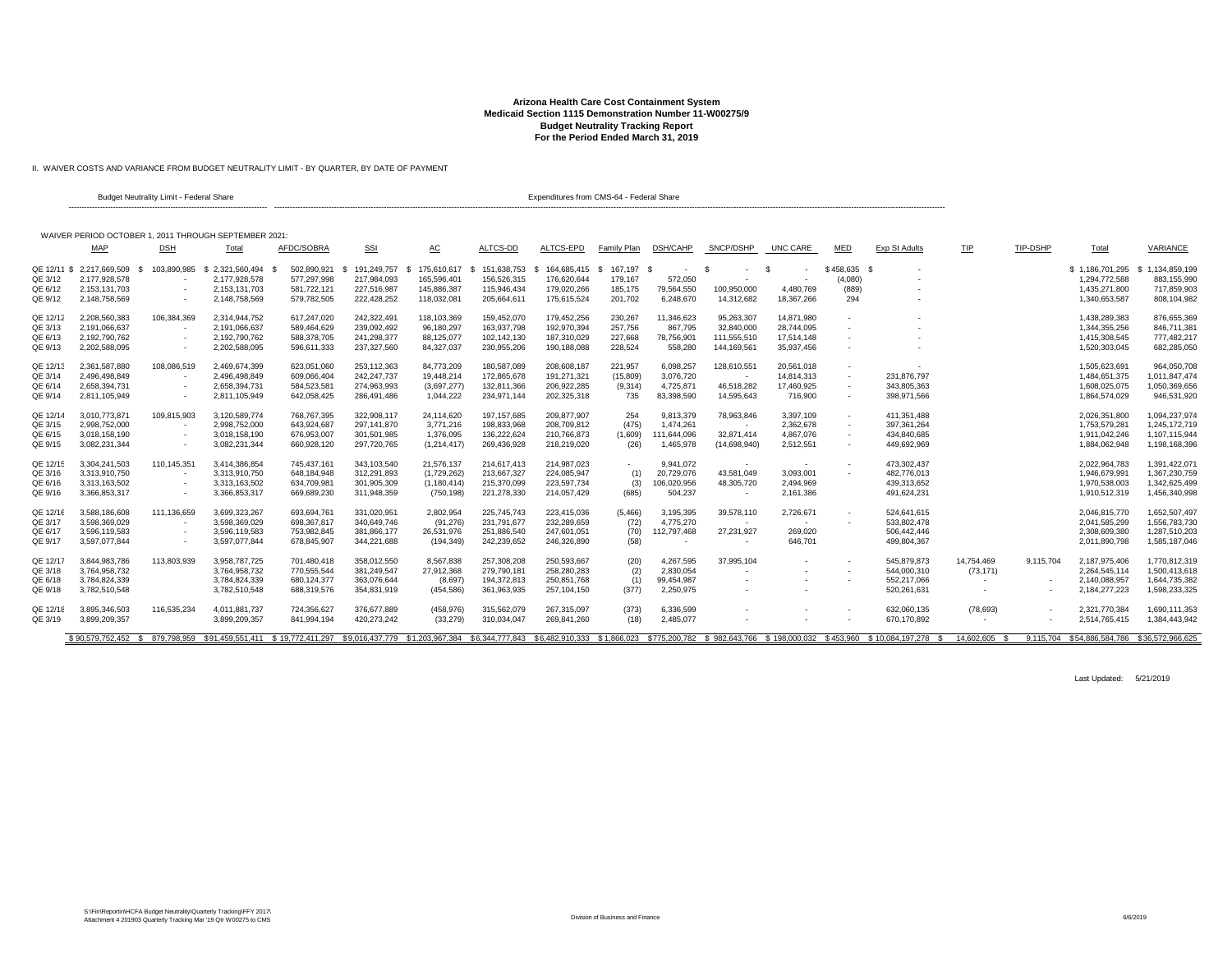#### III. SUMMARY BY DEMONSTRATION YEAR

|       | Federal Share of<br><b>Budget Neutrality</b><br>Limit | Federal Share of<br>Waiver Costs on<br>CMS-64 | Annual<br>Variance | Adjusted<br>Annual<br>Variance | As % of Annual<br>Budget<br><b>Neutrality Limit</b> | Cumulative Federal<br>Share of Budget<br><b>Neutrality Limit</b> | Cumulative Federal<br>Share of Waiver<br>Costs on CMS-64 | <b>Cumulative Federal</b><br>Share Variance | 25% Budget<br><b>Neutrality Phase-</b><br>Down | As % of<br>Cumulative<br><b>Budget</b><br><b>Neutrality Limit</b> |
|-------|-------------------------------------------------------|-----------------------------------------------|--------------------|--------------------------------|-----------------------------------------------------|------------------------------------------------------------------|----------------------------------------------------------|---------------------------------------------|------------------------------------------------|-------------------------------------------------------------------|
|       | WAIVER PERIOD OCTOBER 1, 2011 THROUGH SEPTEMBER 2021: |                                               |                    |                                |                                                     |                                                                  |                                                          |                                             |                                                |                                                                   |
| DY 01 | 8.801.379.345                                         | 5,636,145,127                                 | 3,165,234,218      | 3.165.234.218                  | 35.96%                                              |                                                                  |                                                          |                                             |                                                |                                                                   |
| DY 02 | 8,901,390,246                                         | 5,838,963,085                                 | 3,062,427,161      | 3,062,427,161                  | 34.40%                                              |                                                                  |                                                          |                                             |                                                |                                                                   |
| DY 03 | 10,435,673,928                                        | 6,476,426,114                                 | 3,959,247,814      | 3,959,247,814                  | 37.94%                                              |                                                                  |                                                          |                                             |                                                |                                                                   |
| DY 04 | 12,219,731,309                                        | 7,374,145,599                                 | 4,845,585,710      | 4,845,585,710                  | 39.65%                                              |                                                                  |                                                          |                                             |                                                |                                                                   |
| DY 05 | 13,408,314,423                                        | 8,031,245,008                                 | 5,377,069,415      | 5,377,069,415                  | 40.10%                                              |                                                                  |                                                          |                                             |                                                |                                                                   |
| DY 06 | 14,490,889,722                                        | 8,539,582,588                                 | 5,951,307,134      | 1,487,826,784                  | 10.27%                                              |                                                                  |                                                          |                                             |                                                |                                                                   |
| DY 07 | 15,291,081,344                                        | 8,710,328,695                                 | 6,580,752,649      | 1,645,188,162                  | 10.76%                                              |                                                                  |                                                          |                                             |                                                |                                                                   |
| DY 08 | 7,911,091,094                                         | 4,279,748,570                                 | 3,631,342,524      | 907,835,631                    | 11.48%                                              | 91,459,551,411                                                   | \$54,886,584,786                                         | \$ 36,572,966,625                           | \$24.450.414.894                               | 26.73%                                                            |
|       | \$91,459,551,411                                      | 54,886,584,786                                | 36,572,966,625     | 24,450,414,894                 |                                                     |                                                                  |                                                          |                                             |                                                |                                                                   |

<sup>1</sup> The CMS 1115 Waiver, Special Term and Condition 93, Beginning on October 1, 2016, the net variance will be reduced and the managed care program will retain 25 percent of the total variance as future savings for the demonstration.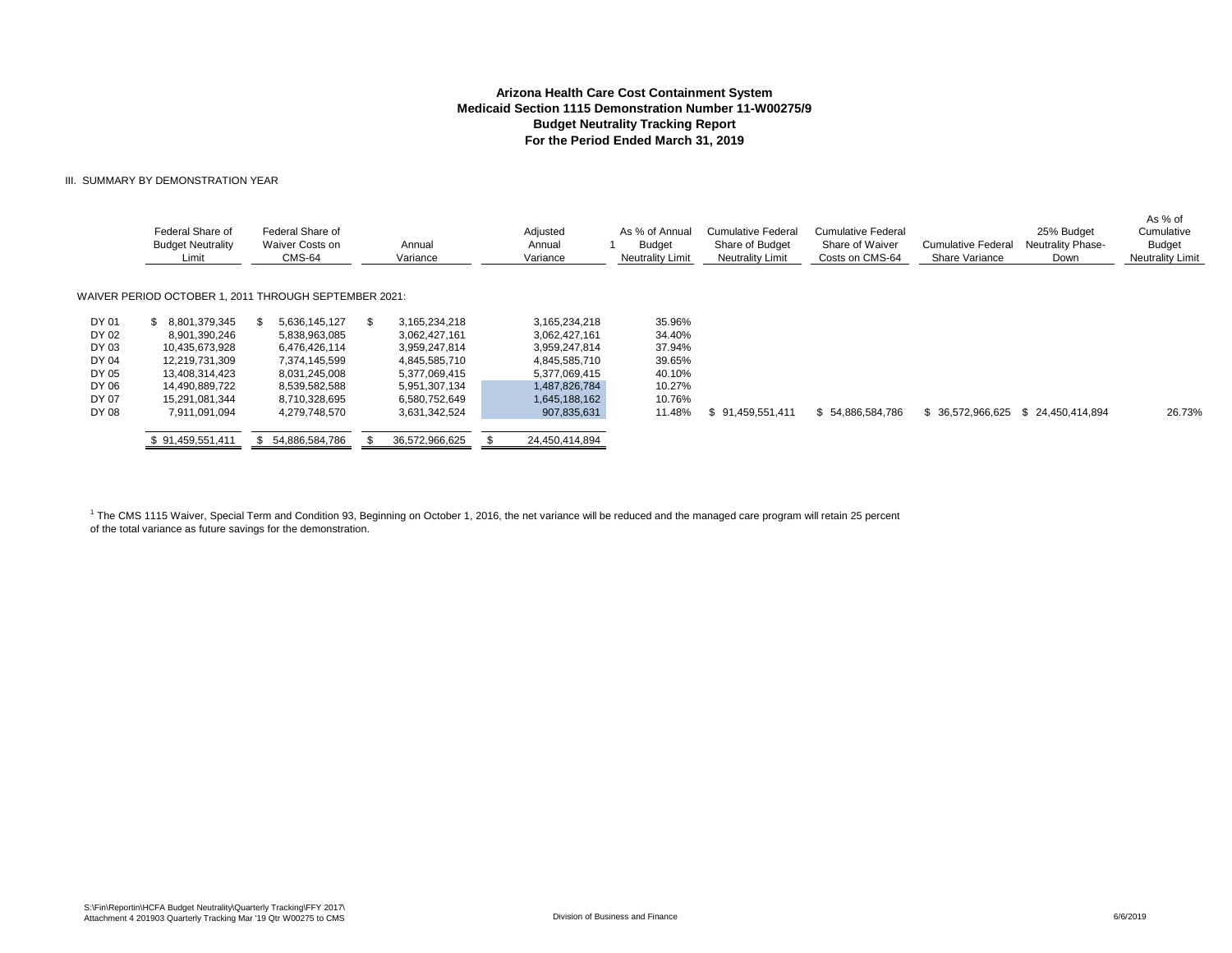IV. Schedule C as Adjusted for Manual Entries and Waiver PMPM Groupings

#### **Schedule C Waiver 11-W00275/9**

|                               |               |               |               | <b>Total Computable</b> |                |                |                |               |                |
|-------------------------------|---------------|---------------|---------------|-------------------------|----------------|----------------|----------------|---------------|----------------|
| <b>Waiver Name</b>            | 01            | 02            | 03            | 04                      | 05             | 06             | 07             | 08            | Total          |
| AC                            | 917.847.227   | 582,030,376   | 123,922,054   | 36,049,882              | 48,139,177     | 29.671.597     | (575, 865)     | (645, 033)    | 1,736,439,415  |
| AFDC/SOBRA                    | 3,415,708,985 | 3,582,374,459 | 3,539,923,617 | 3,600,597,474           | 3,986,381,028  | 3,996,999,542  | 3,883,877,386  | 1,792,130,947 | 27,797,993,438 |
| <b>ALTCS-EPD</b>              | 1,061,677,625 | 1,166,672,572 | 1,195,351,617 | 1,243,652,679           | 1.263.168.590  | 1.389.095.154  | 1,426,212,176  | 710.461.146   | 9,456,291,559  |
| ALTCS-DD                      | 939,086,691   | 1,005,552,496 | 1,067,544,797 | 1,170,346,154           | 1,252,959,976  | 1,382,281,419  | 1,567,245,437  | 874,667,348   | 9,259,684,318  |
| <b>DSH/CAHP</b>               | 155,762,651   | 163,280,200   | 162,283,023   | 170,517,535             | 170,272,775    | 170,945,347    | 137,119,724    | 8,227,150     | 1,138,408,405  |
| <b>Expansion State Adults</b> |               |               | 1,137,199,287 | 1,909,603,589           | 2,099,190,803  | 2,315,197,009  | 2,429,861,606  | 1,288,382,279 | 11,179,434,573 |
| Family Planning Extension     | 830,631       | 1,008,110     | 190,026       | (1, 337)                | (763)          | (342)          | (409)          | (450)         | 2,025,466      |
| MED                           | 673,818       |               |               |                         |                |                |                |               | 673,818        |
| SNCP/DSHP                     | 296,636,120   | 558.334.298   | 240,250,917   | 135,561,857             | 116.750.000    | 95.000.000     | 22,500,000     |               | 1,465,033,192  |
| SSI                           | 1,349,500,021 | 1,426,830,729 | 1,545,614,383 | 1,739,194,453           | 1,847,850,732  | 1,979,733,617  | 2,013,022,745  | 943,669,769   | 12,845,416,449 |
| TIP                           |               |               |               |                         |                | 19,325,179     |                |               | 19,325,179     |
| TIP - DSHP                    |               |               |               |                         |                | 13,165,373     |                |               | 13,165,373     |
| Uncomp Care IHS/638           | 22.866.717    | 97,192,513    | 53.888.765    | 13,437,080              | 7.647.155      | 3.208.226      |                |               | 198,240,456    |
| Subtotal                      | 8,160,590,486 | 8,583,275,753 | 9,066,168,486 | 10,018,959,366          | 10,792,359,473 | 11,394,622,121 | 11,479,262,800 | 5,616,893,156 | 75,112,131,641 |
| New Adult Group               |               |               | 108,345,589   | 308,800,681             | 444,546,209    | 509.220.387    | 466,469,552    | 215,873,528   | 2,053,255,946  |
| Total                         | 8,160,590,486 | 8,583,275,753 | 9,174,514,075 | 10,327,760,047          | 11,236,905,682 | 11,903,842,508 | 11,945,732,352 | 5,832,766,684 | 77,165,387,587 |
|                               |               |               |               | <b>Federal Share</b>    |                |                |                |               |                |
|                               |               | 02            |               | 04                      |                | 06             | 07             | 08            |                |
| <b>Waiver Name</b>            | 01            |               | 03            |                         | 05             |                |                |               | Total          |
| AC                            | 640,069,025   | 400,049,516   | 86,554,713    | 24,670,313              | 33,050,385     | 20,532,732     | (467, 561)     | (491, 739)    | 1,203,967,384  |
| AFDC/SOBRA                    | 2,385,684,992 | 2,466,576,740 | 2,497,526,777 | 2,572,066,679           | 2,848,127,027  | 2,877,754,039  | 2,827,728,365  | 1,296,946,678 | 19,772,411,297 |
| <b>ALTCS-EPD</b>              | 716.678.294   | 770.173.328   | 807.176.790   | 854.204.280             | 872.859.178    | 964.732.710    | 999.987.236    | 497.098.517   | 6.482.910.333  |
| ALTCS-DD                      | 632,712,981   | 661,923,917   | 719,011,976   | 802,139,221             | 864,096,937    | 957,797,869    | 1,096,173,429  | 610,921,513   | 6,344,777,843  |
| <b>DSH/CAHP</b>               | 104,828,265   | 107,242,435   | 109,102,877   | 116,736,303             | 117,351,997    | 118,362,558    | 95,832,974     | 5,743,373     | 775,200,782    |
| <b>Expansion State Adults</b> |               |               | 970,833,847   | 1,676,365,486           | 1,904,581,771  | 2,103,563,822  | 2,233,125,791  | 1,195,726,561 | 10,084,197,278 |
| Family Planning Extension     | 767,009       | 927,946       | 174,071       | (1,212)                 | (689)          | (311)          | (378)          | (413)         | 1,866,023      |
| MED                           | 453.960       |               |               |                         |                |                |                |               | 453.960        |
| SNCP/DSHP                     | 199.636.108   | 366.713.968   | 161,520,692   | 92.805.648              | 80.464.100     | 65.778.000     | 15.725.250     |               | 982.643.766    |
| SSI                           | 932,466,458   | 968,287,556   | 1,070,678,541 | 1,221,751,892           | 1,303,084,022  | 1,404,141,641  | 1,442,223,589  | 673,804,080   | 9,016,437,779  |
| TIP                           |               |               |               |                         |                | 14,602,605     |                |               | 14,602,605     |
| TIP - DSHP                    |               |               |               |                         |                | 9,115,704      |                |               | 9,115,704      |
| Uncomp Care IHS/638           | 22,848,035    | 97,067,679    | 53,845,830    | 13,406,989              | 7,630,280      | 3,201,219      |                |               | 198,000,032    |
| Subtotal                      | 5,636,145,127 | 5,838,963,085 | 6,476,426,114 | 7,374,145,599           | 8,031,245,008  | 8,539,582,588  | 8,710,328,695  | 4,279,748,570 | 54,886,584,786 |
| New Adult Group               |               |               | 108,345,589   | 308,791,932             | 444,089,455    | 489,919,453    | 440,725,248    | 202,285,877   | 1,994,157,554  |
| Total                         | 5.636.145.127 | 5,838,963,085 | 6.584.771.703 | 7.682.937.531           | 8.475.334.463  | 9.029.502.041  | 9.151.053.943  | 4.482.034.447 | 56.880.742.340 |

|                                      |                          |               |               | <b>Adjustments to Schedule C</b> | Waiver 11-W00275/9 |                |                |             |                |  |  |  |
|--------------------------------------|--------------------------|---------------|---------------|----------------------------------|--------------------|----------------|----------------|-------------|----------------|--|--|--|
| <b>Total Computable</b>              |                          |               |               |                                  |                    |                |                |             |                |  |  |  |
| <b>Waiver Name</b>                   | 01                       | 02            | 03            | 04                               | 05                 | 06             | 07             | 08          | Total          |  |  |  |
| AC                                   | 313,572                  | 210,756       | 87,745        | (7)                              | 326                | 119            | $\overline{2}$ |             | 612,513        |  |  |  |
| AFDC/SOBRA                           | 1,014,881                | 1,090,143     | 990,293       | 5,056,392                        | 4,912,060          | 4,769,809      | 4,594,962      | 3,643,805   | 26,072,344     |  |  |  |
| SSI                                  | 365,158                  | 399,101       | 398,723       | 2,391,771                        | 2,371,156          | 2,374,229      | 2,957,653      | 1,752,383   | 13,010,174     |  |  |  |
| <b>Expansion State Adults</b>        |                          |               | 223,239       | 3,043,744                        | 3,208,358          | 3,347,743      | 2,939,284      | 2,830,962   | 15,593,330     |  |  |  |
| ALTCS-DD (Cost Sharing) <sup>1</sup> |                          |               |               |                                  |                    |                |                |             |                |  |  |  |
| CAHP <sup>2</sup>                    | (1,693,611)              | (1,700,000)   | (1,700,000)   | (10, 491, 900)                   | (10, 491, 900)     | (10, 491, 900) | (10, 491, 900) | (8,227,150) | (55, 288, 361) |  |  |  |
| Total                                |                          |               |               |                                  |                    |                |                |             |                |  |  |  |
|                                      |                          |               |               | <b>Federal Share</b>             |                    |                |                |             |                |  |  |  |
| <b>Waiver Name</b>                   | 01                       | 02            | 03            | 04                               | 05                 | 06             | 07             | 08          | Total          |  |  |  |
| AC                                   | 211,034                  | 138,424       | 58,991        | (5)                              | 225                | 83             |                |             | 408,752        |  |  |  |
| AFDC/SOBRA                           | 683,014                  | 716,006       | 665,774       | 3,461,607                        | 3,385,392          | 3,302,616      | 3,211,419      | 2,543,740   | 17,969,567     |  |  |  |
| SSI                                  | 245,752                  | 262,130       | 268,062       | 1,637,406                        | 1,634,201          | 1,643,916      | 2,067,104      | 1,223,339   | 8,981,909      |  |  |  |
| <b>Expansion State Adults</b>        |                          |               | 150,083       | 2,083,747                        | 2,211,200          | 2,317,977      | 2,054,265      | 1,976,295   | 10,793,568     |  |  |  |
| ALTCS-DD (Cost Sharing) <sup>1</sup> | $\overline{\phantom{a}}$ |               |               |                                  |                    |                |                |             |                |  |  |  |
| CAHP <sup>2</sup>                    | (1, 139, 800)            | (1, 116, 560) | (1, 142, 910) | (7, 182, 755)                    | (7,231,017)        | (7,264,592)    | (7, 332, 789)  | (5,743,373) | (38, 153, 796) |  |  |  |

Total and the set of the set of the set of the set of the set of the set of the set of the set of the set of the  $\sim$  0  $\sim$  . The set of the set of the set of the set of the set of the set of the set of the set of the se

2 The Critical Access Hospital Payment (CAHP) waiver expenditures are included in the AFDC\SOBRA, AC, SSI, and Expansion State Adults rate development while the expenditures are required to be reported on separate Forms CMS-64.9 and CMS-64.9P Waiver. This adjustment transfers the CAHP expenditures to the AFDC\SOBRA, AC, SSI and Expansion State Adults waiver categories for budget neutrality comparison purposes. The CAHP expenditures are allocated to the waiver categories in the same proportion as the capitation payments made for the CAHP service period. <sup>1</sup> The CMS 1115 Waiver, Special Term and Condition 42,d requires that premiums collected by the State shall be reported on Form CMS-64 Summary Sheet line 9,D. The State should include these premium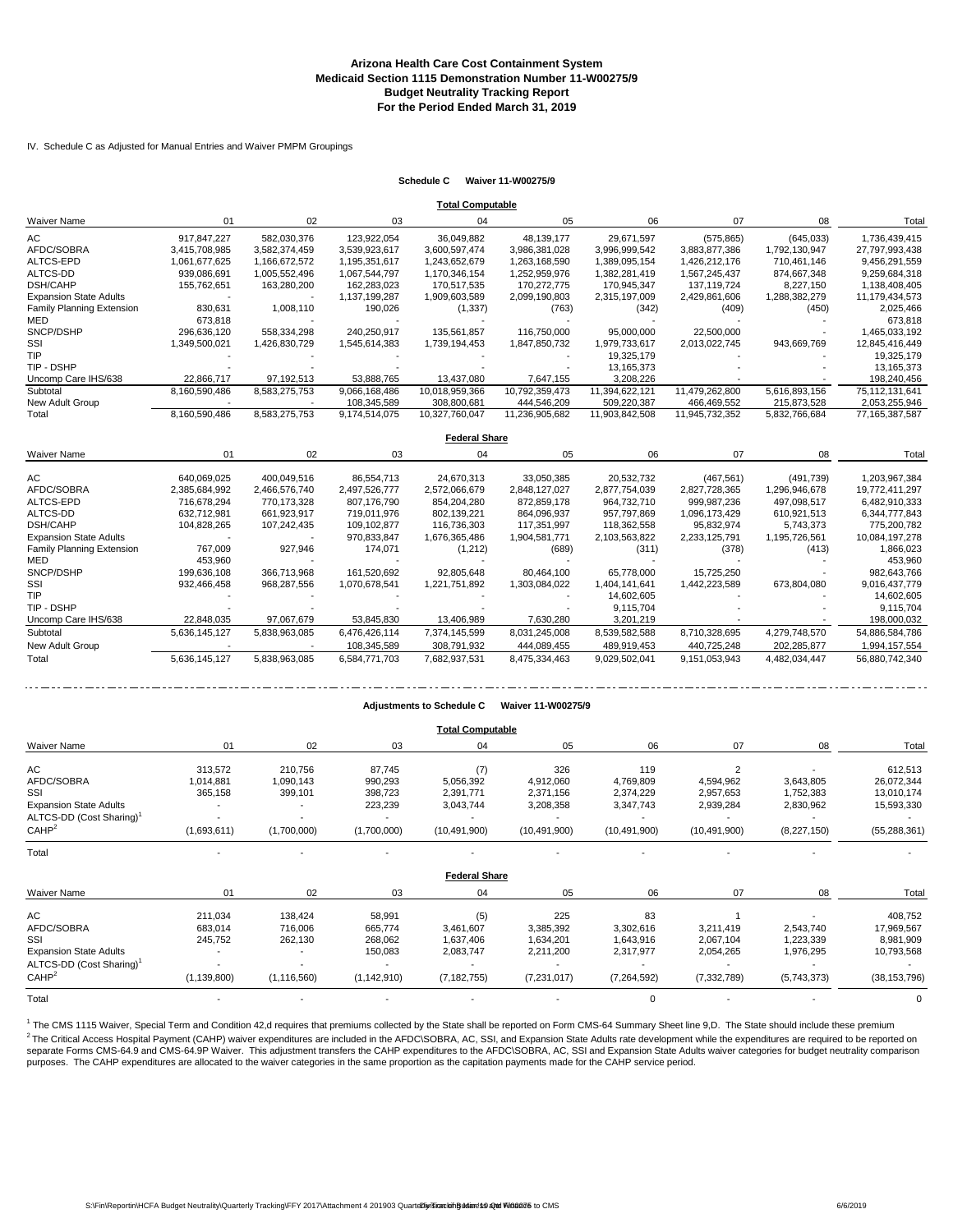#### IV. Schedule C as Adjusted for Manual Entries and Waiver PMPM Groupings

#### **Revised Schedule C Waiver 11-W00275/9**

|                                       |                          |               |                              | <b>Total Computable</b>      |                              |                |                              |               |                                 |
|---------------------------------------|--------------------------|---------------|------------------------------|------------------------------|------------------------------|----------------|------------------------------|---------------|---------------------------------|
| <b>Waiver Name</b>                    | 01                       | 02            | 03                           | 04                           | 05                           | 06             | 07                           | 08            | Tota                            |
|                                       |                          |               |                              |                              |                              |                |                              |               |                                 |
| АC                                    | 918,160,799              | 582,241,132   | 124,009,799                  | 36,049,875                   | 48,139,503                   | 29,671,716.21  | (575, 863.21)                | (645,033.00)  | 1,737,051,928                   |
| AFDC/SOBRA                            | 3,416,723,866            | 3,583,464,602 | 3,540,913,910                | 3,605,653,866                | 3,991,293,088                | 4,001,769,351  | 3,888,472,348                | 1,795,774,752 | 27,824,065,782                  |
| ALTCS-EPD                             | 1,061,677,625            | 1,166,672,572 | 1,195,351,617                | 1,243,652,679                | 1,263,168,590                | 1,389,095,154  | 1,426,212,176                | 710,461,146   | 9,456,291,559                   |
| ALTCS-DD                              | 939,086,691              | 1,005,552,496 | 1,067,544,797                | 1,170,346,154                | 1,252,959,976                | 1,382,281,419  | 1,567,245,437                | 874,667,348   | 9,259,684,318                   |
| <b>DSH/CAHP</b>                       | 154,069,040              | 161,580,200   | 160,583,023                  | 160,025,635                  | 159,780,875                  | 160,453,447    | 126,627,824                  |               | 1,083,120,044                   |
| <b>Expansion State Adults</b>         | $\overline{a}$           |               | 1,137,422,526                | 1,912,647,333                | 2,102,399,161                | 2,318,544,752  | 2,432,800,890                | 1,291,213,241 | 11,195,027,903                  |
| <b>Family Planning Extension</b>      | 830,631                  | 1,008,110     | 190,026                      | (1, 337)                     | (763)                        | (342)          | (409)                        | (450)         | 2,025,466                       |
| MED                                   | 673,818                  |               |                              |                              |                              |                |                              |               | 673,818                         |
|                                       |                          |               |                              |                              |                              |                |                              |               |                                 |
| SNCP/DSHP                             | 296,636,120              | 558,334,298   | 240,250,917                  | 135,561,857                  | 116,750,000                  | 95,000,000     | 22,500,000                   |               | 1,465,033,192                   |
| SSI                                   | 1,349,865,179            | 1,427,229,830 | 1,546,013,106                | 1,741,586,224                | 1,850,221,888                | 1,982,107,846  | 2,015,980,398                | 945,422,152   | 12,858,426,623                  |
| TIP                                   |                          |               |                              |                              |                              | 19,325,179     |                              |               | 19,325,179                      |
| TIP - DSHP                            | $\overline{\phantom{a}}$ |               |                              | $\overline{\phantom{a}}$     | $\overline{\phantom{a}}$     | 13,165,373     |                              |               | 13,165,373                      |
| Uncomp Care IHS/638                   | 22,866,717               | 97,192,513    | 53,888,765                   | 13,437,080                   | 7,647,155                    | 3,208,226      |                              |               | 198,240,456                     |
| Subtotal                              | 8,160,590,486            | 8,583,275,753 | 9,066,168,486                | 10,018,959,366               | 10,792,359,473               | 11,394,622,121 | 11,479,262,800               | 5,616,893,156 | 75,112,131,641                  |
| New Adult Group                       |                          |               | 108,345,589                  | 308,800,681                  | 444,546,209                  | 509,220,387    | 466,469,552                  | 215,873,528   | 2,053,255,946                   |
| Total                                 | 8,160,590,486            | 8,583,275,753 | 9,174,514,075                | 10,327,760,047               | 11,236,905,682               | 11,903,842,508 |                              |               | 77, 165, 387, 587               |
|                                       |                          |               |                              |                              |                              |                | 11,945,732,352               | 5,832,766,684 |                                 |
|                                       |                          |               |                              | <b>Federal Share</b>         |                              |                |                              |               |                                 |
| <b>Waiver Name</b>                    | 01                       | 02            | 03                           | 04                           | 05                           | 06             | 07                           | 08            | Tota                            |
| АC                                    | 640,280,059              | 400,187,940   | 86,613,704                   | 24,670,308                   | 33,050,610                   | 20,532,815     | (467, 560)                   | (491, 739)    | 1,204,376,136                   |
| AFDC/SOBRA                            | 2,386,368,006            | 2,467,292,746 | 2,498,192,551                | 2,575,528,286                | 2,851,512,419                | 2,881,056,655  | 2,830,939,784                | 1,299,490,418 | 19,790,380,864                  |
|                                       |                          |               |                              |                              |                              |                |                              |               |                                 |
| ALTCS-EPD                             | 716,678,294              | 770,173,328   | 807,176,790                  | 854,204,280                  | 872,859,178                  | 964,732,710    | 999,987,236                  | 497,098,517   | 6,482,910,333                   |
| ALTCS-DD                              | 632,712,981              | 661,923,917   | 719,011,976                  | 802,139,221                  | 864,096,937                  | 957,797,869    | 1,096,173,429                | 610,921,513   | 6,344,777,843                   |
| <b>DSH/CAHP</b>                       | 103,688,465              | 106,125,875   | 107,959,967                  | 109,553,548                  | 110,120,980                  | 111,097,966    | 88,500,185                   | (0)           | 737,046,986                     |
| <b>Expansion State Adults</b>         |                          |               | 970,983,930                  | 1,678,449,233                | 1,906,792,971                | 2,105,881,799  | 2,235,180,056                | 1,197,702,856 | 10,094,990,846                  |
| <b>Family Planning Extension</b>      | 767,009                  | 927,946       | 174,071                      | (1,212)                      | (689)                        | (311)          | (378)                        | (413)         | 1,866,023                       |
| MED                                   |                          |               |                              |                              |                              |                |                              |               |                                 |
|                                       | 453,960                  |               |                              |                              |                              |                |                              |               | 453,960                         |
| SNCP/DSHP                             | 199,636,108              | 366,713,968   | 161,520,692                  | 92,805,648                   | 80,464,100                   | 65,778,000     | 15,725,250                   |               | 982,643,766                     |
| SSI                                   | 932,712,210              | 968,549,686   | 1,070,946,603                | 1,223,389,298                | 1,304,718,223                | 1,405,785,557  | 1,444,290,693                | 675,027,419   | 9,025,419,688                   |
| TIP                                   | $\overline{\phantom{a}}$ |               |                              | $\overline{\phantom{a}}$     |                              | 14,602,605     |                              |               | 14,602,605                      |
| TIP - DSHP                            |                          |               |                              |                              |                              | 9,115,704      |                              |               | 9,115,704                       |
| Uncomp Care IHS/638                   | 22,848,035               | 97,067,679    | 53,845,830                   | 13,406,989                   | 7,630,280                    | 3,201,219      |                              |               | 198,000,032                     |
| Subtotal                              | 5,636,145,127            | 5,838,963,085 | 6,476,426,114                | 7,374,145,599                | 8,031,245,008                | 8,539,582,588  | 8,710,328,695                | 4,279,748,570 | 54,886,584,786                  |
|                                       |                          |               |                              |                              |                              | 489,919,453    |                              | 202,285,877   |                                 |
| New Adult Group<br>Total              | 5,636,145,127            | 5,838,963,085 | 108,345,589<br>6,584,771,703 | 308,791,932<br>7,682,937,531 | 444,089,455<br>8,475,334,463 | 9,029,502,041  | 440,725,248<br>9,151,053,943 | 4,482,034,447 | 1,994,157,554<br>56,880,742,340 |
|                                       |                          |               |                              |                              |                              |                |                              |               |                                 |
| <b>Calculation of Effective FMAP:</b> |                          |               |                              |                              |                              |                |                              |               |                                 |
| AFDC/SOBRA                            |                          |               |                              |                              |                              |                |                              |               |                                 |
| Federal                               | 2,386,368,006            | 2,467,292,746 | 2,498,192,551                | 2,575,528,286                | 2,851,512,419                | 2,881,056,655  | 2,830,939,784                | 1,299,490,418 |                                 |
|                                       |                          |               |                              |                              |                              |                |                              |               |                                 |
| Total                                 | 3,416,723,866            | 3,583,464,602 | 3,540,913,910                | 3,605,653,866                | 3,991,293,088                | 4,001,769,351  | 3,888,472,348                | 1,795,774,752 |                                 |
| <b>Effective FMAP</b>                 | 0.69843748               | 0.68852159    | 0.705521968                  | 0.714302698                  | 0.714433232                  | 0.719945705    | 0.728033925                  | 0.72363776    |                                 |
|                                       |                          |               |                              |                              |                              |                |                              |               |                                 |
| <b>SSI</b>                            |                          |               |                              |                              |                              |                |                              |               |                                 |
| Federal                               | 932,712,210              | 968,549,686   | 1,070,946,603                | 1,223,389,298                | 1,304,718,223                | 1,405,785,557  | 1,444,290,693                | 675,027,419   |                                 |
| <b>Total</b>                          | 1,349,865,179            | 1,427,229,830 | 1,546,013,106                | 1,741,586,224                | 1,850,221,888                | 1,982,107,846  | 2,015,980,398                | 945,422,152   |                                 |
| <b>Effective FMAP</b>                 | 0.690966938              | 0.678622087   | 0.692715087                  | 0.702456922                  | 0.705168516                  | 0.709237673    | 0.716421                     | 0.713995771   |                                 |
|                                       |                          |               |                              |                              |                              |                |                              |               |                                 |
| <b>ALTCS-EPD</b>                      |                          |               |                              |                              |                              |                |                              |               |                                 |
|                                       |                          |               |                              |                              |                              |                |                              |               |                                 |
| Federal                               | 716,678,294              | 770,173,328   | 807,176,790                  | 854,204,280                  | 872,859,178                  | 964,732,710    | 999,987,236                  | 497,098,517   |                                 |
| <b>Total</b>                          | 1,061,677,625            | 1,166,672,572 | 1,195,351,617                | 1,243,652,679                | 1,263,168,590                | 1,389,095,154  | 1,426,212,176                | 710,461,146   |                                 |
| <b>Effective FMAP</b>                 | 0.675043231              | 0.660145225   | 0.675263059                  | 0.686851156                  | 0.691007665                  | 0.69450441     | 0.701148997                  | 0.69968431    |                                 |
|                                       |                          |               |                              |                              |                              |                |                              |               |                                 |
| ALTCS-DD                              |                          |               |                              |                              |                              |                |                              |               |                                 |
| Federal                               | 632,712,981              | 661.923.917   | 719,011,976                  | 802.139.221                  | 864.096.937                  | 957,797,869    | 1,096,173,429                | 610,921,513   |                                 |
| Total                                 |                          | 1,005,552,496 |                              | 1,170,346,154                | 1,252,959,976                | 1,382,281,419  |                              | 874,667,348   |                                 |
|                                       | 939,086,691              |               | 1,067,544,797                |                              |                              |                | 1,567,245,437                |               |                                 |
| <b>Effective FMAP</b>                 | 0.673753538              | 0.658268882   | 0.673519255                  | 0.685386301                  | 0.689644485                  | 0.692910905    | 0.69942678                   | 0.698461552   |                                 |
|                                       |                          |               |                              |                              |                              |                |                              |               |                                 |
| <u>AC</u>                             |                          |               |                              |                              |                              |                |                              |               |                                 |
| Federal                               | 640,280,059              | 400,187,940   | 86,613,704                   | 24,670,308                   | 33,050,610                   | 20,532,815     | (467, 560)                   | (491, 739)    |                                 |
| Total                                 | 918, 160, 799            | 582,241,132   | 124,009,799                  | 36,049,875                   | 48,139,503                   | 29,671,716     | (575, 863)                   | (645, 033)    |                                 |
| <b>Effective FMAP</b>                 | 0.697350682              | 0.687323375   | 0.698442419                  | 0.68433824                   | 0.686559013                  | 0.69199956     | 0.811928496                  | 0.762347043   |                                 |
|                                       |                          |               |                              |                              |                              |                |                              |               |                                 |
| <b>Expansion State Adults</b>         |                          |               |                              |                              |                              |                |                              |               |                                 |
| Federal                               |                          |               | 970,983,930                  | 1,678,449,233                | 1,906,792,971                | 2,105,881,799  | 2,235,180,056                | 1,197,702,856 |                                 |
|                                       |                          |               |                              |                              |                              |                |                              |               |                                 |
| Total                                 |                          |               | 1,137,422,526                | 1,912,647,333                | 2,102,399,161                | 2,318,544,752  | 2,432,800,890                | 1,291,213,241 |                                 |
| <b>Effective FMAP</b>                 |                          |               | 0.853670389                  | 0.87755291                   | 0.906960489                  | 0.9082774      | 0.918768184                  | 0.92757944    |                                 |
|                                       |                          |               |                              |                              |                              |                |                              |               |                                 |
| <b>New Adult Group</b>                |                          |               |                              |                              |                              |                |                              |               |                                 |
| Federal                               |                          | -             | 108,345,589                  | 308,791,932                  | 444,089,455                  | 489,919,453    | 440,725,248                  | 202,285,877   |                                 |
| Total                                 |                          |               | 108,345,589                  | 308,800,681                  | 444,546,209                  | 509,220,387    | 466,469,552                  | 215,873,528   |                                 |
| <b>Effective FMAP</b>                 |                          |               | $\mathbf{1}$                 | 0.999971668                  | 0.998972539                  | 0.962097091    | 0.944810323                  | 0.937057354   |                                 |
|                                       |                          |               |                              |                              |                              |                |                              |               |                                 |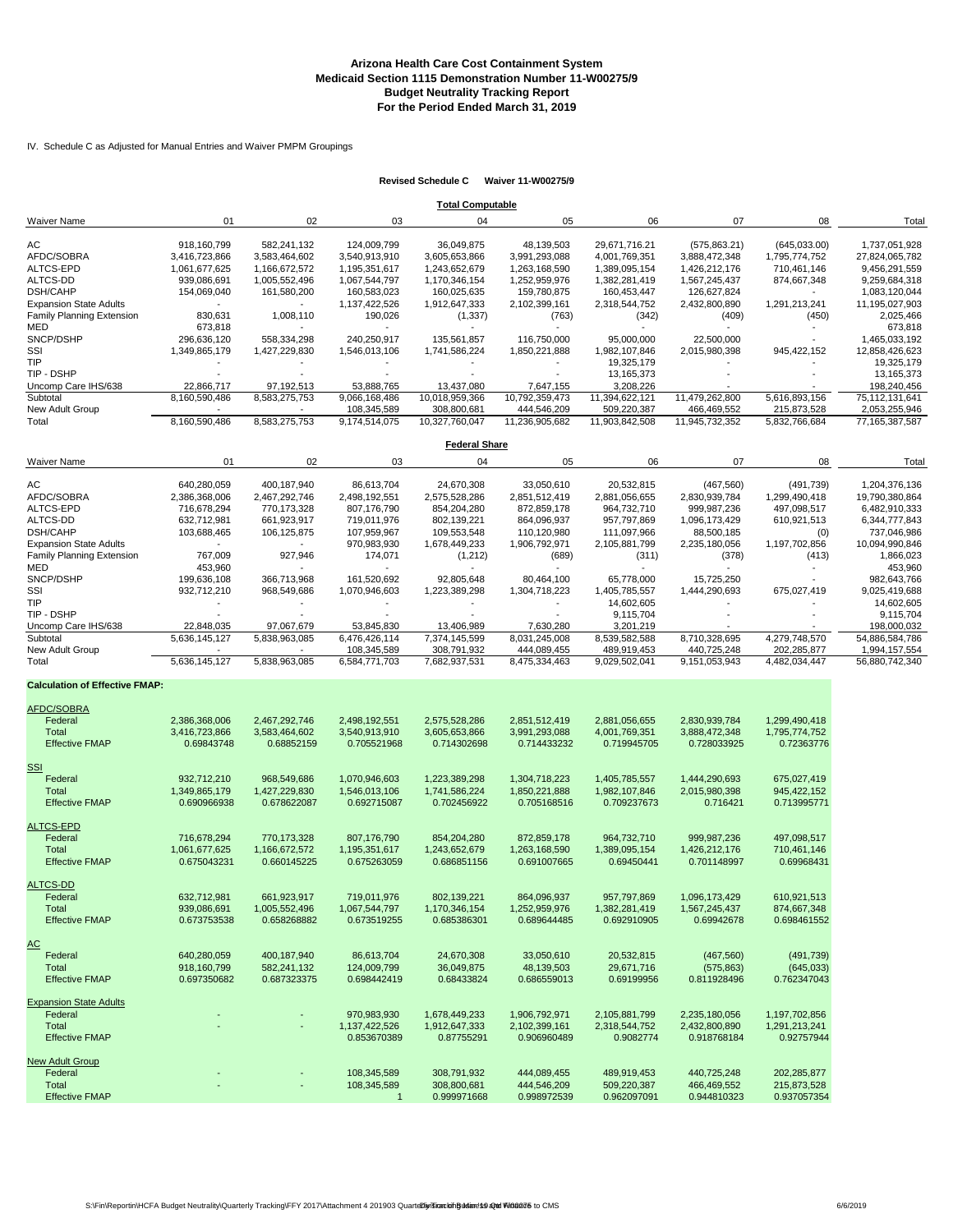#### **Arizona Health Care Cost Containment System Medicaid Section 1115 Demonstration Number 11-W00275/9 Budget Neutrality Tracking Report For the Period Ended March 31, 2019**

V. Budget Neutrality Member Months and Cost Sharing Premium Collections

| <b>Budget Neutrality Member Months:</b> | <b>AFDC/SOBRA</b> | SSI     | <b>ALTCS-DD</b> | <b>ALTCS-EPD</b> | AC             | <b>MED</b>     | <b>Family</b><br><b>Plan Ext</b> | <b>Expan St</b><br><b>Adults</b> | <b>New Adult</b><br>Group |
|-----------------------------------------|-------------------|---------|-----------------|------------------|----------------|----------------|----------------------------------|----------------------------------|---------------------------|
| Quarter Ended December 31, 2011         | 2,932,276         | 487,598 | 72,513          | 85,481           | 527,244        | 467            | 12,471                           |                                  |                           |
| Quarter Ended March 31, 2012            | 2,919,950         | 489,034 | 73,149          | 85,526           | 430,723        |                | 12,424                           |                                  |                           |
| Quarter Ended June 30, 2012             | 2,913,804         | 489,081 | 73,958          | 85,749           | 365,132        |                | 12,440                           |                                  |                           |
| Quarter Ended September 30, 2012        | 2,938,548         | 491.741 | 74,807          | 86,537           | 310.396        | $\blacksquare$ | 12,689                           |                                  |                           |
| Quarter Ended December 31, 2012         | 2,911,142         | 494,835 | 75,627          | 86,853           | 274,990        |                | 13,104                           |                                  |                           |
| Quarter Ended March 31, 2013            | 2,890,868         | 497,243 | 76,455          | 86,099           | 248,817        |                | 13,824                           |                                  |                           |
| Quarter Ended June 30, 2013             | 2.902.664         | 499.886 | 77,269          | 86,327           | 228,204        |                | 14.187                           |                                  |                           |
| Quarter Ended September 30, 2013        | 2,918,535         | 503,524 | 78,023          | 87,157           | 217,114        |                | 14,856                           |                                  |                           |
| Quarter Ended December 31, 2013         | 2,891,400         | 506,948 | 78,827          | 87,705           | 206,419        |                | 14,885                           |                                  |                           |
| Quarter Ended March 31, 2014            | 2,838,914         | 514,732 | 79,665          | 87,923           | 87             |                |                                  | 443,731                          | 38,971                    |
| Quarter Ended June 30, 2014             | 2,955,064         | 523,729 | 80,655          | 88,765           | $\overline{2}$ |                |                                  | 623,931                          | 86,495                    |
| Quarter Ended September 30, 2014        | 3,112,764         | 530,149 | 81,740          | 89,392           |                |                |                                  | 755,273                          | 122,844                   |
| Quarter Ended December 31, 2014         | 3,145,127         | 537,844 | 82,706          | 90,041           |                |                |                                  | 816,845                          | 149,705                   |
| Quarter Ended March 31, 2015            | 3,083,576         | 544,743 | 83,801          | 89,915           |                |                |                                  | 834.668                          | 190,991                   |
| Quarter Ended June 30, 2015             | 3,103,315         | 545,902 | 84,803          | 89,966           |                |                |                                  | 844,117                          | 245,089                   |
| Quarter Ended September 30, 2015        | 3,206,605         | 546,418 | 85,574          | 90,059           |                |                |                                  | 864,065                          | 284,670                   |
| Quarter Ended December 31, 2015         | 3,258,388         | 551,756 | 86,339          | 89,927           |                |                |                                  | 913,458                          | 312,231                   |
| Quarter Ended March 31, 2016            | 3,255,292         | 554,684 | 87,102          | 89,521           |                |                |                                  | 927,655                          | 331,558                   |
| Quarter Ended June 30, 2016             | 3,245,483         | 551,981 | 88,214          | 89,681           |                |                |                                  | 929,598                          | 334,079                   |
| Quarter Ended September 30, 2016        | 3,329,629         | 555,065 | 89,178          | 89,964           |                |                |                                  | 935,231                          | 325,256                   |
| Quarter Ended December 31, 2016         | 3,381,438         | 556,711 | 90,155          | 90,323           |                |                |                                  | 952,122                          | 331,579                   |
| Quarter Ended March 31, 2017            | 3,385,038         | 558,697 | 91,241          | 90,030           |                |                |                                  | 957,505                          | 335,528                   |
| Quarter Ended June 30, 2017             | 3,367,715         | 558,705 | 92,412          | 90,429           |                |                |                                  | 957,823                          | 338,371                   |
| Quarter Ended September 30, 2017        | 3,354,203         | 560,417 | 93,371          | 91,206           |                |                |                                  | 956,538                          | 338,908                   |
| Quarter Ended December 31, 2017         | 3,321,409         | 564,054 | 94,324          | 91,811           |                |                |                                  | 954,131                          | 339,159                   |
| Quarter Ended March 31, 2018            | 3,228,042         | 565,912 | 95,509          | 91,438           |                |                |                                  | 934,850                          | 328,206                   |
| Quarter Ended June 30, 2018             | 3,186,498         | 565,444 | 96,906          | 92,073           |                |                |                                  | 926,936                          | 318,353                   |
| Quarter Ended September 30, 2018        | 3,188,641         | 564,759 | 98,205          | 93,627           |                |                |                                  | 933,136                          | 318,017                   |
| Quarter Ended December 31, 2018         | 3,175,244         | 564.794 | 99,563          | 94,836           |                |                |                                  | 942,411                          | 318,780                   |
| Quarter Ended March 31, 2019            | 3,159,831         | 562,935 | 100,611         | 94,444           |                |                |                                  | 960,385                          | 322,152                   |

|                                          | <b>ALTCS Developmentally</b><br><b>Disabled</b> |              |  |  |  |  |
|------------------------------------------|-------------------------------------------------|--------------|--|--|--|--|
|                                          | Total                                           | Federal      |  |  |  |  |
| <b>Cost Sharing Premium Collections:</b> | Computable                                      | <b>Share</b> |  |  |  |  |
| Quarter Ended December 31, 2011          |                                                 |              |  |  |  |  |
| Quarter Ended March 31, 2012             |                                                 |              |  |  |  |  |
| Quarter Ended June 30, 2012              |                                                 |              |  |  |  |  |
| Quarter Ended September 30, 2012         |                                                 |              |  |  |  |  |
| Quarter Ended December 31, 2012          |                                                 |              |  |  |  |  |
| Quarter Ended March 31, 2013             |                                                 |              |  |  |  |  |
| Quarter Ended June 30, 2013              |                                                 |              |  |  |  |  |
| Quarter Ended September 30, 2013         |                                                 |              |  |  |  |  |
| Quarter Ended December 31, 2013          |                                                 |              |  |  |  |  |
| Quarter Ended March 31, 2014             |                                                 |              |  |  |  |  |
| Quarter Ended June 30, 2014              |                                                 |              |  |  |  |  |
| Quarter Ended September 30, 2014         |                                                 |              |  |  |  |  |
| Quarter Ended December 31, 2014          |                                                 |              |  |  |  |  |
| Quarter Ended March 31, 2015             |                                                 |              |  |  |  |  |
| Quarter Ended June 30, 2015              |                                                 |              |  |  |  |  |
| Quarter Ended September 30, 2015         |                                                 |              |  |  |  |  |
| Quarter Ended December 31, 2015          |                                                 |              |  |  |  |  |
| Quarter Ended March 31, 2016             |                                                 |              |  |  |  |  |
| Quarter Ended June 30, 2016              |                                                 |              |  |  |  |  |
| Quarter Ended September 30, 2016         |                                                 |              |  |  |  |  |
| Quarter Ended December 31, 2016          |                                                 |              |  |  |  |  |
| Quarter Ended March 31, 2017             |                                                 |              |  |  |  |  |
| Quarter Ended June 30, 2017              |                                                 |              |  |  |  |  |
| Quarter Ended September 30, 2017         |                                                 |              |  |  |  |  |
| Quarter Ended December 31, 2017          |                                                 |              |  |  |  |  |
| Quarter Ended March 31, 2018             |                                                 |              |  |  |  |  |
| Quarter Ended June 30, 2018              |                                                 |              |  |  |  |  |
| Quarter Ended September 30, 2018         |                                                 |              |  |  |  |  |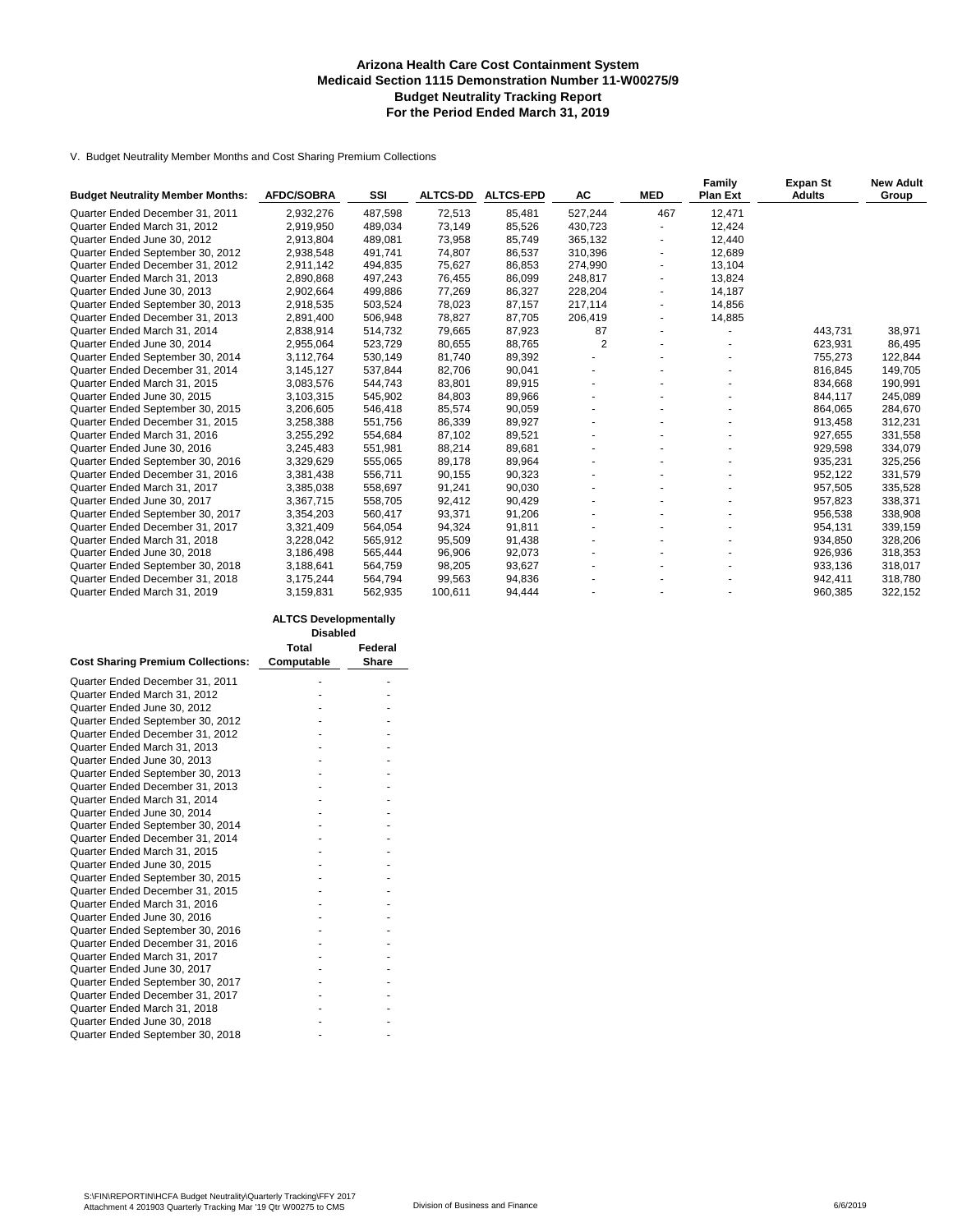#### VI. Allocation of Disproportionate Share Hospital Payments

#### **Federal Share**

|                               | FFY 2012                 | FFY 2013                 | <b>FFY 2014</b> | FFY 2015    | FFY 2016    | <b>FFY 2017</b> | <b>FFY 2018</b> | FFY 2019    |                |
|-------------------------------|--------------------------|--------------------------|-----------------|-------------|-------------|-----------------|-----------------|-------------|----------------|
| <b>Total Allotment</b>        | 103,890,985              | 106,384,369              | 108,086,519     | 109,815,903 | 110,145,351 | 111,136,659     | 113,803,939     | 116,535,234 | 879,798,959    |
| Reported in                   |                          |                          |                 |             |             |                 |                 |             |                |
| QE                            |                          |                          |                 |             |             |                 |                 |             |                |
| Dec-11                        |                          |                          |                 |             |             |                 |                 |             |                |
| Mar-12                        |                          |                          |                 |             |             |                 |                 |             |                |
| $Jun-12$                      | 78,996,800               |                          |                 |             |             |                 |                 |             | 78,996,800     |
| Sep-12                        | 6,248,670                |                          |                 |             |             |                 |                 |             | 6,248,670      |
| Dec-12                        | 11,346,623               |                          |                 |             |             |                 |                 |             | 11,346,623     |
| Mar-13                        | 309,515                  |                          |                 |             |             |                 |                 |             | 309,515        |
| $Jun-13$                      | 1,022,914                | 77,733,987               |                 |             |             |                 |                 |             | 78,756,901     |
| Sep-13                        | $\overline{\phantom{a}}$ | $\blacksquare$           |                 |             |             |                 |                 |             | $\blacksquare$ |
| $Dec-13$                      | $\overline{\phantom{a}}$ | 6,098,257                |                 |             |             |                 |                 |             | 6,098,257      |
| Mar-14                        | 2,505,265                | $\sim$                   |                 |             |             |                 |                 |             | 2,505,265      |
| Jun-14                        | $\overline{\phantom{a}}$ | 4,725,871                |                 |             |             |                 |                 |             | 4,725,871      |
| Sep-14                        | 3,258,682                | $\overline{\phantom{a}}$ | 79,568,453      |             |             |                 |                 |             | 82,827,135     |
| Dec-14                        |                          |                          | 6,222,002       |             |             |                 |                 |             | 6,222,002      |
| Mar-15                        |                          | 1,474,261                | $\mathcal{L}$   |             |             |                 |                 |             | 1,474,261      |
| Jun-15                        |                          | 16,248,501               | (219, 987)      | 92,024,206  |             |                 |                 |             | 108,052,719    |
| Sep-15                        |                          | $\blacksquare$           | 1,465,978       |             |             |                 |                 |             | 1,465,978      |
| Dec-15                        | (4)                      |                          |                 | 6,325,567   |             |                 |                 |             | 6,325,563      |
| Mar-16                        |                          |                          | 20,729,076      |             |             |                 |                 |             | 20,729,076     |
| Jun-16                        |                          | (14, 886)                | 180,953         | 4,170,769   | 98,068,611  |                 |                 |             | 102,405,447    |
| Sep-16                        |                          |                          |                 | 504,238     |             |                 |                 |             | 504,238        |
| Dec-16                        |                          | (1, 292, 221)            |                 | 270,327     | 584,993     |                 |                 |             | (436,900)      |
| Mar-17                        |                          |                          |                 | 4,775,270   |             |                 |                 |             | 4,775,270      |
| Jun-17                        |                          | 1,152,106                |                 | 1,483,173   | 8,005,943   | 98,523,950      |                 |             | 109,165,172    |
| Sep-17                        |                          |                          |                 |             |             |                 |                 |             | $\blacksquare$ |
| Dec-17                        |                          |                          | 13,492          |             |             | 587,709         |                 |             | 601,201        |
| Mar-18                        |                          |                          |                 |             | 2,830,054   |                 |                 |             | 2,830,054      |
| <b>Jun-18</b>                 |                          |                          |                 |             | 631,379     | 7,250,255       | 87,906,960      |             | 95,788,594     |
| Sep-18                        |                          |                          |                 |             |             | 2,250,975       |                 |             | 2,250,975      |
| Dec-18                        |                          |                          |                 |             |             |                 | 593,226         |             | 593,226        |
| Mar-19                        |                          |                          |                 |             |             | 2,485,077       |                 |             | 2,485,077      |
| <b>Total Reported to Date</b> | 103,688,465              | 106, 125, 875            | 107,959,966     | 109,553,550 | 110,120,979 | 111,097,966     | 88,500,186      |             | 737,046,988    |
| <b>Unused Allotment</b>       | 202,520                  | 258,494                  | 126,553         | 262,353     | 24,372      | 38,693          | 25,303,753      | 116,535,234 | 142,751,971    |
|                               |                          |                          |                 |             |             |                 |                 |             |                |